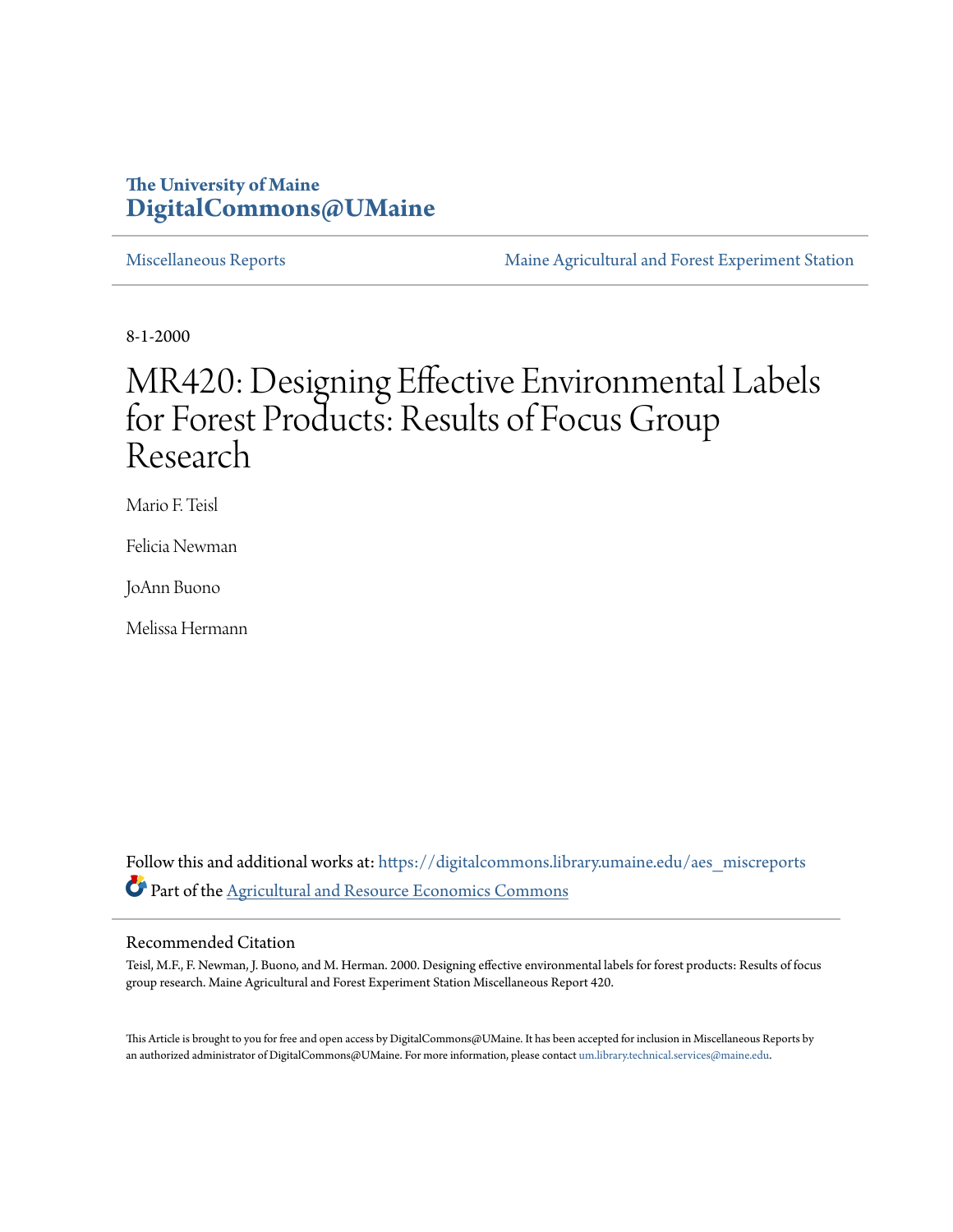# Designing Effective Environmental Labels for Forest Products: Results of Focus Group Research





**Miscellaneous Report 420** August 2000

MAINE AGRICULTURAL AND FOREST EXPERIMENT STATION University of Maine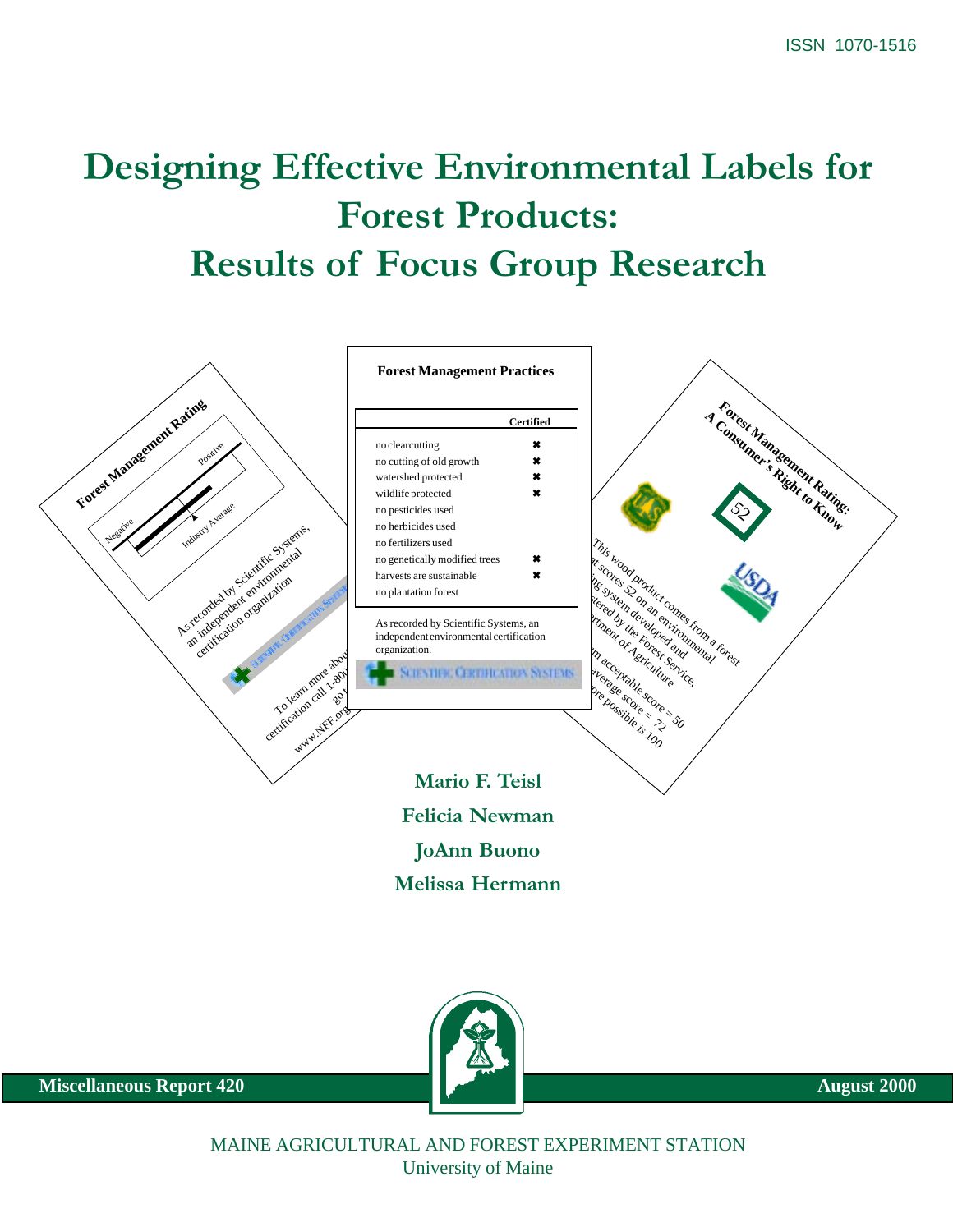# Designing Effective Environmental Labels for Forest Products: Results of Focus Group Research

Mario F. Teisl Assistant Professor

Felicia Newman Focus Group Moderator, Newman Marketing Newtown Square, Pennsylvania

JoAnn Buono Project Director, ICR/International Communications Research Media, Pennsylvania

Melissa Hermann Vice President, ICR/International Communications Research Media, Pennsylvania

> Department of Resource Economics and Policy 5782 Winslow Hall University of Maine Orono, ME 04469-5782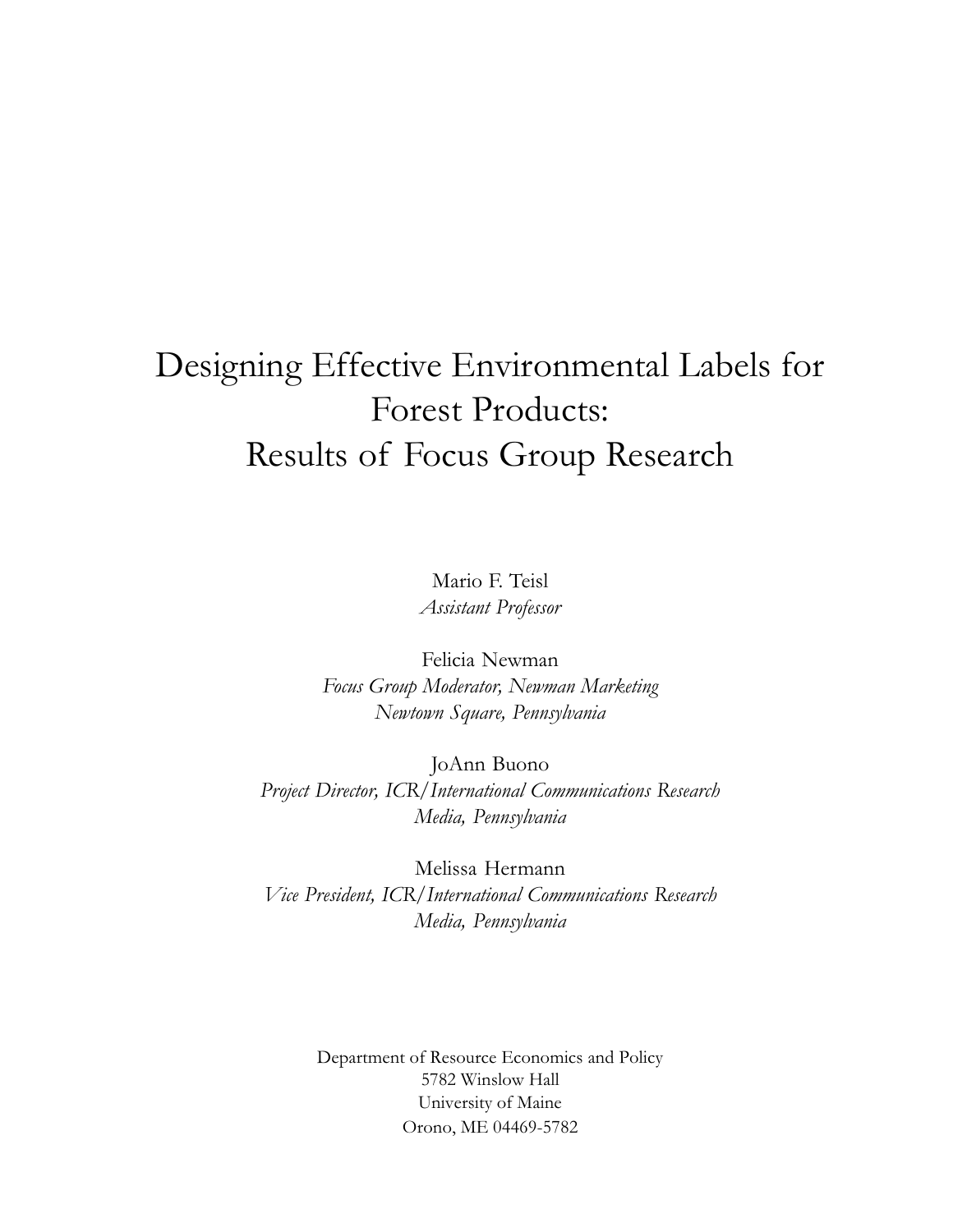## **Contents**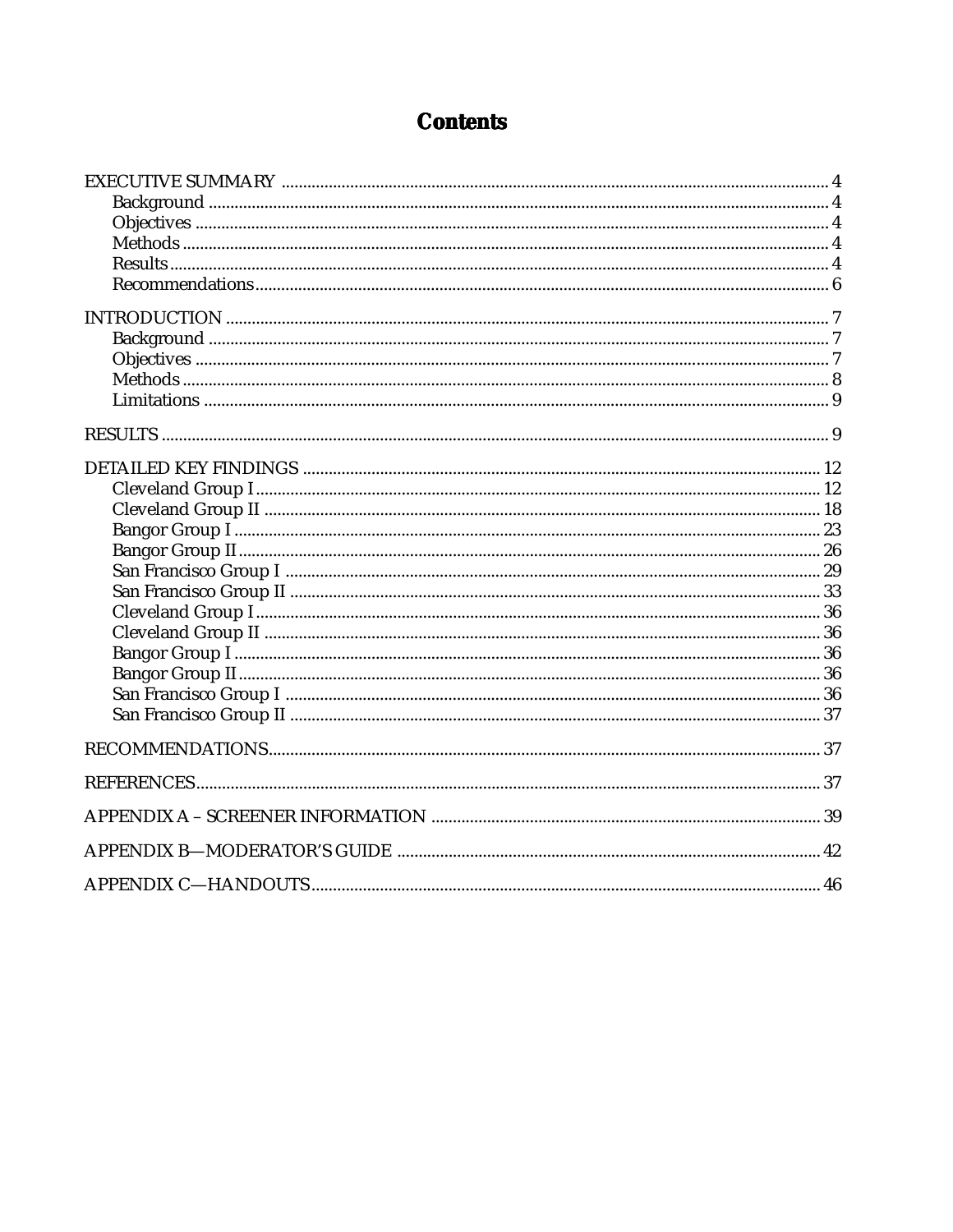### <span id="page-4-0"></span>EXECUTIVE SUMMARY

### **Background**

Spurred by organizations like the Forest Stewardship Council and the Certified Forest Products Council, environmental certification programs for forest products are rapidly being implemented. Currently, there are hundreds of environmentally certified forest product companies in the United States selling a diverse range of products, e.g., building lumber, furniture, musical instruments, outdoor play equipment, and wine barrels. Often the forest product supplier designates the product as being certified by using a seal-of-approval designated by the certifying organization.

The widespread implementation of environmental seals-of-approval suggests that they are perceived as an effective method of altering consumer behavior. However, empirical comparisons of the effectiveness of alternative eco-labeling programs are lacking. In addition, there is no empirical literature documenting consumer use or understanding of eco-labels placed on forest products. Therefore, what is needed is an understanding of the consumer, product, label, and regulatory-framework characteristics that may affect an eco-labeling policy's market effectiveness.

### **Objectives**

There are two phases to this research. During the first phase, qualitative research (focus groups) are used:

- 1. To identify the types of environmental information that consumers will find useful when choosing between forest products.
- 2. To understand how different modes of disclosure affect consumers' ability to comprehend and use this information.
- 3. To compare the effect of environmental certifications (Type I labeling) and environmental attribute disclosures (Type III labeling) on consumer perception of products' environmental impact.<sup>1</sup>

4. To understand how the above may differ across different types of wood products.

The results of the first phase will be used to develop a survey instrument to be used in the second (quantitative) phase.

### **Methods**

The qualitative research involved six focus group sessions. Two groups were held in Cleveland, Ohio, two were held in Bangor, Maine, and two were held in San Francisco, California. Participants were screened to ensure demographic diversity and to confirm that some proportion of the participants had purchased wood construction materials.

Props consisted of an actual catalog description of an environmentally certified wood product; alternative environmental labels and a listing of potential forest certification criteria were used to stimulate discussion. Discussion centered around whether any of the information was confusing or hard to understand, whether the information was important, and whether the display contained enough information. Labels differed in terms of the methods of presenting the information (e.g., a table format versus a bar chart graphic).

### **Results**

### **What is important to participants?**

In response to an unprompted question, participants in all focus groups mentioned that they were most concerned about whether forests were adequately being replanted and whether wildlife and wildlife habitat was being protected. Erosion problem associated with logging was also mentioned as a concern. When given a list of 32 forest management criteria, the five criteria deemed important by the most number of participants were primarily environmental:

- Forest operations do not harm threatened/ endangered species and their habitats
- Clearcutting is not allowed
- Forest operations involve minimum waste

<sup>&</sup>lt;sup>1</sup> Type I and III are differentiated by the level of information detail. Type I labels provide the least amount of detail concerning attribute values. With a Type I label, the information about a vector of attribute levels is condensed into a one-dimensional score by an agreed-upon scoring algorithm. Products receiving a score above a pre-determined threshold may present a seal-of-approval or certification seal. At the other extreme are Type III labels, which provide the most detailed information. Information is disclosed about several of the products attributes (e.g., nutrition labels on food) and the disclosure typically involves continuous or categorical information about each element (e.g., grams of fat, high/medium/low risk). Type III labels are generally considered the most objective of the label categories while Type I labels are often considered the most normative.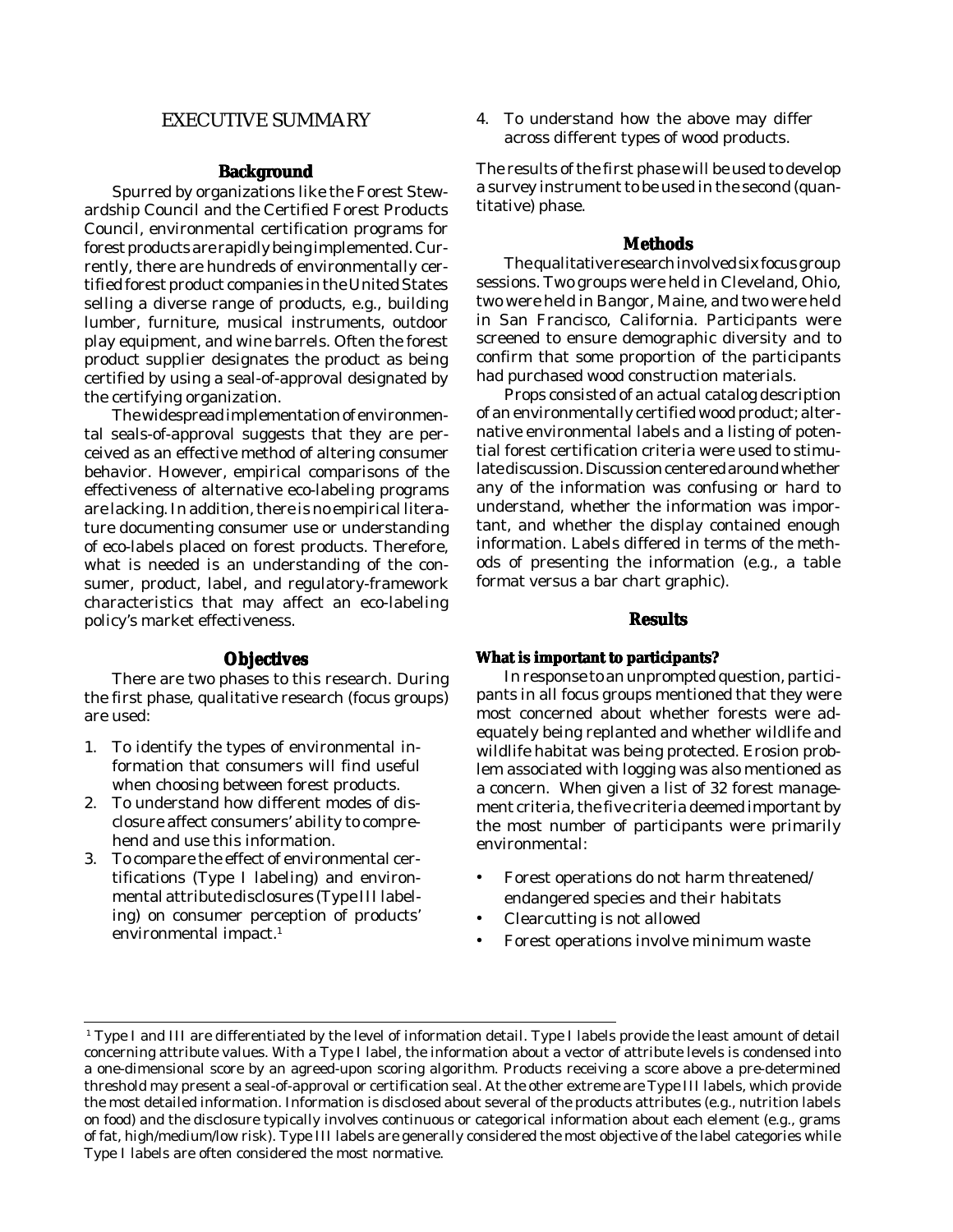- Forest management ensures long-term sustainability of harvests
- Bird and animal nesting habitat is protected

The five criteria that were deemed unimportant by the most number of participants are primarily social:

- Loggers are members of the local community
- Wood products are processed locally
- Non-native tree species are not allowed
- Genetically modified tree species are not allowed
- Workers are allowed to unionize

### **How concerned are participants?**

Participants stated that the environment was a concern when they purchased paper products because people buy/use so much paper (particularly with more computer work). The purchase of other wood products generated less environmental concern because these products are purchased less often leading to less of an individual environmental impact. In addition, some participants noted that the other non-environmental characteristics (e.g., durability, grain pattern, etc.) of these other wood products were more important. Participants indicated that they would not pay too much more for an environmentally preferred product. In addition, they also mentioned that the wood product would have to be of similar quality to the non-environmentally preferred product. Many participants indicated a reluctance to switch brands simply due to an environmentally friendly label. The participants stated that the presence of a label would encourage them to try a new product but that the product quality had to be similar to their current brand. The bottom line seems to be that price and product quality are pretty important characteristics; environmentally preferred characteristics were important, but other considerations are more important.

### **How credible are different environmental labels?**

In general, most participants did not inherently trust environmental marketing information. They stated that environmental claims are often too vague. For example, when presented an actual catalog description of a SMARTWOOD environmentally certified wood product, participants pointed out that the description did not state what the criteria were to obtain the certification and that the text was much too vague. Further, participants did not know who the certifying organization was. In reacting to different potential labeling approaches, many participants felt the environmental labels were just a marketing scam or an industry logo.

Participants generally agreed that the credibility of an environmental label could be increased by including a contact phone number or a website address so that they could find out more about the certification.

Consistent with other research, participants stated that independent organizations would be the most credible as environmental certifiers of wood products, followed by environmental groups, government, and finally, industry groups. However, when faced with actual labels, government agencies like the U.S. Environmental Protection Agency were seen as the most credible. The difference in reactions is due to familiarity; most participants had never heard of any of the current environmental certifiers (e.g., the Forest Stewardship Council; Scientific Certification Systems). Due to the lack of familiarity, most participants did not know whether they could trust the label information and felt that there was a possibility that the certification was just a marketing gimmick. Most participants seemed to agree that they would be more likely to react appropriately to the environmental information if they knew more about the program.

The way the environmental information was displayed also seemed to affect the credibility of the label. Participants stated that labels with more detail provided a greater sense that the environmental information on the labels was credible. A significant point brought up in all focus groups was that the success of a labeling program would be highly contingent on a significant information campaign to educate consumers about the certification and labeling program.

### **What information was confusing?**

In general, vague or technical terms like *market incentive, environmentally friendly, eco-system diversity,* and *sustainability* were not understood by many participants. The use of a logo from a wellknown government agency (the U.S. Department of Agriculture) could also cause some confusion; presumably due to the fact that many participants do not associate the USDA with forestry or with environmental programs. Bar chart presentations of environmental scores was also confusing; some participants liked the aesthetics of the bar chart graphic, but others thought the scale too confusing and hard to understand.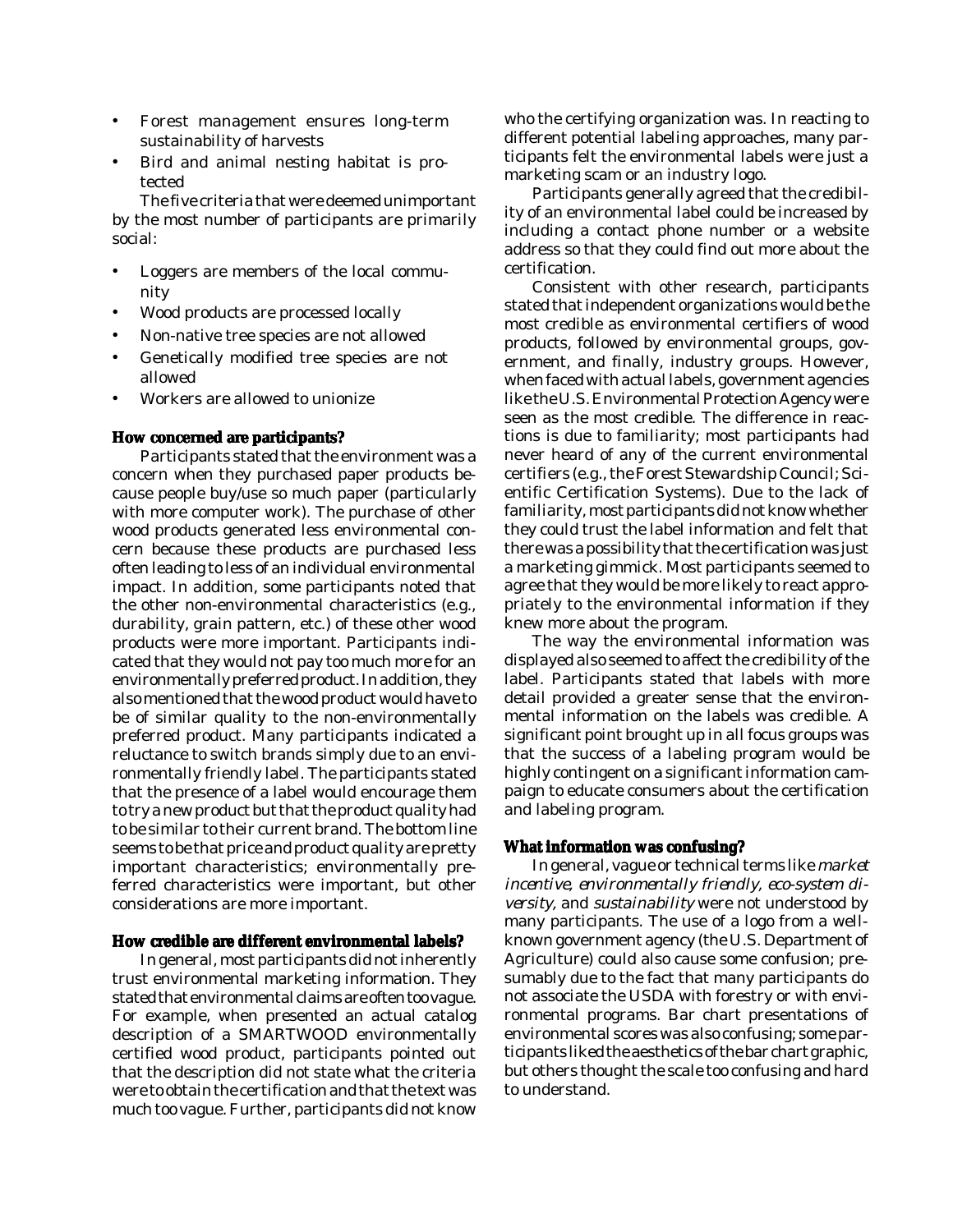### <span id="page-6-0"></span>**What made labels easier/harder to use?**

A main point made by all participants is that labels and environmental certification regulations should be standardized so that it would be easier to make comparisons across products.

Labels should be simple because labels that provide too much information or are too complicated are difficult to use when making comparisons across products. They suggested that labels display some sort of summary or average score to make it easy to make quick comparisons across products. Several participants liked graphic displays (e.g., bar charts) because they were easy to compare products. However, several participants noted that a summary score would be preferable because it would be difficult to use graphic displays to differentiate across products that may be similar in their environmental ratings. This measurement problem would be especially difficult when product labels are not right next to each other.

To provide context, participants stated that they liked the presence of reference information (e.g., industry average).

### **Recommendations**

The results of this research are not generalizable to the U.S. consumer population. However, given the consistency in several findings across participants we make the following recommendations.

- 1. We recommend that environmental logos should not be used by themselves; at a minimum supporting text is needed.
- 2. We recommend that environmental labels present the environmental information that is most important to consumers (e.g., forest replanting rate, wildlife protection).
- 3. We recommend that environmental labels concentrate on environmental criteria and not mix environmental and social criteria.
- 4. We recommend that environmental labels should include contact information (e.g., telephone number or web site address) to increase credibility.
- 5. We recommend that environmental labels should achieve a balance between simplicity and detail; too much information and the label will be too confusing and hard to use, not enough information and the label will be less credible.
- 6. We recommend that environmental labels should present the information in a standardized format to make cross-product comparisons easier.
- 7. If possible, we recommend that environmental certifiers use a standardized scoring method to evaluate wood products.
- 8. If a standardized scoring method is not used, then we recommend that information about the standards that are used for the rating system be included on the label.
- 9. We recommend that environmental labels use a summary scoring method to present the information.
- 10. We recommend that environmental certification of wood products should be performed, or regulated, by one familiar governmental or independent organization.
- 11. If the organization is to be a government agency, then we recommend that the U.S. Environmental Protection Agency should perform or regulate wood product certification.
- 12. If one familiar governmental or independent organization is not used, then we recommend that a significant public education program is needed to inform consumers about the certifying organizations and their certification process.
- 13. If one familiar governmental or independent organization is not used, then we recommend that information about the certifying organization should be included on the label.
- 14. We recommend that reference information (e.g., minimal acceptable score, industry average score) be included on an environmental label.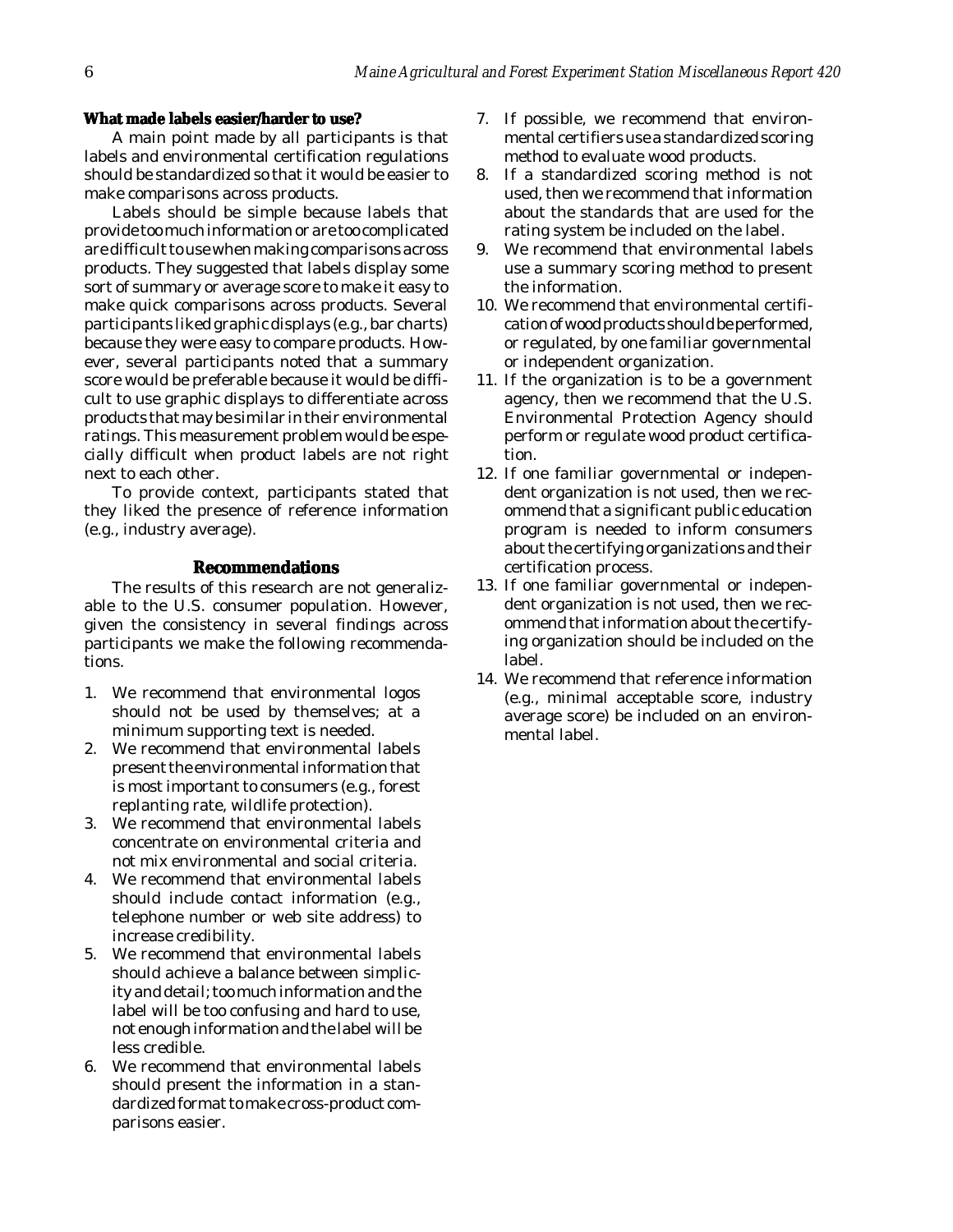### INTRODUCTION

### **Background**

<span id="page-7-0"></span>Environmental labeling of forest products is a topic of growing public debate—a debate largely about how much environmental information to supply to consumers to facilitate effective choice and how that information will be supplied. From a policy perspective, one aim of eco-labeling is to educate consumers about the environmental impacts of the product's consumption, thereby leading to a change in purchasing behavior, and ultimately, to a reduction in negative impacts. From a business perspective, eco-labeling allows firms that use more sustainable forestry management practices to potentially gain market share and to maximize any valueadded rents. An open question, however, is whether current eco-labeling approaches will increase purchases of products from environmentally managed forests.

Spurred by organizations like the Forest Stewardship Council and the Certified Forest Products Council, environmental certification programs for forest products are rapidly being implemented.<sup>2</sup> Currently, there are hundreds of environmentally certified forest product companies in the United States selling a diverse range of products, e.g., building lumber, furniture, musical instruments, outdoor play equipment, and wine barrels (FSC 1998). Often the forest product supplier designates the product as being certified by using a seal-of-approval designated by the certifying organization. Currently, firms are spending substantial amounts of money, and altering production methods, to obtain these environmental certification seals, and organizations like the World Bank support the use of these labeling programs.

There is evidence of a potential mainstream market for environmentally certified wood products; Ozanne and Smith (1997) estimate that approximately 25 million Americans would be likely to search for such products. In addition, several studies indicate that some portion of non-commercial3 consumers would be willing to pay a price premium for environmentally certified wood products (e.g., Read 1991; Winterhalter and Cassens 1993; CEER 1995; Lober and Eisen 1995; Ozanne and Vlosky 1997; National Wildlife Federation 1998).

The widespread implementation of environmental seals-of-approval suggests that they are perceived as an effective method of altering consumer behavior. However, empirical comparisons of the effectiveness of alternative eco-labeling programs are lacking (Brockmann et al. 1996). Market-based research investigating other types of labels (e.g., nutrition labels) has demonstrated that labeling can make significant changes in consumer behavior (e.g., see Ippolito and Mathios 1990, 1996; Teisl and Levy 1997). In addition, there is no empirical literature documenting consumer use or understanding of ecolabels placed on forest products. Therefore, if research is to make a significant contribution to the design of eco-labeling policies for forest products, the research question is not whether labeling programs can work. Rather, what is needed is an understanding of the consumer, product, label, and regulatory-framework characteristics that may affect an eco-labeling policy's market effectiveness.

The issue of forest product certification is important. Given the unequal distribution over the population of cognitive abilities, environmental values, and values of time, different labeling regulations may have substantially different market, environmental, and welfare effects. To understand these implications, policy makers need to know the performance characteristics of different environmental labels to help ensure successful outcomes. Forest product manufacturers also need to know the effectiveness of different labels so that they can effectively market their products and maximize any "value-added" rents.

### **Objectives**

Typically, consumers choose the brand and quantities of products, not the amount or type of information presented on an environmental label. Consequently, it is difficult to use observed market behavior to identify consumer preferences for, and to quantify the social benefit from, different labeling formats. The challenge then is to design research that will provide policy makers some indication as to how the environmental labeling of forest products will affect producers and consumers. There are two phases to this research. During the first phase, qualitative research (focus groups) are used, in general.

 $^{\rm 2}$  For example, 25 million acres of the world's forests and more than 100 forest product companies in the United States are currently certified by the Forest Stewardship Council (ENN 1998; FSC 1998).

<sup>3</sup> Vlosky and Ozanne (1997) indicate that business customers are not likely to purchase eco-labeled forest products.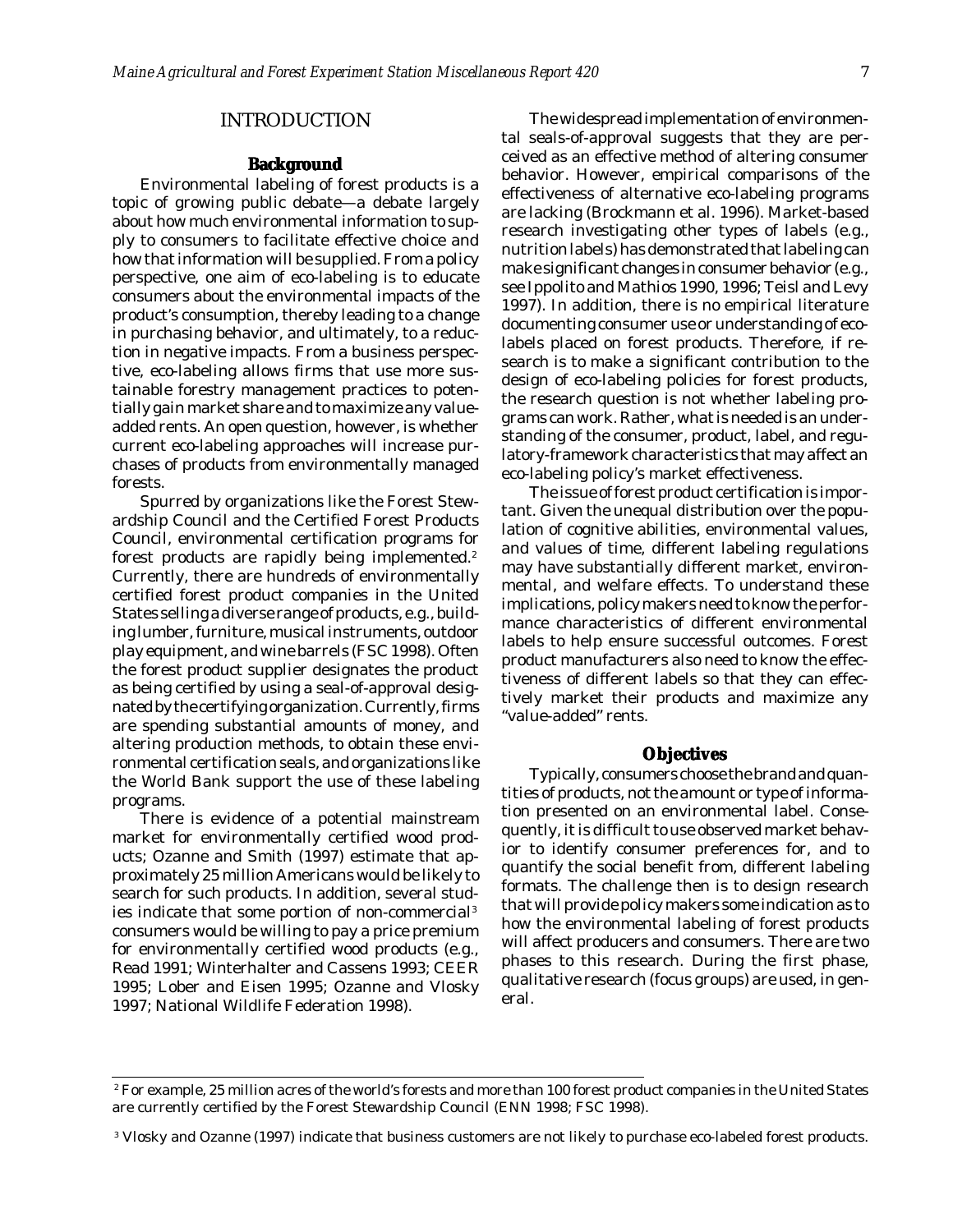- <span id="page-8-0"></span>1. To identify the types of environmental information that consumers will find useful when choosing among forest products.
- 2. To understand how different modes of disclosure affect consumers' ability to comprehend and use this information.
- 3. To compare the effect of environmental certifications (Type I labeling) and environmental attribute disclosures (Type III labeling) on consumer perception of products' environmental impact.4
- 4. To understand how the above may differ across different types of wood products.

The results of the first phase will be used to develop a survey instrument to be used in the second (quantitative) phase. The objectives of the second phase are to provide quantitative answers to the above questions and

5. To provide estimates of consumer willingness to pay for forest products with different environmental profiles.

### **Methods**

Qualitative research is critical for proper evaluation of the communication messages that will be used as part of the quantitative data-collection instrument. Props illustrating different information displays are used to stimulate discussion. Props consisted of an actual catalog description of an environmentally certified wood product (Figure 1), alternative environmental labels (Figures 2–25) and a listing of potential forest certification criteria (e.g., Table 2). Discussion centered around whether any of the information is confusing or hard to understand, whether the information is important, and whether the display contains enough information (the complete moderator's guide is attached as Appendix B). Labels differed in terms of the methods of presenting the information (e.g., a table format versus a bar chart graphic). The discussion centered around which components of the displays are the most/least confusing and what information on the displays is most/least useful.

The qualitative research involved six focus group sessions. Two groups were held in Cleveland, Ohio, two were held in Bangor, Maine, and two were held in San Francisco, California. Participants were screened to ensure demographic diversity and to confirm that some proportion of the participants had purchased wood construction materials (screener is attached as Appendix A). Recruitment incentives were used to ensure involvement of ethnic and racial minority groups. All groups were audio and video taped.

|                  | <b>GROUP I</b><br>$(n=8)$ | -- Cleveland ---------<br><b>GROUP II</b><br>$(n=8)$ | <b>GROUP I</b><br>$(n=8)$ | <b>Bangor</b> ----------<br><b>GROUP II</b><br>$(n=8)$ | <b>GROUP I</b><br>$(n=8)$ | ------- San Francisco -----<br><b>GROUP II</b><br>$(n=8)$ |  |
|------------------|---------------------------|------------------------------------------------------|---------------------------|--------------------------------------------------------|---------------------------|-----------------------------------------------------------|--|
| Gender           |                           |                                                      |                           |                                                        |                           |                                                           |  |
| Male             | 4                         | 4                                                    | 3                         | 4                                                      | 3                         |                                                           |  |
| Female           | 4                         | 4                                                    | 5                         | 4                                                      | 5                         | 5                                                         |  |
| Construction     |                           |                                                      |                           |                                                        |                           |                                                           |  |
| lumber purchaser | 3                         | 3                                                    | 3                         | 4                                                      | 4                         |                                                           |  |
| Race             |                           |                                                      |                           |                                                        |                           |                                                           |  |
| White            | 4                         | 4                                                    | 8                         | 8                                                      | 5                         |                                                           |  |
| <b>Black</b>     | 2                         | 2                                                    |                           |                                                        |                           | 2                                                         |  |
| Other            | 2                         | 2                                                    |                           | 0                                                      |                           | 2                                                         |  |
| Age              |                           |                                                      |                           |                                                        |                           |                                                           |  |
| 18-34            |                           |                                                      |                           |                                                        |                           |                                                           |  |
| 35-49            |                           |                                                      |                           |                                                        |                           |                                                           |  |
| 50-64            |                           |                                                      |                           |                                                        |                           |                                                           |  |
| $65+$            |                           |                                                      |                           | 0                                                      |                           | 2                                                         |  |

Table 1. Demographic characteristics of focus group participants.

4 Type I and III are differentiated by the level of information detail. Type I labels provide the least amount of detail concerning attribute values. With a Type I label, the information about a vector of attribute levels is condensed into a one-dimensional score by an agreed-upon scoring algorithm. Products receiving a score above a pre-determined threshold may present a seal of approval or certification seal. At the other extreme are Type III labels, which provide the most detailed information. Information is disclosed about several of the products attributes (e.g., nutrition labels on food) and the disclosure typically involves continuous or categorical information about each element (e.g., grams of fat, high/medium/low risk). Type III labels are generally considered the most objective of the label categories while Type I labels are often considered the most normative.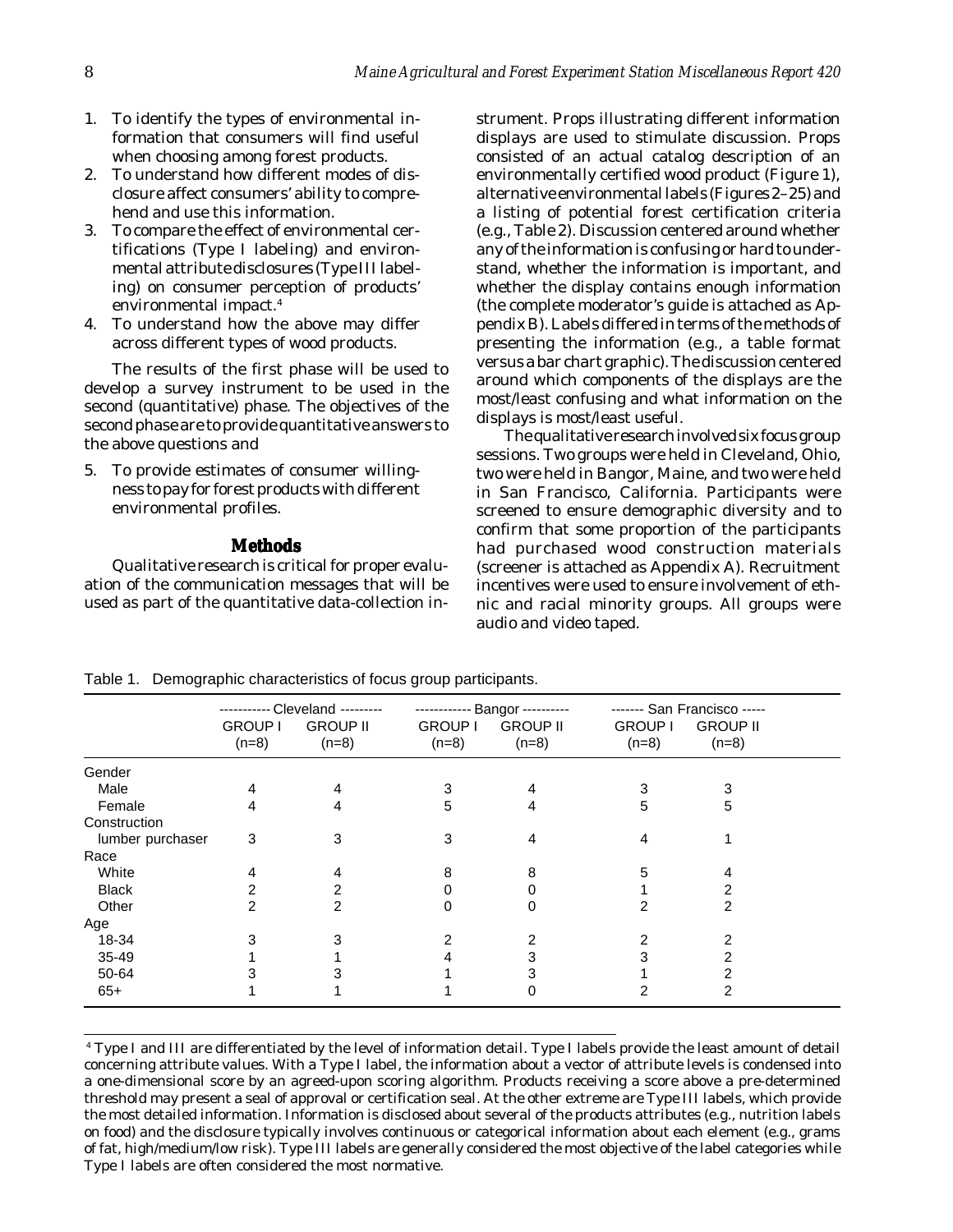### **Limitations**

<span id="page-9-0"></span>In qualitative market research, the focus group approach seeks to develop insights and direction rather than to provide quantitatively precise or absolute measures. Because of the limited number of participants and the restrictions of recruiting, this research must be considered in a qualitative frame of reference without possibility of projections to real or potential customers in this product category.

### RESULTS

Because much of the discussion was consistent across focus groups, the presentation of results will first focus on the consistent responses made by focus group participants. When appropriate, additional responses will be presented by focus group location.

After the introductory presentation the moderator asked participants to come up with a list of what they consider as wood products. In general, participants mentioned lumber, paper, furniture, flooring, doors, and kitchen utensils.

The moderator then asked participants what characteristics they considered when buying particular wood products. When speaking about construction materials participants listed the following characteristics: straightness of the wood/wood not warped, durability of the wood, lack of knots or holes, the type of wood (maple, pine, etc.), grain pattern.

When asked about the characteristics of wood kitchen utensils, participants mentioned the strength of the wood, the flexibility of the wood, whether the product was well constructed (e.g., that the product was screwed together not simply glued), and whether the wood was smooth with no splinters. In addition, concerning wood kitchen utensils several participants mentioned that they wanted a wood that had a low degree of porosity. This last characteristic seems to stem from a food safety concern. That is, participants did not want highporosity woods because of a fear that germs could collect or thrive in the wood pores.

When asked about the characteristics of paper products, many participants mentioned price, weight, texture, (for writing paper) a low tendency for the ink to smear or to spread over the paper, (for items like paper towels or toilet paper) high absorbency, resistance to tearing. In addition, participants in all groups mentioned that they preferred paper that was recycled or recyclable. When probed, most participants felt that being recycled was an important characteristic of paper.

The moderator then asked participants whether they ever think of the environmental problems associated with making wood products when they are making a purchase. Most participants indicated that they currently do not take this into consideration when purchasing most wood products, although many indicated that recycling was an important characteristic of paper products. When asked what some of the environmental problems may be, participants in all focus groups mentioned that they were concerned about whether forests were adequately being replanted. Loss of wildlife habitat and loss of wildlife were mentioned as major concerns. Concerns about loss of erosion control and a concern about how logging equipment can tear up the ground were also mentioned. Participants in some focus groups also mentioned the loss of rainforests, deforestation, and a reduction in oxygen replacement as concerns.

The moderator then asked whether their concern for the environmental impacts of producing wood products differ by what the product is. In general most participants felt that the purchase of paper products was more of an environmental concern because people buy/use so much of it (particularly with more computer work). The purchase of other wood products generated less environmental concern because these products are purchased less often, leading to less of an individual environmental impact. In addition, some participants noted that the other non-environmental characteristics (e.g., durability, grain pattern, etc.) of these other wood products were more important.

The moderator then asked participants when they shop for wood products whether they could tell which product is produced in a more environmentally friendly way. Except for seeing the recyclable label of paper products few participants could mention seeing any wood product as being advertised or labeled as environmentally friendly. One participant mentioned having seen chipboard labeled as containing recycled wood. A few others mentioned that they have seen paper towels marketed as better for the environment.

When asked whether they thought that environmental labeling of wood products would have an impact on their purchase behavior many focus group participants agreed. In addition, some participants mentioned that they would be willing to pay a little more for a wood product labeled as environmentally friendly. However, participants also indicated that they would not pay too much more and also mentioned that the wood product would have to be of similar quality to the non-environmentally friendly product. In addition, many participants indicated a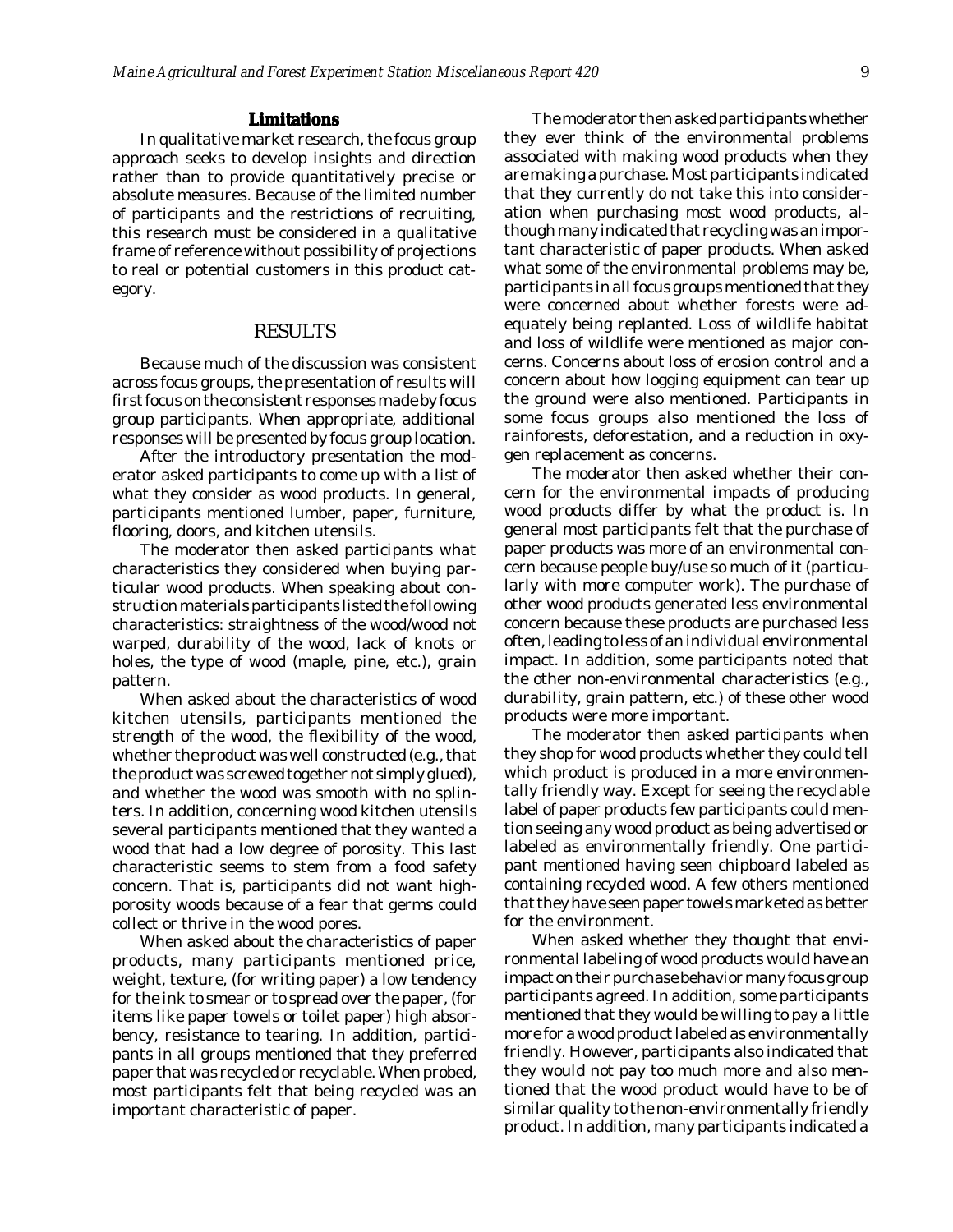reluctance to switch brands simply due to an environmentally friendly label. The participants stated that the presence of a label would encourage them to try a new product, but that the product quality had to be similar to their current brand. The bottom line seems to be that price and product quality are pretty important characteristics; environmentally preferred characteristics were important, but other considerations are more important.

The moderator then presented participants with the following concept statement and they were asked for their reaction.

Something that is currently occurring in the wood products market is that some people would like to have wood products labeled so that you could determine which wood products came from forests that were managed in an environmentally friendly manner. How this would work is that trained forest auditors would be sent to a company's forests and they would evaluate the company's forest management based upon a set of criteria. Once the audit is done, the information from the audit could be used on product labels or in product advertising.

Almost all participants thought that the idea was "great" if it would work. Participants were mainly concerned whether they could trust the information on the label. Concerns centered around who the certifying organization was and whether the organization and the auditors would be independent. Several indicated that auditors could be bought to provide a passing certification. These participants felt that it would be beneficial for someone to "police the police".

Most participants also wanted to know what criteria would be used as a part of the certification. When asked what they thought were important criteria many participants wanted to know how many trees were being replanted for each tree harvested.

A few mentioned that they thought that this process would lead to increases wood product prices. Some of these latter participants felt that there are already regulations in place to protect the environment so the additional cost of a certification program may be too high for the environmental benefit.

When asked whether they thought such an environmental labeling program would work, many thought that a labeling program will create an incentive for companies to changes their forest management practices. However, everyone recognized that many people would simply not care and would only think about price.

During the Bangor and San Francisco focus groups, participants were given a copy of an actual catalog description of a cutting board (Figure 1). Participants were then asked for their reactions to the catalog description and whether they would ever consider buying such an item.

In general, most participants reacted negatively to the catalog description. Participants thought the item was very expensive. In terms of the environmental information, most participants did not trust the information. When probed why, they stated that the information was too vague. For example, the catalog description did not state what the criteria were to obtain the certification. Further, participants did not know who the certifying organization was. Many did not trust the catalog description. A few participants indicated that some high-income people would probably purchase the product to make themselves feel good about their purchase. Others stated that due to the price they would not buy a product like this for themselves, but may purchase it for a gift. Another participant stated that characteristics like the product's size, shape, and color would be at the top of his/her list, not the environmental stuff. A few participants thought that the reason the cutting board was so expensive is the National Wildlife Federation would get some portion of the purchase price. Although most participants were skeptical about the environmental claims, some noted that the National Wildlife Federation lent some credibility because they were familiar with the organization. These participants stated that if a group that they had never heard of performed the certification, then they would not even consider purchasing the product. Another participant stated that the text was "gobbledygook" and sounds "like it was written by lawyers". Many did not understand the term "market incentive". Participants also felt that there was too much vague text explaining the environmental characteristics and not enough other information about the product: "I would rather know more about the quality of the cutting board."

The moderator then asked participants to gather in groups of two to come up with a list of criteria they would like to see as part of a certification and labeling program. Across all the focus groups participants were almost unanimous in wanting to know the rate of replanting being done for each tree harvested. In addition, most participants wanted the forests managed in ways that would not harm wildlife or significantly harm wildlife habitat. Some participants stated that they wanted no forest depletion in one particular area or in one type of tree species. Participants wanted forests managed to reduce land erosion impacts. Some participants stated they wanted wood operations to minimize any tree waste.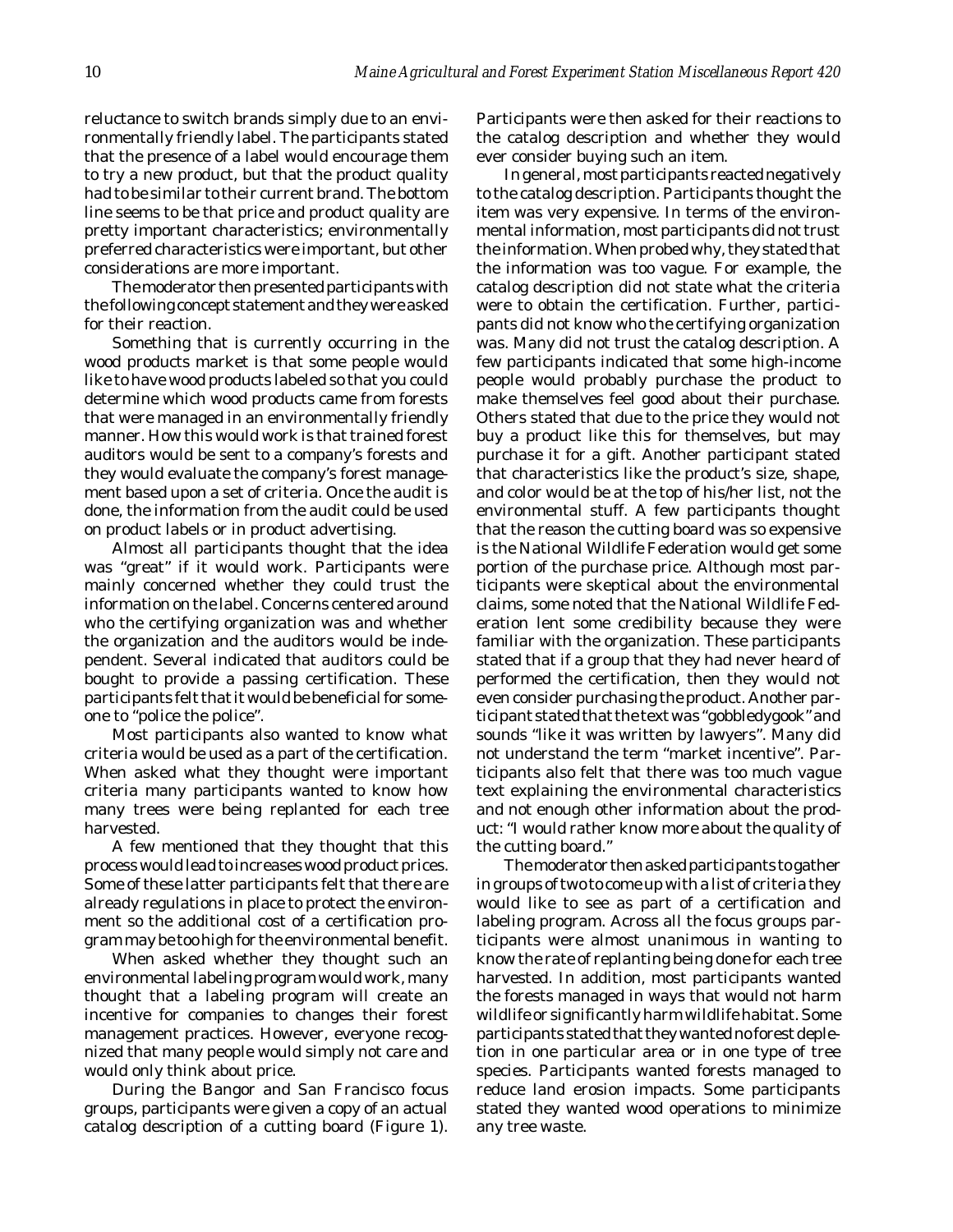E. SmartWood Bread Board and Knife are made from hardwood certified by the NWF/SmartWood program, ensuring that your purchase contributes toward preserving and maintaining<br>our nation's forests. The leafely would be a serving and maintaining our nation's forests. The knife's steel blade guides as you cut, for even slices. Board,  $13^{3}/s'' \times 9^{3}/s'' \times 1^{1}/16''$ . Knife,  $17^{1}/4''$  long. 406110 SmartWood Maple Bread Board and Cherry Knife \$39,95



## **SmartWood Program**

NWF's SmartWood program promotes strong local economies while protecting forest health and conserving wildlife habitat by encouraging responsible forestry through the use of voluntary market incentives. A land or wood products company must meet stringent criteria for SmartWood certification. Ecologically minded forest product companies can then market their certified products to a growing number of environmentally conscious consumers.

Figure 1. Catalog description.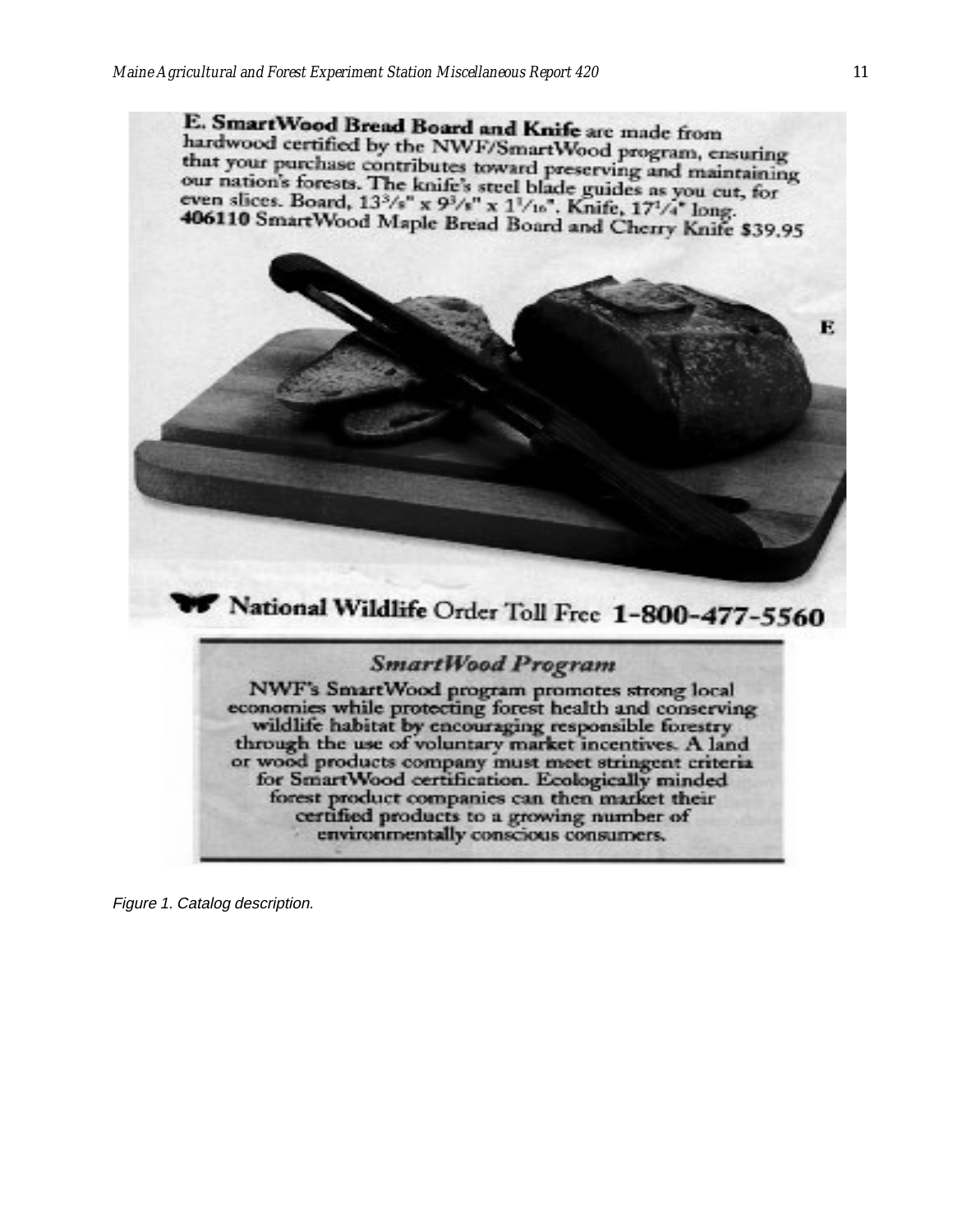<span id="page-12-0"></span>A significant point brought up in all the focus groups was that the success of a labeling program would be highly contingent on a significant information campaign to educate consumers about the certification and labeling program.

After allowing participants to come up with their own list of criteria, the moderator provided participant a two-page list of 32 potential forest management criteria. Participants were asked to review the list of criteria and to indicate on the sheet which of the criteria were two most important to them and which were least important. The list of all the criteria and a tally of the number of participants indicating whether the item was important, unimportant, or neither is presented, by focus group location, in Tables 2–4. A tally across all groups is presented in Table 5.

The five criteria deemed important by the most number of participants are primarily environmental:

- Forest operations do not harm threatened/ endangered species and their habitats
- Clearcutting is not allowed
- Forest operations involve minimum waste
- Forest management ensures long-term sustainability of harvests
- Bird and animal nesting habitat is protected

The five criteria that were deemed unimportant by the most number of participants are primarily social:

- Loggers are members of the local community
- Wood products are processed locally
- Non-native tree species are not be allowed
- Genetically modified tree species are not allowed
- Workers are allowed to unionize

After discussing the criteria, the moderator told participants that they were to imagine themselves to be in a store planning to purchase a particular wood item. The moderator then handed out sheets of paper that presented to the respondents three examples of the particular product (denoted as Products X, Y and Z). Participants were told to imagine that the three products were exactly the same except for the information that they saw presented on the sheet. Participants were given a few minutes to read the information sheets and were then asked to indicate (by a show of hands) which product they would buy. Participants were then asked a series of questions to determine the reasons why they chose a particular product.

The moderator then asked participants a series of questions designed to elicit their views of how the environmental information was presented on the label. For example, participants were asked whether the information helped them determine if the product was better for the environment, if label presented enough detail, whether cross-product comparisons were easy or difficult to make, if any information was not needed, and whether the presentation format was desirable. A total of four choice presentations were made to each focus group.

Because the labels viewed by participants changed across the focus groups this section of the report presents the label discussions separately by focus group. Although the actual labels used differ across focus group, the choice presentation had some commonalties. In the first and second choice presentations the environmental information was presented to the participants as a Type I environmental "seal-of-approval" (eco-seal, hereafter). In the third and forth presentations, more detailed (Type III) environmental labels are used. In the first choice presentation, not all products exhibit an ecoseal; this was an attempt to mimic a situation that may occur when environmental labeling is voluntary. In the other presentations, all products exhibited some sort of environmental labeling; this was to mimic a situation where environmental labeling is mandatory. In the second presentation, the environmental labels were different across products, while in the third and forth presentations, the environmental labels were standardized in the way the information was presented. Thus the second presentation was an attempt to mimic the situation that might occur if environmental labeling was mandatory, but the way the information is presented is at the discretion of the manufacturer. The third and fourth presentations were to mimic the situation that might occur if environmental labeling was mandatory and the presentation was regulated.

### DETAILED KEY FINDINGS

### **Cleveland Group I**

After viewing the first choice presentation (Figure 2), four participants chose Product X, one chose Product Y, and three participants chose Product Z. When asked about their choice, a participant who chose Product X stated that the higher price may indicate that the wood was higher quality. Partici-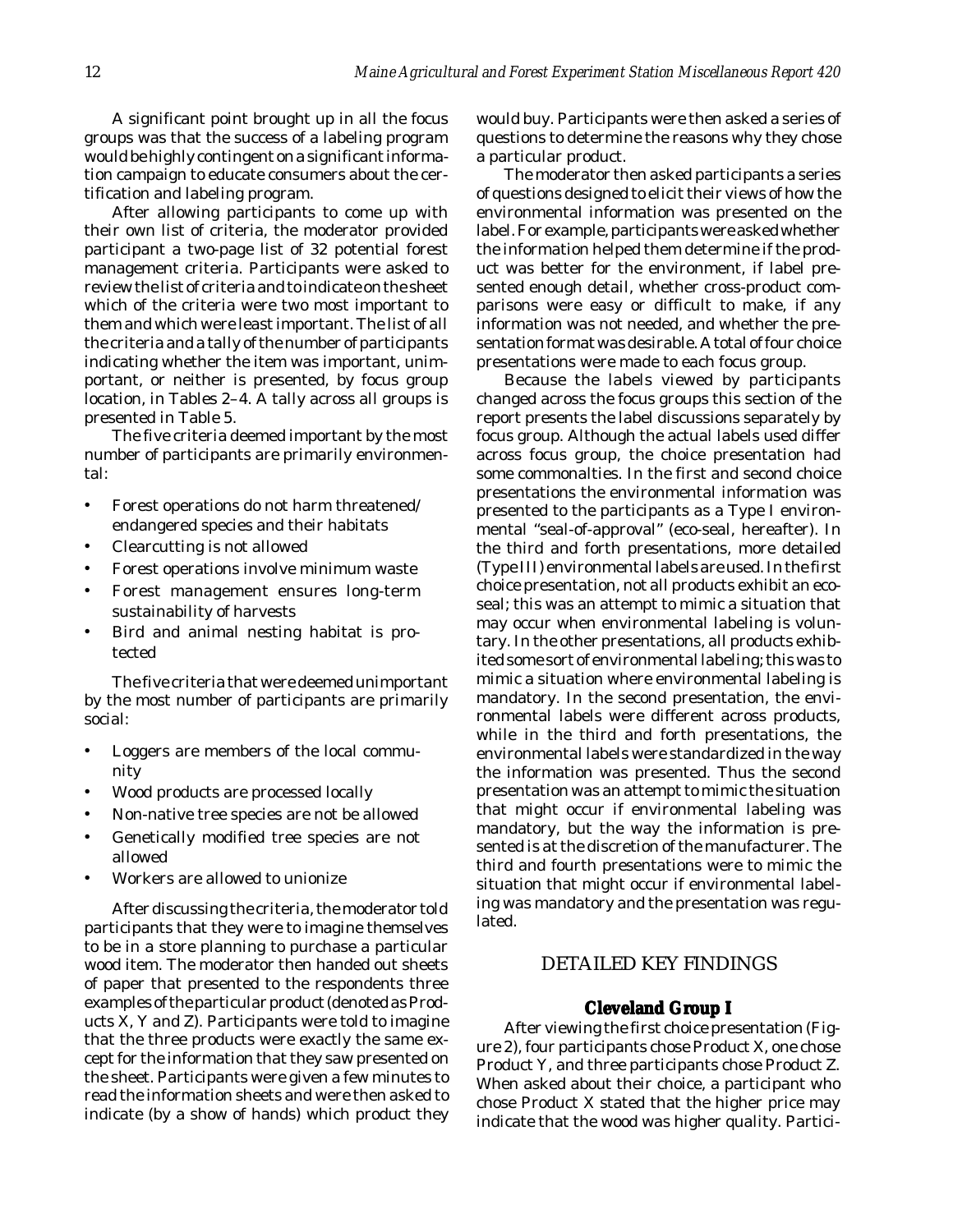## Table 2. Possible forest management criteria (Cleveland).

|                                                                           | Number indicating: |                |            |
|---------------------------------------------------------------------------|--------------------|----------------|------------|
|                                                                           | Important          | Unimportant    | No Opinion |
| Clearcutting is not allowed                                               | 14                 | 1              | 1          |
| Local rights to property/resource is protected                            | 11                 | 0              | 5          |
| Cultural/religious sites are protected                                    | 5                  | 5              | 6          |
| Worker health and safety are assured                                      | 10                 | 0              | 6          |
| Workers are allowed to unionize                                           | 6                  | 4              | 6          |
| Social impacts to local community are minimized                           | 5                  | 2              | 9          |
| Forest management ensures long-term sustainability of harvests            | 11                 | 0              | 5          |
| Loggers are members of the local community                                | 1                  | 8              | 7          |
| Wood products are processed locally                                       | 1                  | $\overline{7}$ | 8          |
| Wages must be at least equal to local standards                           | 5                  | 4              | 7          |
| Forest operations involve minimum waste                                   | 12                 | 1              | 3          |
| Forest operations do not harm threatened/endangered species and           |                    |                |            |
| their habitats                                                            | 16                 | 0              | 0          |
| Hunting, fishing and trapping are not allowed                             | 3                  | 2              | 11         |
| Diversity of tree species is maintained                                   | 9                  | 1              | 6          |
| Ecologically sensitive portions of the forest are not harvested           | 8                  | 0              | 8          |
| No use of pesticides, fertilizers or herbicides                           | 8                  | 2              | 6          |
| Genetically modified tree species are not allowed                         | 3                  | 4              | 9          |
| Plantation forests are not allowed                                        | 3                  | 4              | 9          |
| Non-native tree species are not be allowed                                | 3                  | 5              | 8          |
| Wildlife corridors 100 ft wide are maintained during and after logging    | 7                  | 2              | 7          |
| 250 ft buffer strip is not logged around all wetlands and water bodies    | 9                  | 1              | 6          |
| Road construction and maintenance is minimized                            | 8                  | 1              | 7          |
| Slash (non-harvested tree branches, bark and other waste) are left to lie |                    |                |            |
| on the ground                                                             | 9                  | 1              | 6          |
| Soil fertility is maintained                                              | 12                 | 1              | 3          |
| Old growth forests are not cut                                            | 6                  | 2              | 8          |
| Company has paid all appropriate fees and taxes                           | 5                  | $\overline{c}$ | 9          |
| Erosion controls are used                                                 | 11                 | 0              | 5          |
| Plant and animal species are identified before logging begins             | 10                 | 0              | 6          |
| A minimum of 10 percent of the forest is never harvested (maintained in   |                    |                |            |
| its natural state)                                                        | 11                 | 1              | 4          |
| Recreational access is assured                                            | 5                  | 1              | 10         |
| Bird and animal nesting habitat is protected                              | 13                 | 0              | 3          |
| Vertical layering of forest is maintained                                 | 4                  | 2              | 10         |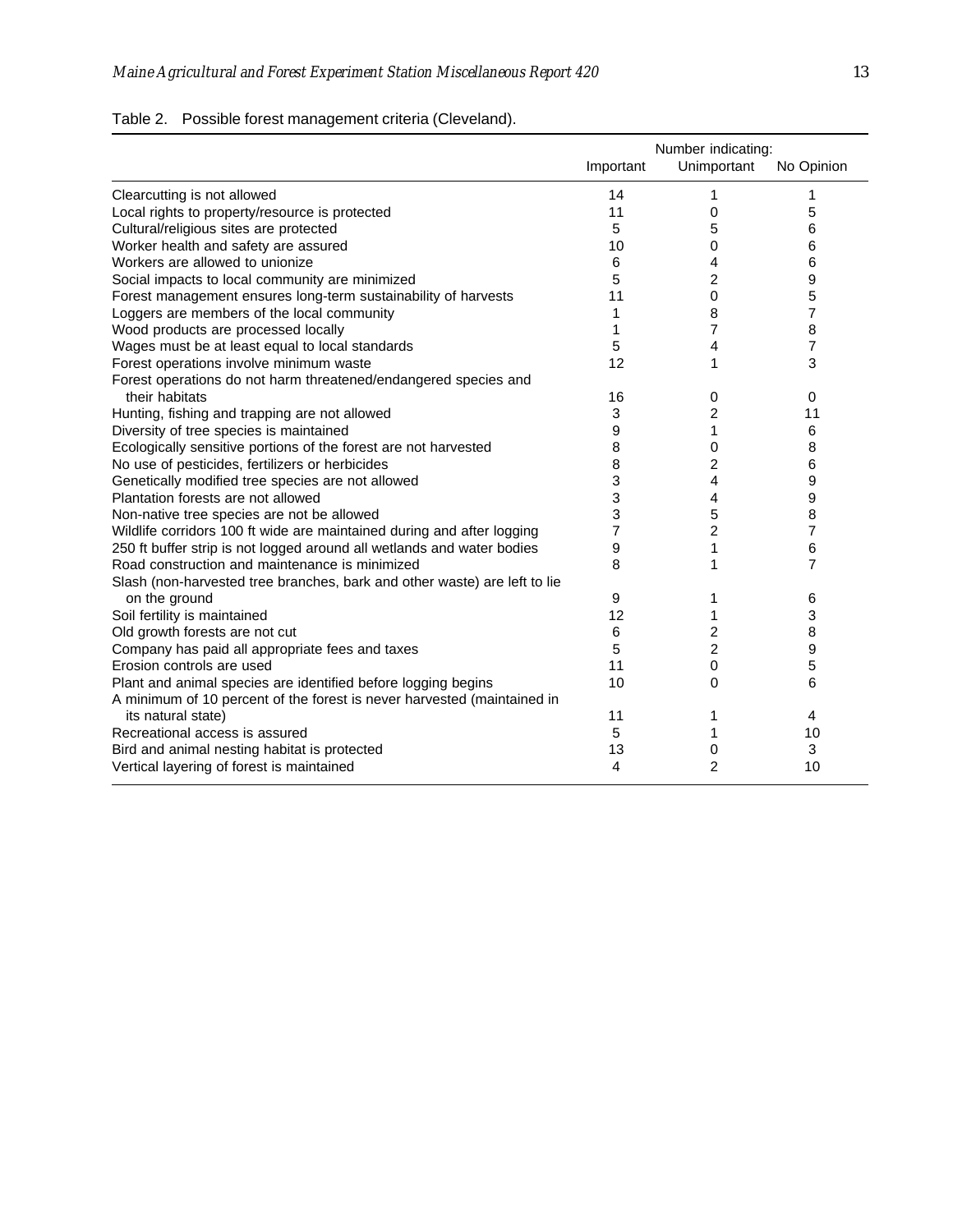| Table 3. Possible forest management criteria (Bangor). |  |  |
|--------------------------------------------------------|--|--|
|                                                        |  |  |

|                                                                           | Number indicating: |             |            |
|---------------------------------------------------------------------------|--------------------|-------------|------------|
|                                                                           | Important          | Unimportant | No Opinion |
| Clearcutting is not allowed                                               | 10                 | 1           | 5          |
| Local rights to property/resource is protected                            | $\overline{7}$     | 0           | 9          |
| Cultural/religious sites are protected                                    | 2                  | 2           | 12         |
| Worker health and safety are assured                                      | 7                  | 1           | 8          |
| Workers are allowed to unionize                                           | 1                  | 6           | 9          |
| Social impacts to local community are minimized                           | 5                  | 1           | 10         |
| Forest management ensures long-term sustainability of harvests            | 11                 | 0           | 5          |
| Loggers are members of the local community                                | 3                  | 5           | 8          |
| Wood products are processed locally                                       | 1                  | 4           | 11         |
| Wages must be at least equal to local standards                           | 5                  | 1           | 10         |
| Forest operations involve minimum waste                                   | 10                 | 0           | 6          |
| Forest operations do not harm threatened/endangered species and their     |                    |             |            |
| habitats                                                                  | 11                 | 0           | 5          |
| Hunting, fishing and trapping are not allowed                             | $\overline{2}$     | 4           | 10         |
| Diversity of tree species is maintained                                   | 9                  | 0           | 7          |
| Ecologically sensitive portions of the forest are not harvested           | 11                 | 0           | 5          |
| No use of pesticides, fertilizers or herbicides                           | 7                  | 3           | 6          |
| Genetically modified tree species are not allowed                         | 1                  | 4           | 11         |
| Plantation forests are not allowed                                        | 3                  | 3           | 10         |
| Non-native tree species are not be allowed                                | 4                  | 2           | 10         |
| Wildlife corridors 100 ft wide are maintained during and after logging    | 5                  | 1           | 10         |
| 250 ft buffer strip is not logged around all wetlands and water bodies    | $\overline{7}$     | 0           | 9          |
| Road construction and maintenance is minimized                            | $\overline{7}$     | 0           | 9          |
| Slash (non-harvested tree branches, bark and other waste) are left to lie |                    |             |            |
| on the ground                                                             | 5                  | 0           | 11         |
| Soil fertility is maintained                                              | 7                  | 0           | 9          |
| Old growth forests are not cut                                            | 4                  | 1           | 11         |
| Company has paid all appropriate fees and taxes                           | 5                  | 2           | 9          |
| Erosion controls are used                                                 | 10                 | 1           | 5          |
| Plant and animal species are identified before logging begins             | 5                  | 0           | 11         |
| A minimum of 10 percent of the forest is never harvested (maintained in   |                    |             |            |
| its natural state)                                                        | $\overline{7}$     | 0           | 9          |
| Recreational access is assured                                            | 4                  | 2           | 10         |
| Bird and animal nesting habitat is protected                              | 8                  | 0           | 8          |
| Vertical layering of forest is maintained                                 | 5                  | 0           | 11         |
|                                                                           |                    |             |            |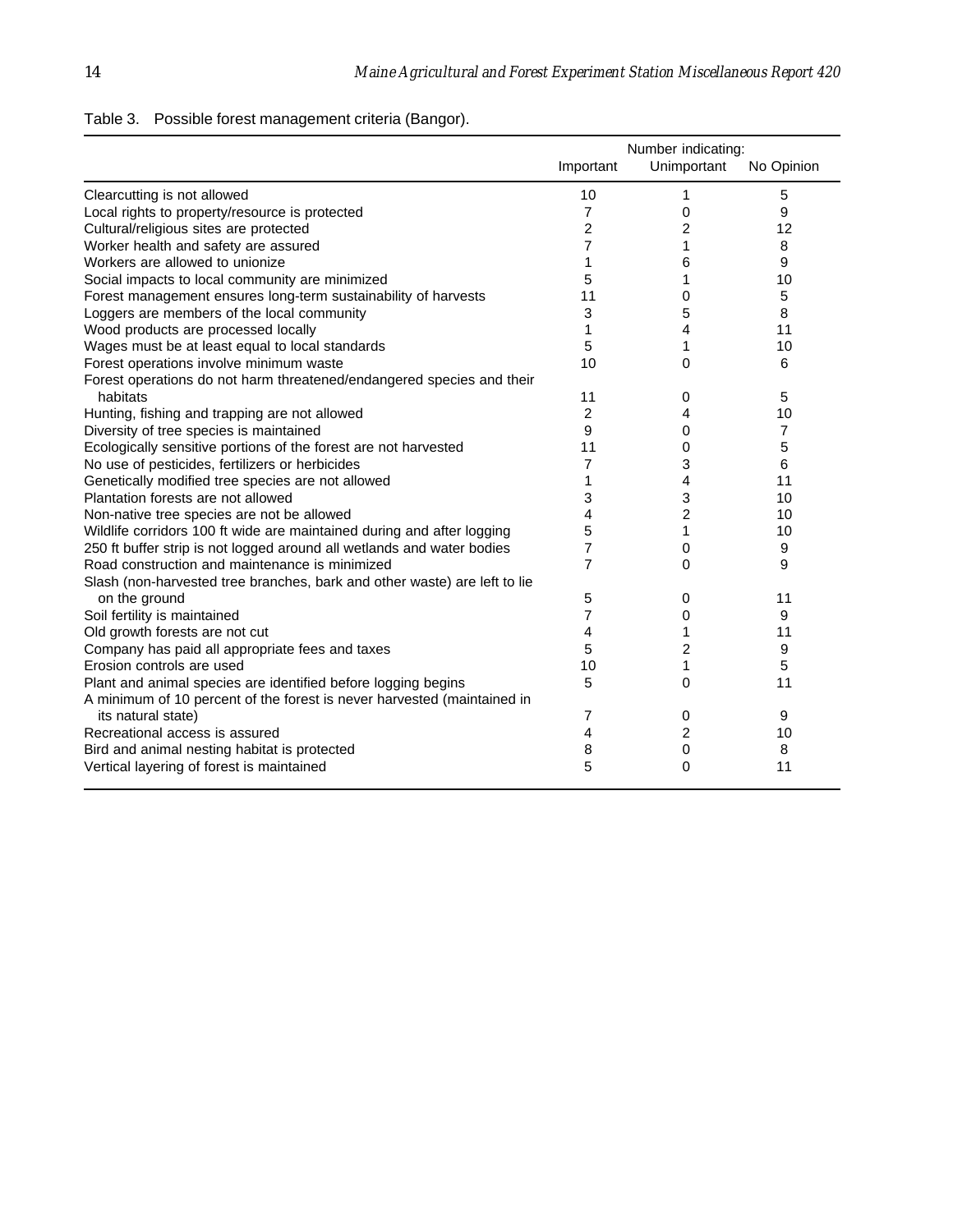## Table 4. Possible forest management criteria (San Francisco).

|                                                                           | Number indicating: |                |                |
|---------------------------------------------------------------------------|--------------------|----------------|----------------|
|                                                                           | Important          | Unimportant    | No Opinion     |
| Clearcutting is not allowed                                               | 12                 | 0              | 4              |
| Local rights to property/resource is protected                            | 8                  | 3              | 5              |
| Cultural/religious sites are protected                                    | 9                  | 0              | 7              |
| Worker health and safety are assured                                      | 13                 | 0              | 3              |
| Workers are allowed to unionize                                           | 7                  | 2              | 7              |
| Social impacts to local community are minimized                           | 5                  | 2              | 9              |
| Forest management ensures long-term sustainability of harvests            | 10                 | 3              | 3              |
| Loggers are members of the local community                                | 5                  | 5              | 6              |
| Wood products are processed locally                                       | 6                  | 4              | 6              |
| Wages must be at least equal to local standards                           | 6                  | 3              | 7              |
| Forest operations involve minimum waste                                   | 12                 | 0              | 4              |
| Forest operations do not harm threatened/endangered species and           |                    |                |                |
| their habitats                                                            | 14                 | 0              | 2              |
| Hunting, fishing and trapping are not allowed                             | $\overline{4}$     | 5              | 7              |
| Diversity of tree species is maintained                                   | 11                 | 0              | 5              |
| Ecologically sensitive portions of the forest are not harvested           | 11                 | 0              | 5              |
| No use of pesticides, fertilizers or herbicides                           | 8                  | 1              | 7              |
| Genetically modified tree species are not allowed                         | 6                  | 4              | 6              |
| Plantation forests are not allowed                                        | 2                  | 3              | 11             |
| Non-native tree species are not be allowed                                | 1                  | 6              | 9              |
| Wildlife corridors 100 ft wide are maintained during and after logging    | 6                  | 3              | 7              |
| 250 ft buffer strip is not logged around all wetlands and water bodies    | 8                  |                | 7              |
| Road construction and maintenance is minimized                            | 7                  |                | 8              |
| Slash (non-harvested tree branches, bark and other waste) are left to lie |                    |                |                |
| on the ground                                                             | 5                  | 2              | 9              |
| Soil fertility is maintained                                              | 9                  | 1              | 6              |
| Old growth forests are not cut                                            | 12                 | 1              | 3              |
| Company has paid all appropriate fees and taxes                           | $\overline{4}$     | 4              | 8              |
| Erosion controls are used                                                 | 9                  | 0              | 7              |
| Plant and animal species are identified before logging begins             | 10                 |                | 5              |
| A minimum of 10 percent of the forest is never harvested (maintained in   |                    |                |                |
| its natural state)                                                        | $\overline{7}$     | 2              | 7              |
| Recreational access is assured                                            | 5                  | 2              | 9              |
| Bird and animal nesting habitat is protected                              | 13                 | 0              | 3              |
| Vertical layering of forest is maintained                                 | $\overline{7}$     | $\overline{2}$ | $\overline{7}$ |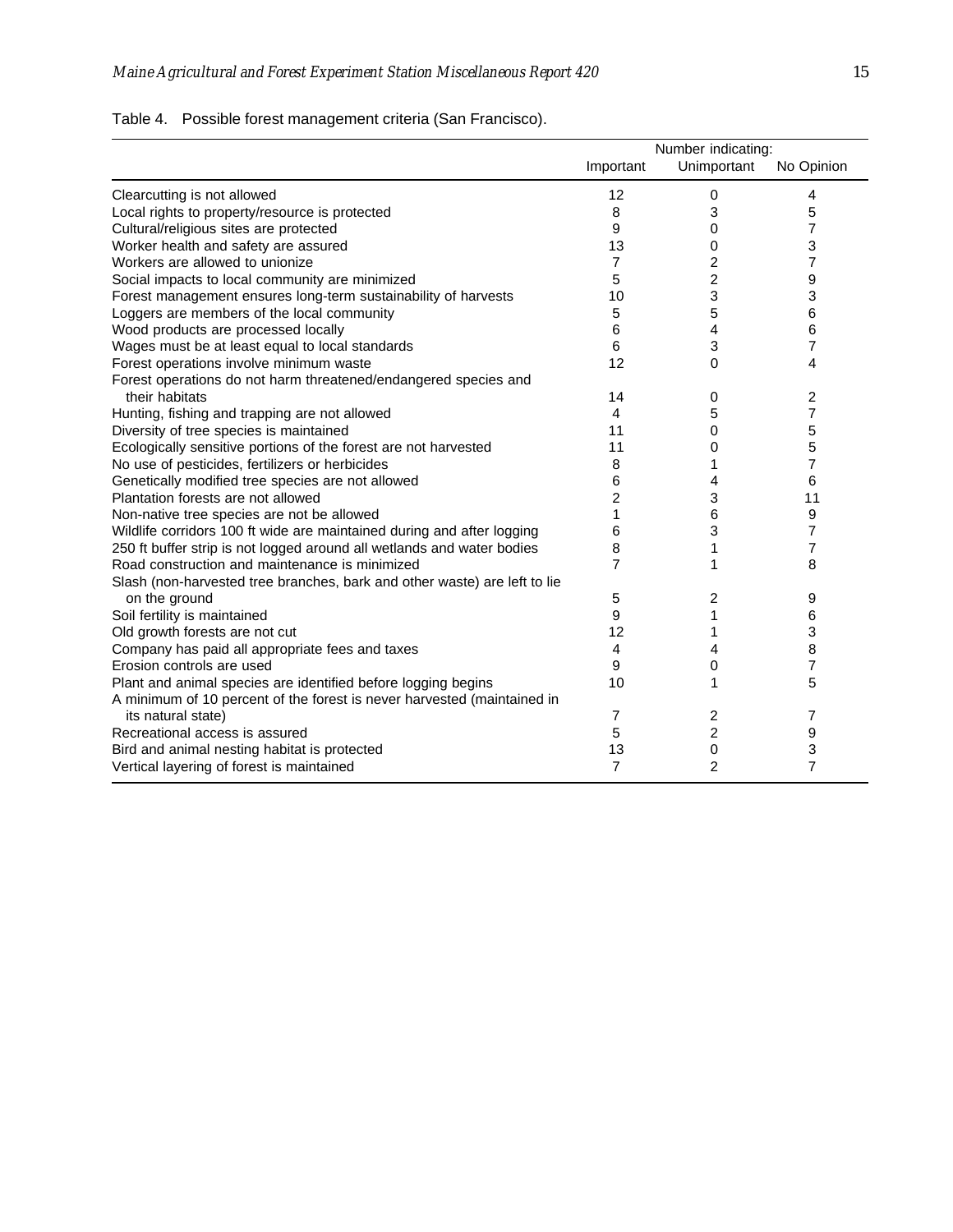## Table 5. Possible forest management criteria (cumulative totals).

|                                                                           |           | Number indicating: |                |
|---------------------------------------------------------------------------|-----------|--------------------|----------------|
|                                                                           | Important | Unimportant        | No Opinion     |
| Clearcutting is not allowed                                               | 36        | 2                  | 10             |
| Local rights to property/resource is protected                            | 26        | 3                  | 19             |
| Cultural/religious sites are protected                                    | 16        | 7                  | 25             |
| Worker health and safety are assured                                      | 30        | 1                  | 17             |
| Workers are allowed to unionize                                           | 14        | 12                 | 22             |
| Social impacts to local community are minimized                           | 15        | 5                  | 28             |
| Forest management ensures long-term sustainability of harvests            | 32        | 3                  | 13             |
| Loggers are members of the local community                                | 9         | 18                 | 21             |
| Wood products are processed locally                                       | 8         | 15                 | 25             |
| Wages must be at least equal to local standards                           | 16        | 8                  | 24             |
| Forest operations involve minimum waste                                   | 34        | 1                  | 13             |
| Forest operations do not harm threatened/endangered species and           |           |                    |                |
| their habitats                                                            | 41        | $\mathbf 0$        | $\overline{7}$ |
| Hunting, fishing and trapping are not allowed                             | 9         | 11                 | 28             |
| Diversity of tree species is maintained                                   | 29        | 1                  | 18             |
| Ecologically sensitive portions of the forest are not harvested           | 30        | 0                  | 18             |
| No use of pesticides, fertilizers or herbicides                           | 23        | 6                  | 19             |
| Genetically modified tree species are not allowed                         | 10        | 12                 | 26             |
| Plantation forests are not allowed                                        | 8         | 10                 | 30             |
| Non-native tree species are not be allowed                                | 8         | 13                 | 27             |
| Wildlife corridors 100 ft wide are maintained during and after logging    | 18        | 6                  | 24             |
| 250 ft buffer strip is not logged around all wetlands and water bodies    | 24        | 2                  | 22             |
| Road construction and maintenance is minimized                            | 22        | $\overline{2}$     | 24             |
| Slash (non-harvested tree branches, bark and other waste) are left to lie |           |                    |                |
| on the ground                                                             | 19        | 3                  | 26             |
| Soil fertility is maintained                                              | 28        | $\overline{c}$     | 18             |
| Old growth forests are not cut                                            | 22        | 4                  | 22             |
| Company has paid all appropriate fees and taxes                           | 14        | 8                  | 26             |
| Erosion controls are used                                                 | 30        | 1                  | 17             |
| Plant and animal species are identified before logging begins             | 25        | 1                  | 22             |
| A minimum of 10 percent of the forest is never harvested (maintained in   |           |                    |                |
| its natural state)                                                        | 25        | 3                  | 20             |
| Recreational access is assured                                            | 14        | 5                  | 29             |
| Bird and animal nesting habitat is protected                              | 34        | 0                  | 14             |
| Vertical layering of forest is maintained                                 | 16        | 4                  | 28             |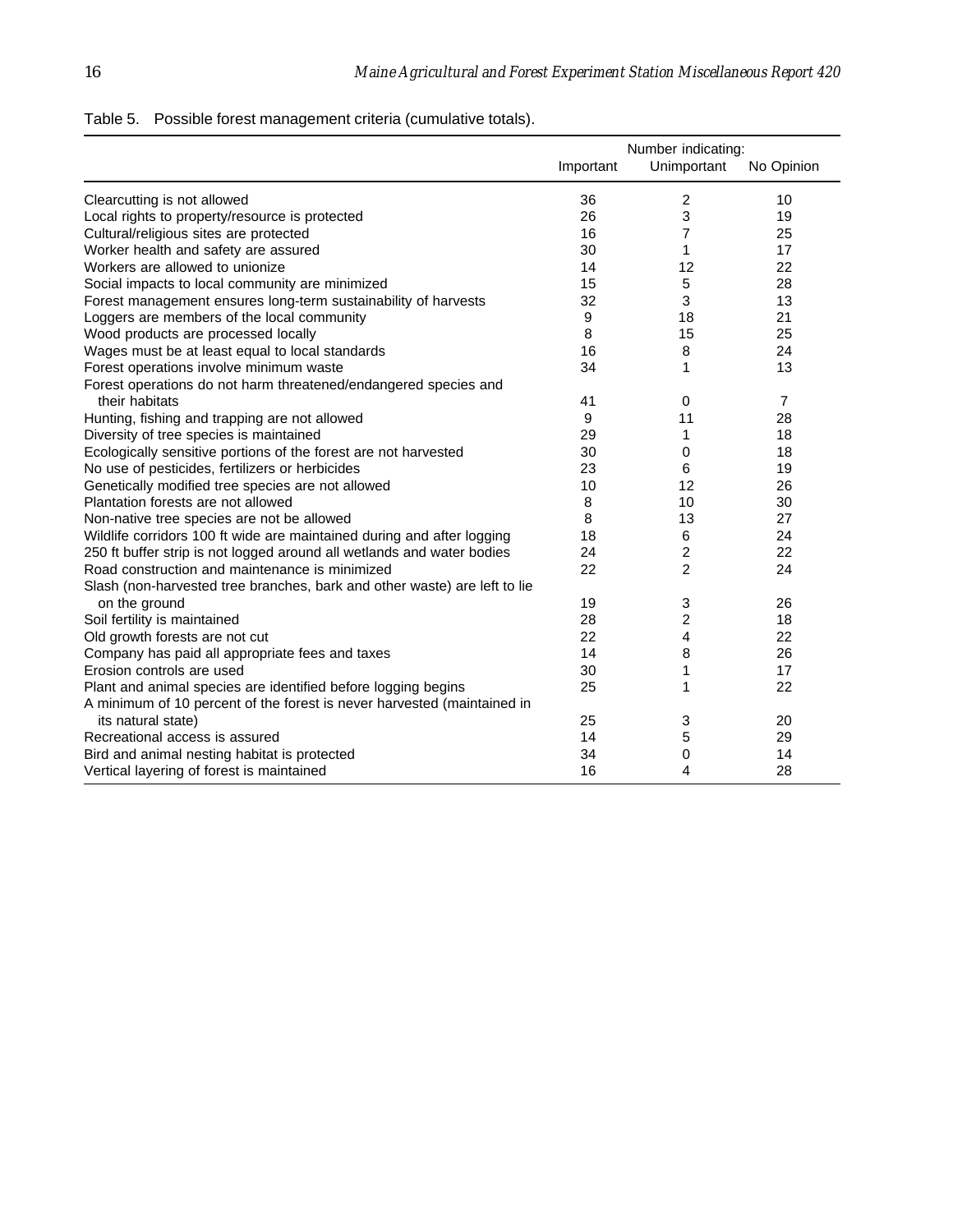| Product X                                                                                                                        | Product Y | Product Z |
|----------------------------------------------------------------------------------------------------------------------------------|-----------|-----------|
| \$10.50                                                                                                                          | \$10.00   | \$9.50    |
|                                                                                                                                  |           |           |
| <b>Forest Stewardship Council</b>                                                                                                |           |           |
| This product is certified as<br>coming from forests that are<br>managed in a sustainable and<br>environmentally friendly manner. |           |           |

# ¼" Luaun Plywood

Figure 2. Cleveland focus group one, choice set one.

pants who chose Product Z stated that they chose this product due to the lower price.

When asked what they thought of the environmental label most participants stated that they thought that there was not enough information. Participants questioned who the Forest Stewardship Council was and what criteria were used. One participant felt the environmental label was just a marketing scam or an industry logo. One suggested that a contact phone number would be helpful so that consumers could find out more about the certification.

*"Seeing the words certified and environmentallyfriendly caught my eye." "I deal with fraud all the time—what is certified, who is certifying, what is the criteria for being certified?" "I look at it as a marketing scam." "At least there was some standard, something there, something was done." "The public is not educated (about the label)." "Common sense tells me the more expensive is more quality."*

After viewing the second choice presentation (Figure 3), seven participants chose Product X and one chose Product Y; no participants chose Product Z. When asked about their choice, participants stated that they primarily chose Product X because it was reasonably priced, was certified as being above the industry average in terms of the environmental score, and because they preferred to purchase products made by U.S. workers. In addition, several mentioned that they did not want to buy products made from wood harvested from tropical rainforests.

When asked about the labels, several participants stated that they liked the rating system on Product X; it seemed more credible to them. They also liked the reference values seen at the bottom of the label. One participant stated that the ITTO did not seem credible because other countries have regulations that are more lax than those of the United States. Finally, several participants stated that the labels and certification regulations should be standardized so that it would be easier to compare across products.

*"Product X rating system was based on a set of criteria, was above average and gave more information. If they had numbers they had something to base those number on." "Comes from a US forest, there was US labor involved." "Having a number meant something."*

*"Cost—it wasn't the highest priced one, it wasn't the cheapest one."*

*"Product X gave me more information. The others were vague."*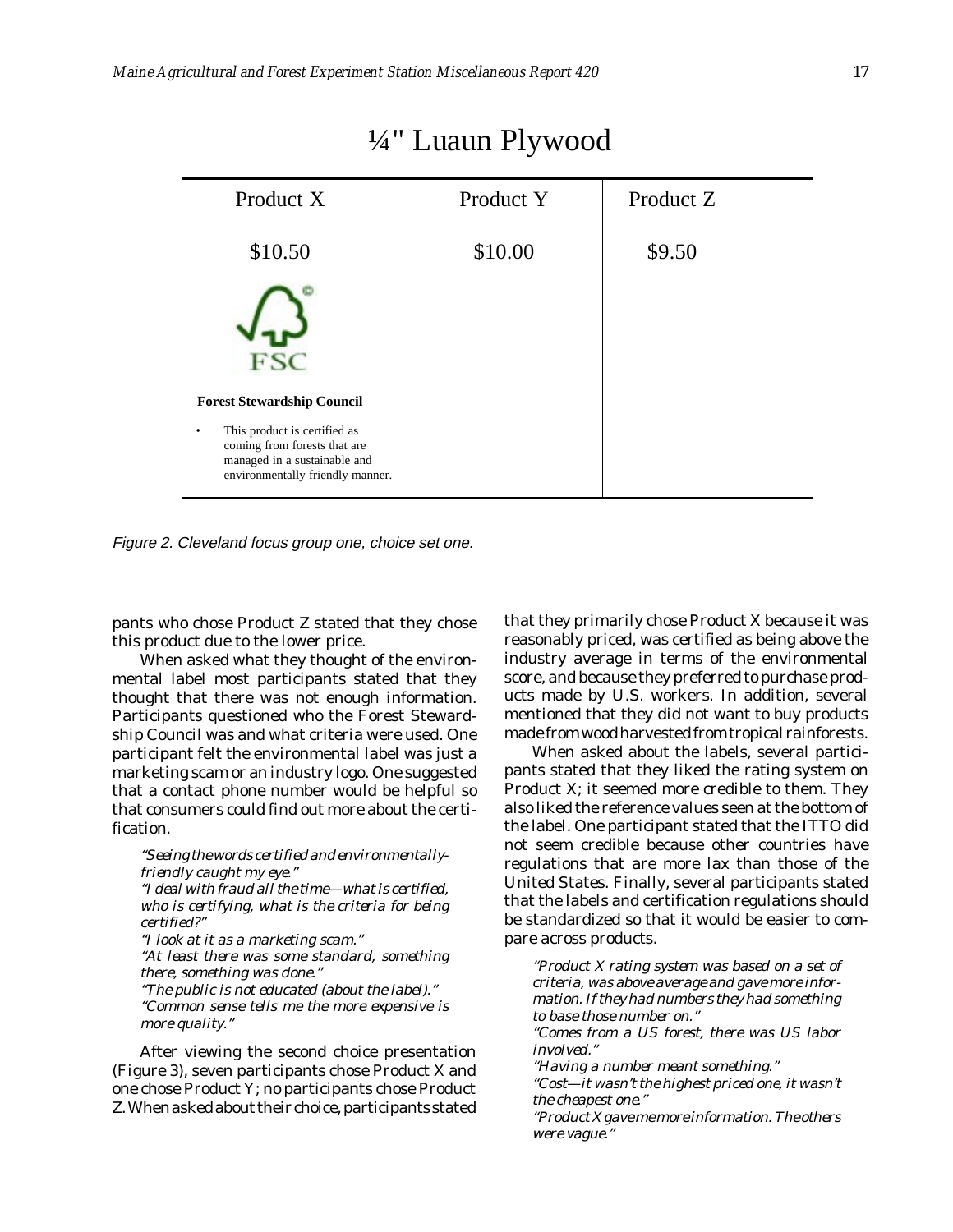<span id="page-18-0"></span>

# 5-Piece Oak Dinette

Figure 3. Cleveland focus group one, choice set two.

After viewing the third choice presentation (Figure 4), one participant chose Product X, five chose Product Y, and two participants chose Product Z.

In general participants though that these labels provided too much information and were too complicated. Other participants stated that they would like to know the minimum requirement for a product to obtain a certification and would like to know the industry average. Everyone agreed that the standardized presentation was beneficial.

*"No pesticides, wildlife is protected." "Product Y has more of the important things checked off (no clearcutting, pesticides, herbicides and harvest are sustainable." "Easy to compare between products." "For something as simple as a cutting board, I do not want to make my shopping this complicated." "Sometimes shopping is too complicated." "Needs to be simpler, but still needs to be there."*

After viewing the fourth choice presentation (Figure 5), three chose Product X, two chose Product Y, and three participants chose Product Z. When asked about their choice, participants stated that they primarily chose Product X because it was cheapest. Participants chose Product Y based on the

high sustainability score and the protection of workers rights. Participants who chose Product Z stated that they liked that the product was above average for all of the environmental characteristics. One stated as willing to spend more for Product Z because the product was paper and that he/she uses a lot of paper so the choice of paper could generate a relatively large environmental impact.

*"Price, price, price." "You are just going to use it and toss it." "Even though it cost more now, maybe in the long run it will be cheaper because of the impact it has on the forest." "Looked at how much the product was above the industry average."*

### **Cleveland Group II**

After viewing the first choice presentation (Figure 6), three participants chose Product X, one chose Product Y, and five participants chose Product Z. When asked about the reasons for their choice, the participant who chose Product X noted that it only cost a dollar more and was environmentally certified. However, several participants noted that they did not put much trust in the certification because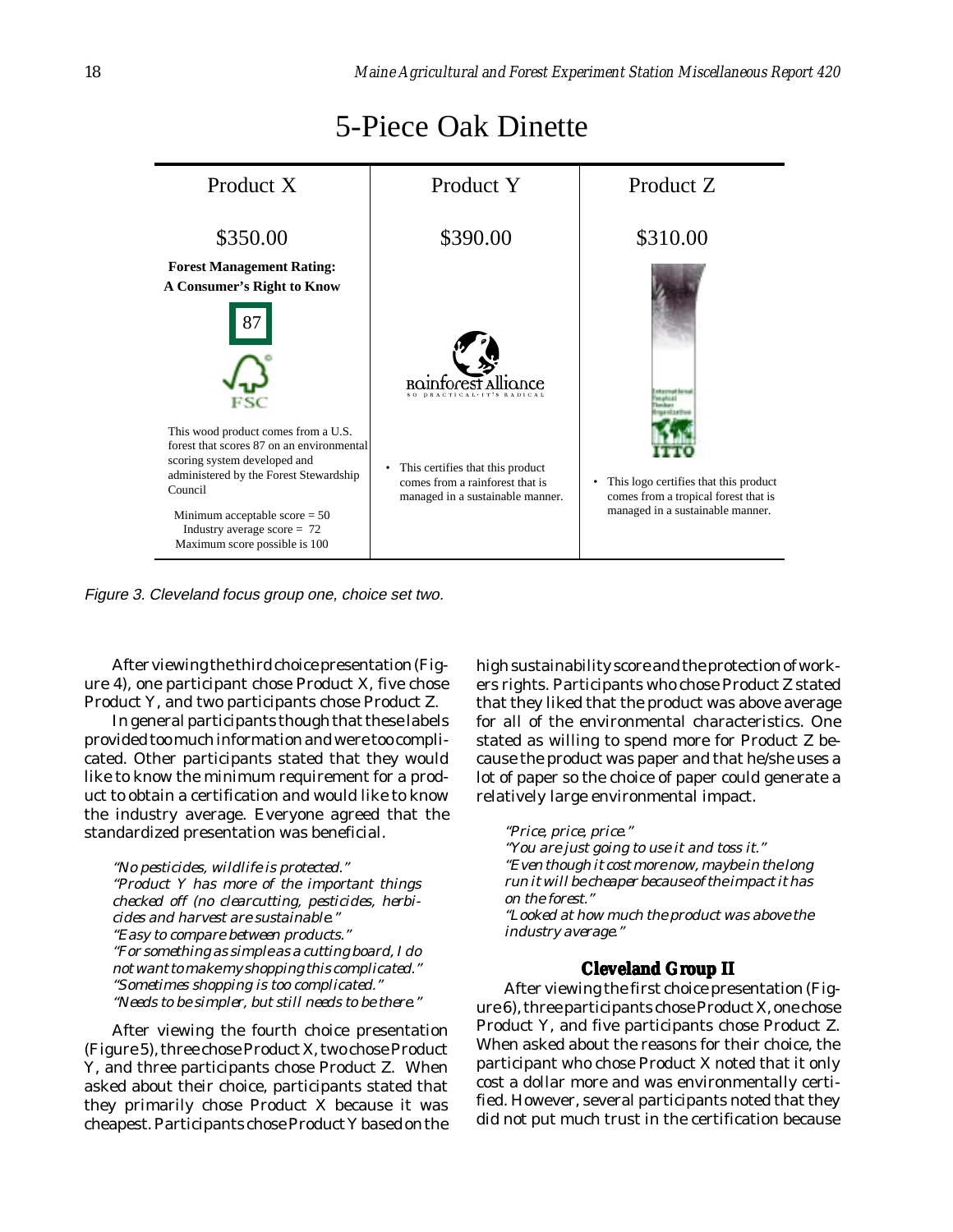

Figure 4. Cleveland focus group one, choice set three.



Figure 5. Cleveland focus group one, choice set four.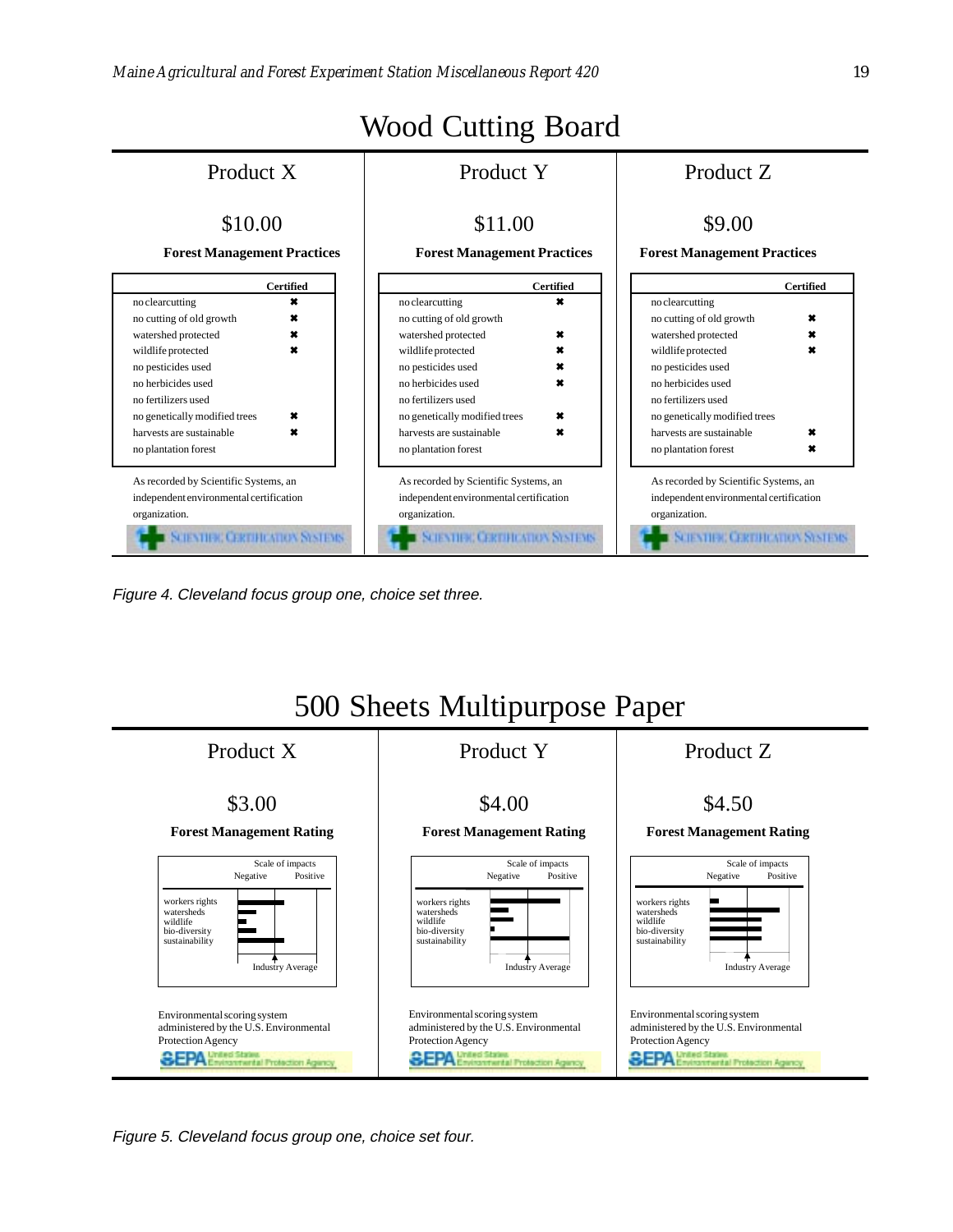| Product X                                                                                                                                                             | Product Y | Product Z                                                                                                                                                                                                                                                                                                                                          |
|-----------------------------------------------------------------------------------------------------------------------------------------------------------------------|-----------|----------------------------------------------------------------------------------------------------------------------------------------------------------------------------------------------------------------------------------------------------------------------------------------------------------------------------------------------------|
| \$16.00                                                                                                                                                               | \$15.00   | \$22.00                                                                                                                                                                                                                                                                                                                                            |
| <b>Forest Stewardship Council</b><br>This product is certified as<br>coming from forests that are<br>managed in a sustainable and<br>environmentally friendly manner. |           | <b>SMARTWOOL</b><br>Ссилосировных такежная Святична В<br>This product is certified by the<br>National Wildlife Federation's<br>SMARTWOOD program, ensuring that<br>your purchase contributes toward<br>perserving and maintaining our<br>nation's forests. A wood products<br>company must meet stringent criteria<br>for SMARTWOOD certification. |

# Wood Spice Rack

Figure 6. Cleveland focus group two, choice set one.

they were not familiar with the Forest Stewardship Council. The participant who chose Product Y noted that the product was just a spice rack and did not feel that the environmental impact of the purchase was that great. Participants who chose Product Z noted that the National Wildlife Federation sounded like a credible organization. In addition, they liked that the product was made from wood harvested in the United States.

When asked about their reactions to the labels several participants noted confusion with the term, "environmentally friendly"; "what does this term really mean?" Several participants liked the phrase "your purchase contributes toward preserving and maintaining our nations forests," although these participants also thought that the SmartWood label had too much text and could be simplified.

*"National Wildlife Foundation is a pretty renowned company. They would stand by things, they would not let anything fall through the cracks."*

*"Like words like 'stringent' used in Product Z." "I know at least they are going to try and keep the forest going."*

*"I'm a skeptic, I don't know if any of this is trouble, but Product X is a dollar over the one that says nothings—so I'll go with that."*

*"What does it mean by a friendly manner. Does the tree say hello to you?" "I think Product Y—it is just a spice rack. To me a spice rack is a spice rack."*

After viewing the second choice presentation (Figure 7), two participants chose Product X, five chose Product Y, and two participants chose Product Z. Participants who chose Product X stated that they felt comfortable that the product was above the industry average and felt that a government certification was more credible than that of an independent organization. Participants who chose Product Y felt the opposite, that an independent organization was more credible than a government agency. Participants who chose Product Z stated their choice was driven by the lower price since all three products were certified. Most participants who chose the more expensive products noted that if they were buying a larger quantity of the product, that price would become a more important choice characteristic.

When asked about the labels, several participants were confused by the USDA logo, not knowing what it meant. In addition, several participants did not like the aesthetics of the graphic scale used on Product X. Many participants agreed that present-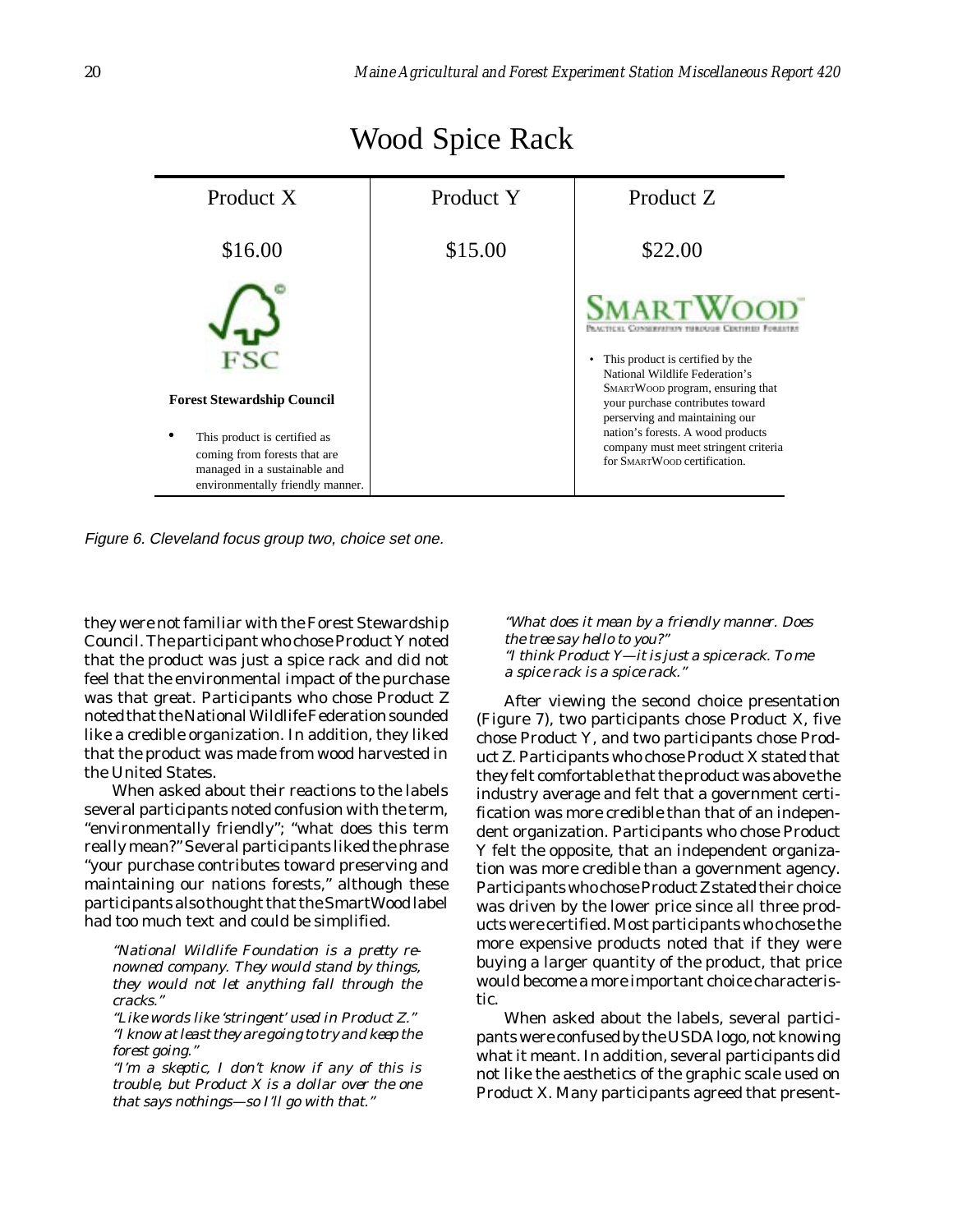

Figure 7. Cleveland focus group two, choice set two.

ing a phone number and website address increased the credibility of the Product Y label.

*"You don't get a phone number on a lot of things. At least this has a phone number someone to call if you wanted to. That shows something right there."*

*"I wouldn't put my phone number on something if it wasn't true."*

*"If you didn't believe them you could call."*

*"I trust a non-government organization over a government organization."*

*"I trust the government, I don't think that they ripped me off yet."*

*"I did rather save a buck (especially if buying in large quantities)."*

After viewing the third choice presentation (Figure 8), seven chose Product X, two chose Product Y, and no participants chose Product Z. Participants who chose Product X stated that Products X and Z were close in terms of their ratings, yet X was much cheaper. They also noted that Product X met all the minimum standards. Participants who chose Product Y noted that the higher watershed protection and sustainability scores drove choice.

Participants in general thought the labels were too detailed, causing participants to become confused and frustrated when comparing scores across products. Participants stated that they did like the presence of the reference scores. EPA was seen as a credible certifying agency due to its familiarity.

*"The price said something. The information on the label was too much." "Too much information on the label so I went right to the price to make the decision." "It is overkill." "I was getting angry with so much reading, so I went with the price." "I read it. But like everybody else—it became confusing after awhile."*

After viewing the fourth choice presentation (Figure 9), six participants chose Product X, no one chose Product Y, and three participants chose Product Z. Participants who chose Product X stated that their decisions were mostly driven by the certification characteristics of no cutting of old growth and no clearcutting. Participants who chose Product Z noted that Products X and Z were similar and that Z was much cheaper.

When reacting to the labels, some participants stated that they would have liked to see the environmental scores rather then just a check. Most partici-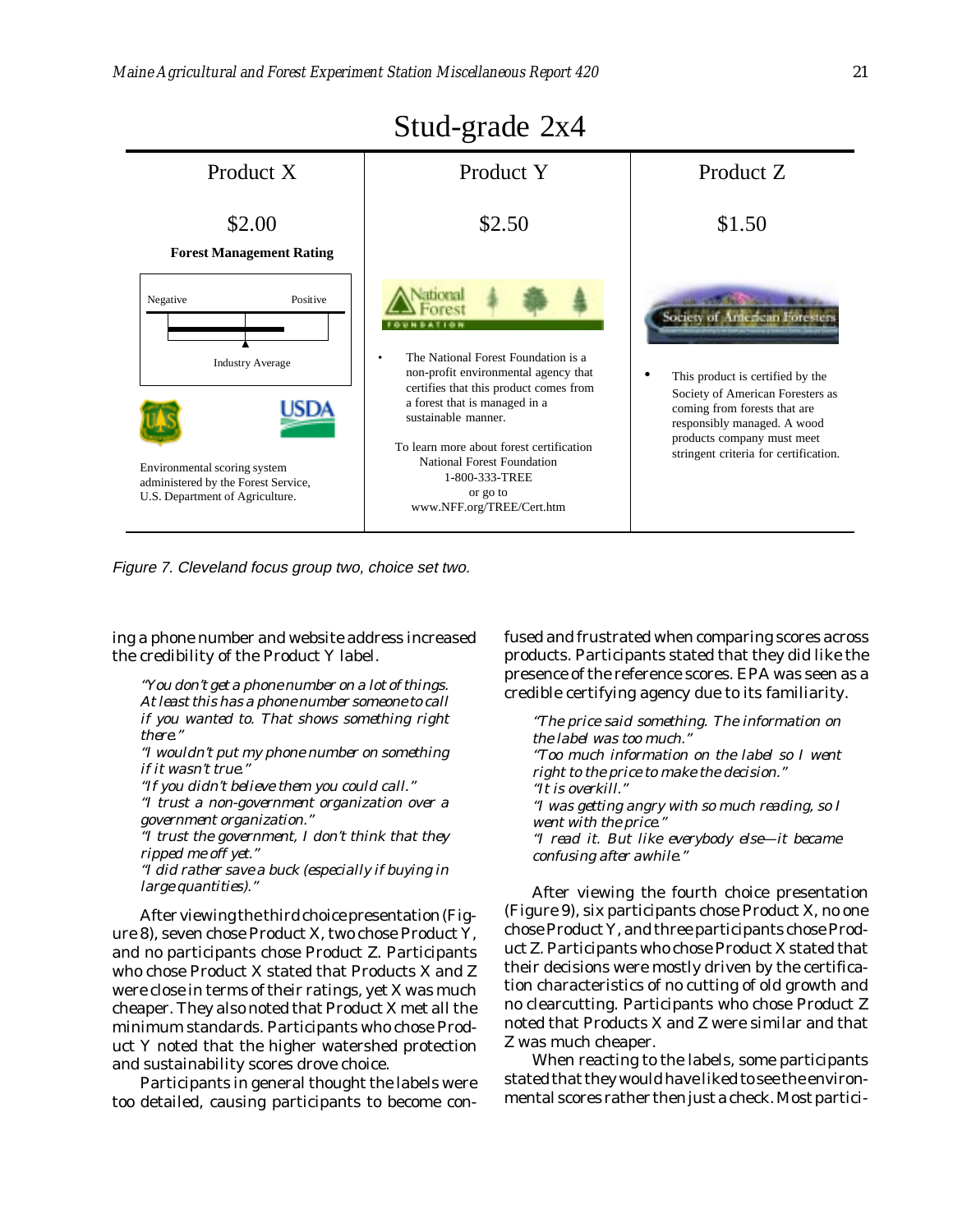# Cedar Garden Chair

# **A Consumer's Right to Know A Consumer's Right to Know A Consumer's Right to Know**

|                            | This  | Industry |
|----------------------------|-------|----------|
|                            | Brand | Average  |
| workers' rights protection | 52    | 64       |
| watershed protected        | 74    | 79       |
| wildlife protected         | 86    | 82       |
| ecosystem diversity        | 64    | 69       |
| sustainability score       | 55    | 89       |

Environmental scoring system developed and administered by the U.S. Environmental Protection Agency

> Minimum acceptable score = 50 Industry average  $score = 72$ Maximum score possible is 100

United States 생당장사 dronmental Protection Agency

# **Forest Management Rating: Forest Management Rating: Forest Management Rating:**

|                            | This<br><b>Brand</b> | Industry<br>Average |
|----------------------------|----------------------|---------------------|
| workers' rights protection | 32                   | 64                  |
| watershed protected        | 84                   | 79                  |
| wildlife protected         | 76                   | 82                  |
| ecosystem diversity        | 84                   | 69                  |
| sustainability score       | 95                   | 89                  |

Environmental scoring system developed and administered by the U.S. Environmental Protection Agency

> Minimum acceptable score = 50 Industry average  $score = 72$ Maximum score possible is 100

₩EFA **Inmental Protection Agency** 

## Product X Product Y Product Z

## \$110.00 \$130.00 \$130.00 \$150.00

|                            | This<br><b>Brand</b> | Industry<br>Average |
|----------------------------|----------------------|---------------------|
| workers' rights protection | 92                   | 64                  |
| watershed protected        | 54                   | 79                  |
| wildlife protected         | 66                   | 82                  |
| ecosystem diversity        | 94                   | 69                  |
| sustainability score       | 45                   | 89                  |

Environmental scoring system developed and administered by the U.S. Environmental Protection Agency

> Minimum acceptable score = 50 Industry average  $score = 72$ Maximum score possible is 100

신경기사

nited States<br>nvironmental Protection Agency

Figure 8. Cleveland focus group two, choice set three.



Figure 9. Cleveland focus group two, choice set four.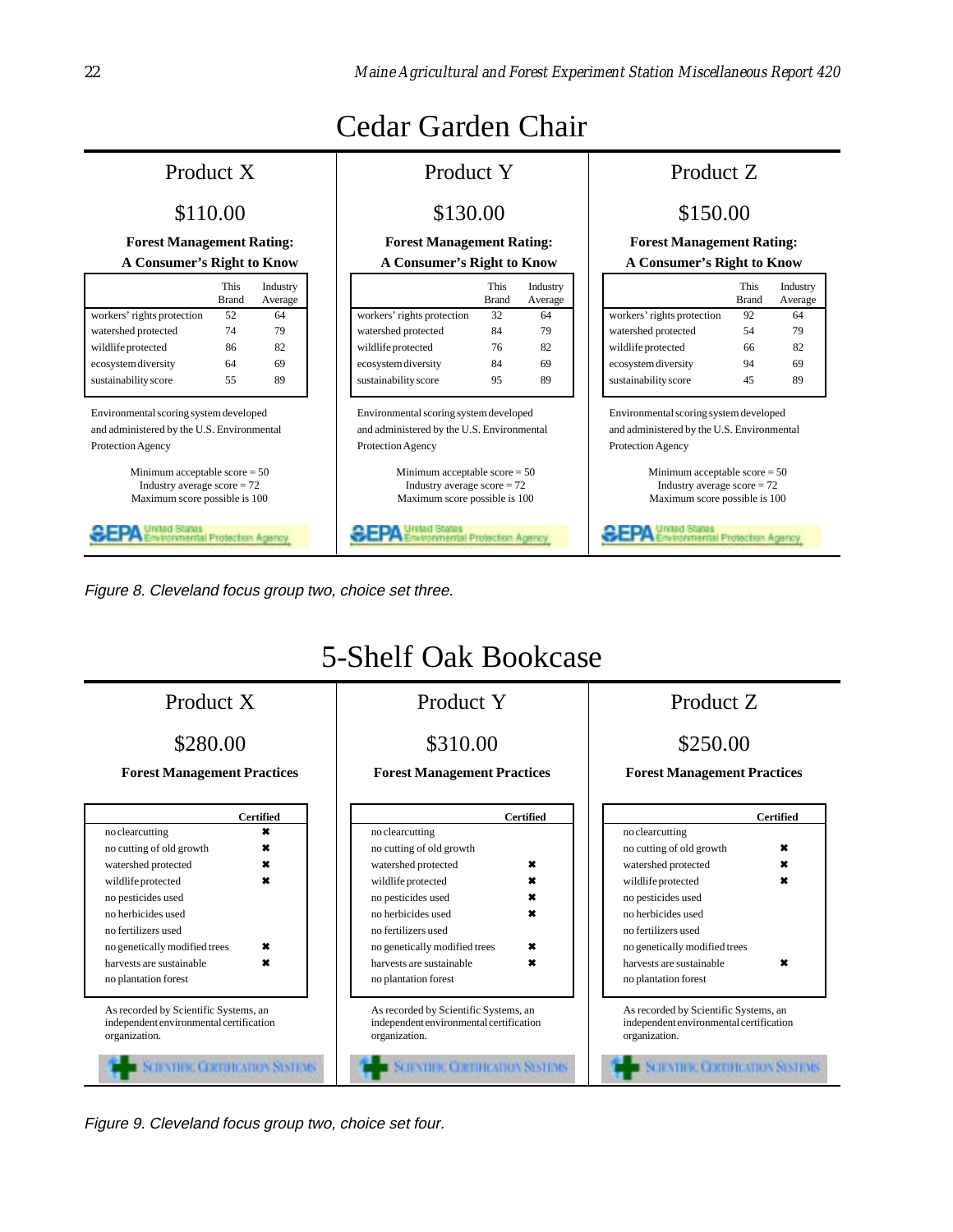<span id="page-23-0"></span>pants had never heard of Scientific Certification Systems and as a result did not know whether they could trust the label information.

*"Important that it allowed for no clear cutting, wildlife protection, and that the harvest are sustainable"*

*"I chose the cheapest product because I don't even know what Scientific Certification Systems is." "If I had education on what this is then I would feel more comfortable. It would have more credibility."*

*"The question is are we willing to pay more to protect are planet. I'm not." "How do you know that it is true."*

### **Bangor Group I**

After viewing the first choice presentation (Figure 10), three participants chose Product X, two chose Product Y, and three participants chose Product Z.

Participants who chose Product X stated that their decisions were mostly driven by the presence of the environmental certification. Participants who chose Product Y stated that they made their decision based on the product's low price, and they noted that just because a product is not certified does not necessarily indicate that it was worse for the environment. Participants who chose Product Z stated that they did not choose Product X because it was too expensive and that they did not choose Product Y because it lacked a certification.

In reacting to the labels many participants stated that they had never seen a wood product certified as being environmentally friendly, but that they liked the idea. Several participants noted that they knew nothing about the Forest Stewardship Council and felt that there was a possibility that the certification was just a marketing gimmick. One participant noted that they thought that if the certification organization was truly credible that they would provide some contact information on the label (e.g., a phone number). Most participants agreed that for an environmental labeling program to work that consumers would need to be educated: "education is the key".

### *"Went for price."*

*"Want a product that is certified." "Product states that it is not from a sustainable forest. I would not want to give them my business at all."*

*"Did not know what Forest Stewardship Council was. Could be for real, could not." "Just because they say nothing leads me to be-*

*lieve that they are not certified. Because if they were why wouldn't it just say so.*



# Wood Spice Rack

Figure 10. Bangor focus group one, choice set one.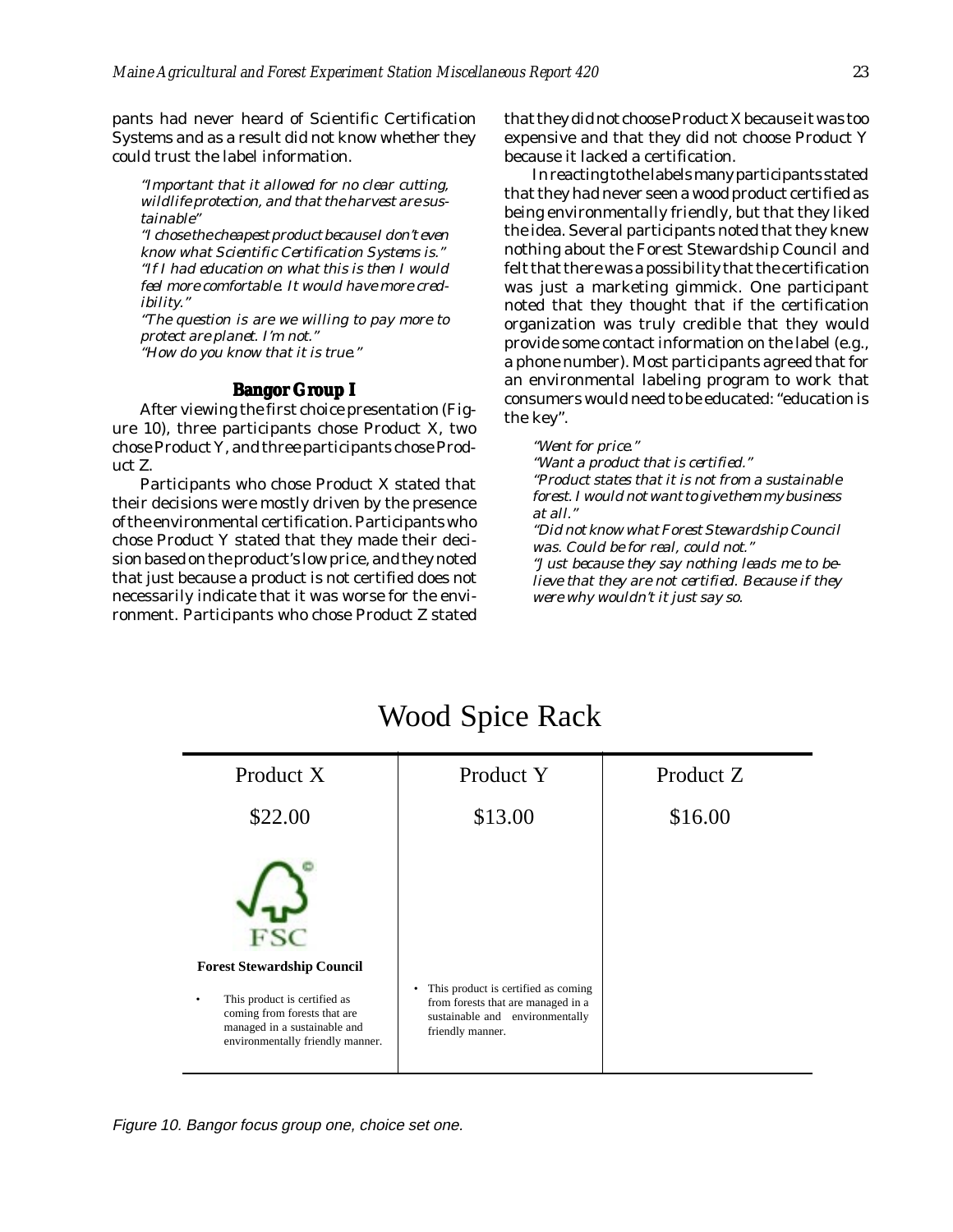After viewing the second choice presentation (Figure 11), two chose Product X, no one chose Product Y, and six participants chose Product Z. Participants who chose Product X stated that their decisions were mostly driven by the presence of the environmental score; these participants stated that they trusted a government rating. They also liked that the product was above the minimum acceptable level. Products Y and Z were rejected because "although I don't trust industry groups, I don't trust environmental groups either". Participants who chose Product Z stated that they primarily did so because the product was made in Maine. One participant who chose Product Z noted that they thought that Product Y's label gave more information and was more credible, they still chose Product Z due to the Maine-made label.

Participants liked the contact information on Product Y's label; they felt that it increased the credibility of the certification.

*"Made in Maine is important to me." "All things being equal, I would always by a Maine product."*

*"I'm equally cynical of environmental groups. They have their own ax to grind." "USDA means something to me. I tend to trust them more."*

After viewing the third choice presentation (Figure 12), four participants chose Product X, one chose Product Y, and three participants chose Product Z. Participants who chose Product X seemed to do so because they do not like clearcutting. Participants who chose Z noted that Products X and Z were environmentally similar, but Z was cheaper. One participant did not really care about clearcutting, but did feel that maintaining sustainable harvests was important. Several noted that their choice was dependent on how much they were buying; most participants stated that they were most likely to opt for the cheaper product if they were going to buy a lot of product.

In general participants felt that these labels were too complicated and had too much information. One participant simply counted the checks rather than trying to compare each of the characteristics. In reacting to the Scientific Certification

# 5-Piece Oak Dinette



Figure 11. Bangor focus group one, choice set two.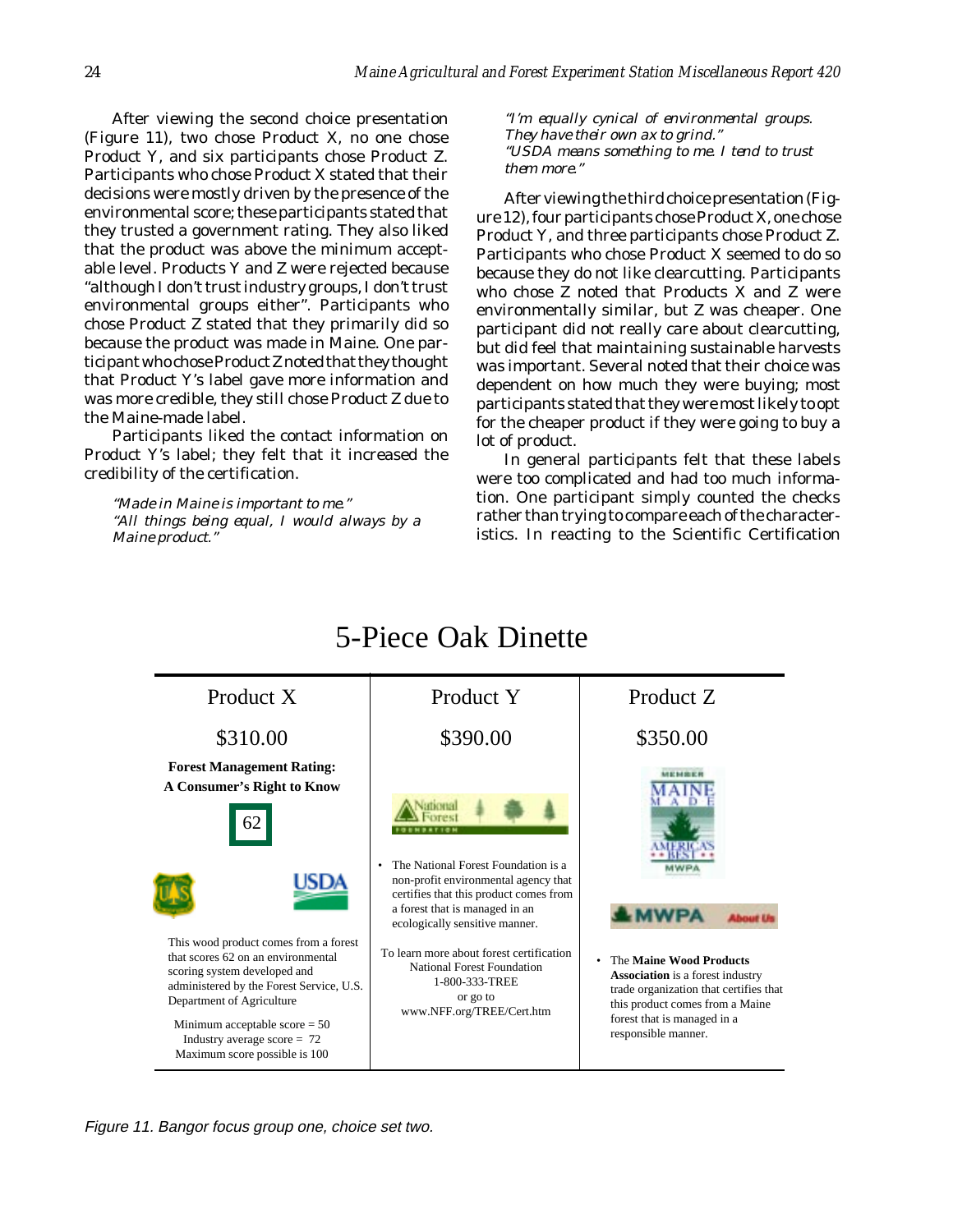

Figure 12. Bangor focus group one, choice set three.

System logo, few participants had any knowledge of the organization and seemed skeptical. However, several participants thought that an independent organization or the government was more credible than an industry group.

*"I went for what is important to me. I want them to have a sustainable forest." "I just looked at the price and ignored all the other information on the label." "I looked at the labels and said to myself this is kind of mind boggling. I just picked the one that had the most x's" "Price was important, but how they handled clear cutting won out."*

After viewing the fourth choice presentation (Figure 13), six participants chose Product X, one chose Product Y, and no participants chose product Z; one participant stated that he/she would not buy any of these products. The participants who chose Product X did so because of its low price. Product Y was chosen because the product scored relatively high on workers rights protection and on the sustainability score. Participants reject Product Z

because of its high price. The participant who rejected all of the birdfeeders would only buy a feeder that was above the industry average across all of the characteristics.

In general, most participants liked the format of the label although one participant was confused by the term "watersheds". Most participants stated that the Environmental Protection Agency would provide a highly credible certification. Participants generally agreed that they liked the idea of environmental labeling of wood products. However, they also stated that many consumers would need to be educated about the label: "as people become more educated the label becomes more important".

*"I wasn't satisfied with any of the labels. Either the price was too high or the ratings were below the industry average."*

*"I would rather see this type of label because it is providing me with the information to make an educated decision. However, I still do not agree with the practices of the companies." "All categories should be at or above the industry*

*average."*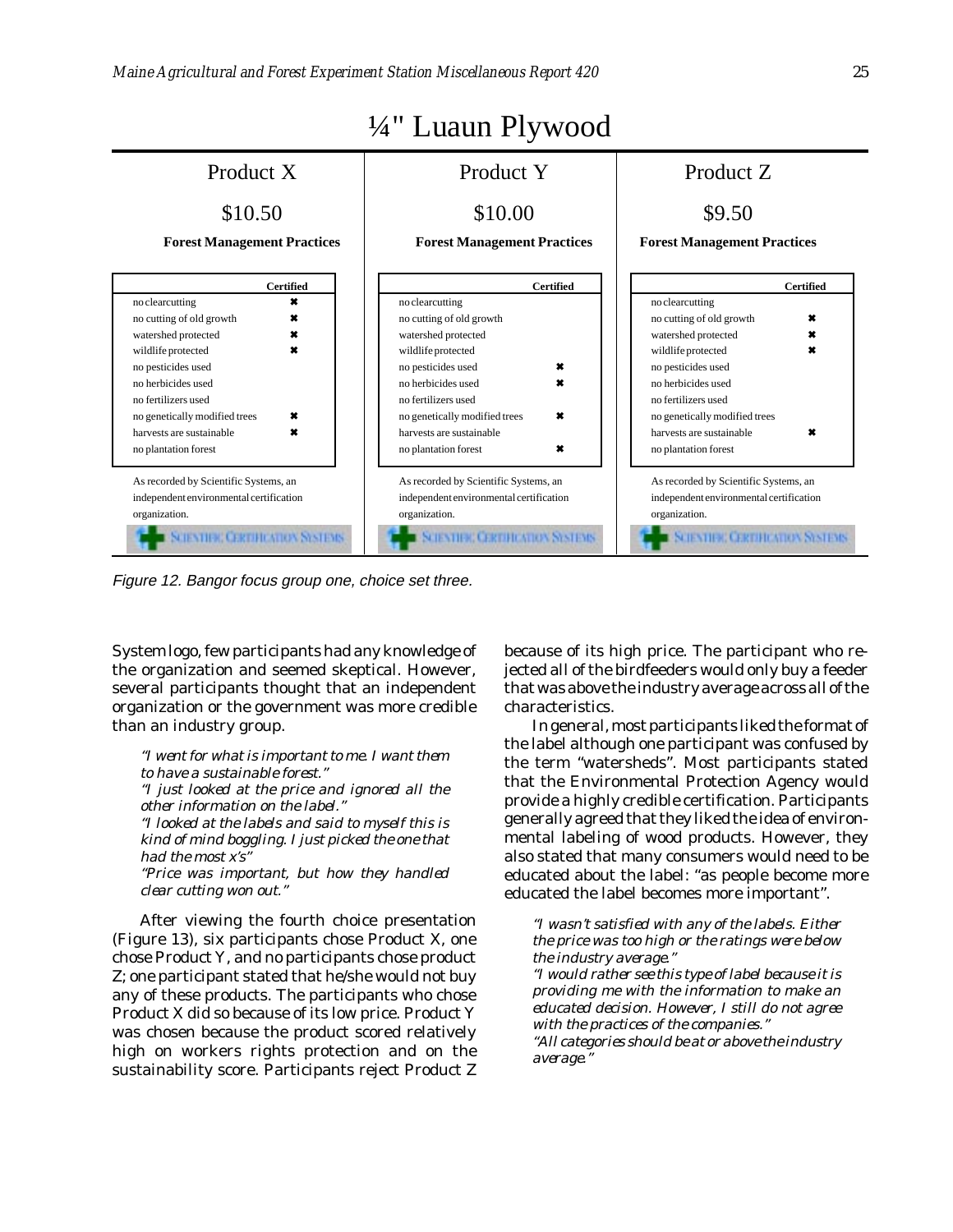<span id="page-26-0"></span>

Figure 13. Bangor focus group one, choice set four.

### **Bangor Group II**

After viewing the first choice presentation (Figure 14), two participants chose Product X, no one chose Product Y, and six participants chose Product Z. Participants generally chose product Z due to its low price and the feeling that just because it is not certified does not necessarily mean that the product was any less environmentally friendly. They noted that the lack of a standard label lead to some uncertainty regarding the relative standing of individual products.

Some participants felt that the USDA logo, because it was a familiar organization, provided some credibility to the label. However, others disagreed; some stated that the labels would be much more credible if they had heard about the program before. At least one person was confused about the reference information at the bottom of the label.

*"If I'm going to give money to a charitable organization it is not going to be a manufacturing organizations." "I know that product X is cheaper and I just*

*imagine that it passed too." "There is no standard here- to me this does not*

*mean anything."*

*"I weigh the price and the environmental rating."*

*"The rating means something. It meant a guilt trip."*

*"You don't know what any of that stuff on the label means."*

*"USDA sounds a little better, it is a name that you know."*

*"I did not place a lot of credibility in the labels because it has not become mainstream yet." "I have to have some faith in the system."*

After viewing the second choice presentation (Figure 15), no participants chose Product X, three chose Product Y, and five participants chose Product Z. Participants who chose Product Y stated that their decisions were mostly driven by price although one participant stated that s/he chose Product Y because it means that "less trees are cut in Maine". Another preferred that Product Y was from forests that were managed in a "sustainable" rather than a "responsible" manner. Other participants seemed to view these two terms as synonymous. Participants who chose Product Z stated that they primarily did so because the product was made in Maine.

Some participants liked the aesthetics of the ratings scale graphic although participants were confused by what the scoring system represented. Participants generally agreed that EPA would be a credible certifying organization. However, partici-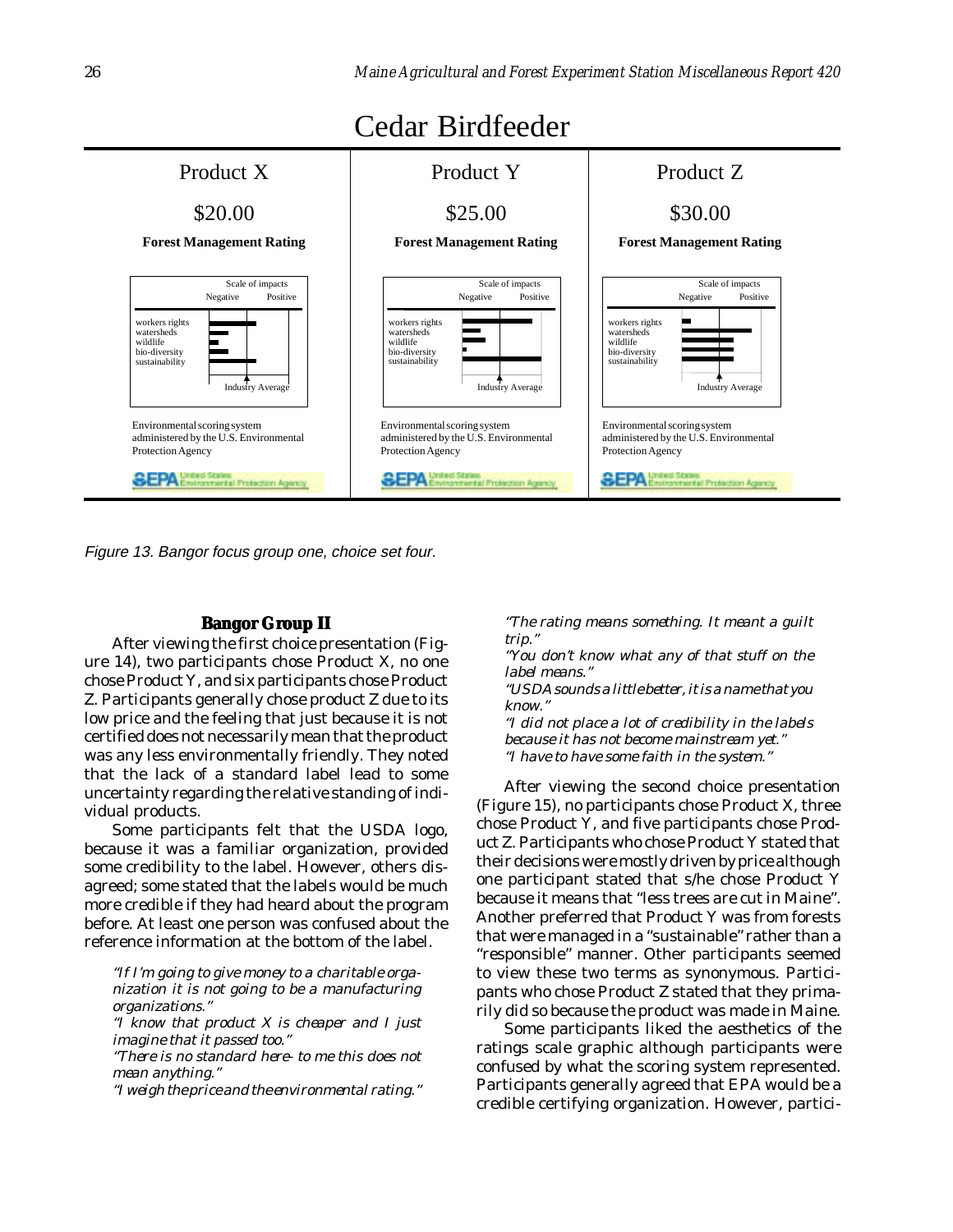

# Cedar Garden Chair

Figure 14. Bangor focus group two, choice set one.



### Figure 15. Bangor focus group two, choice set two.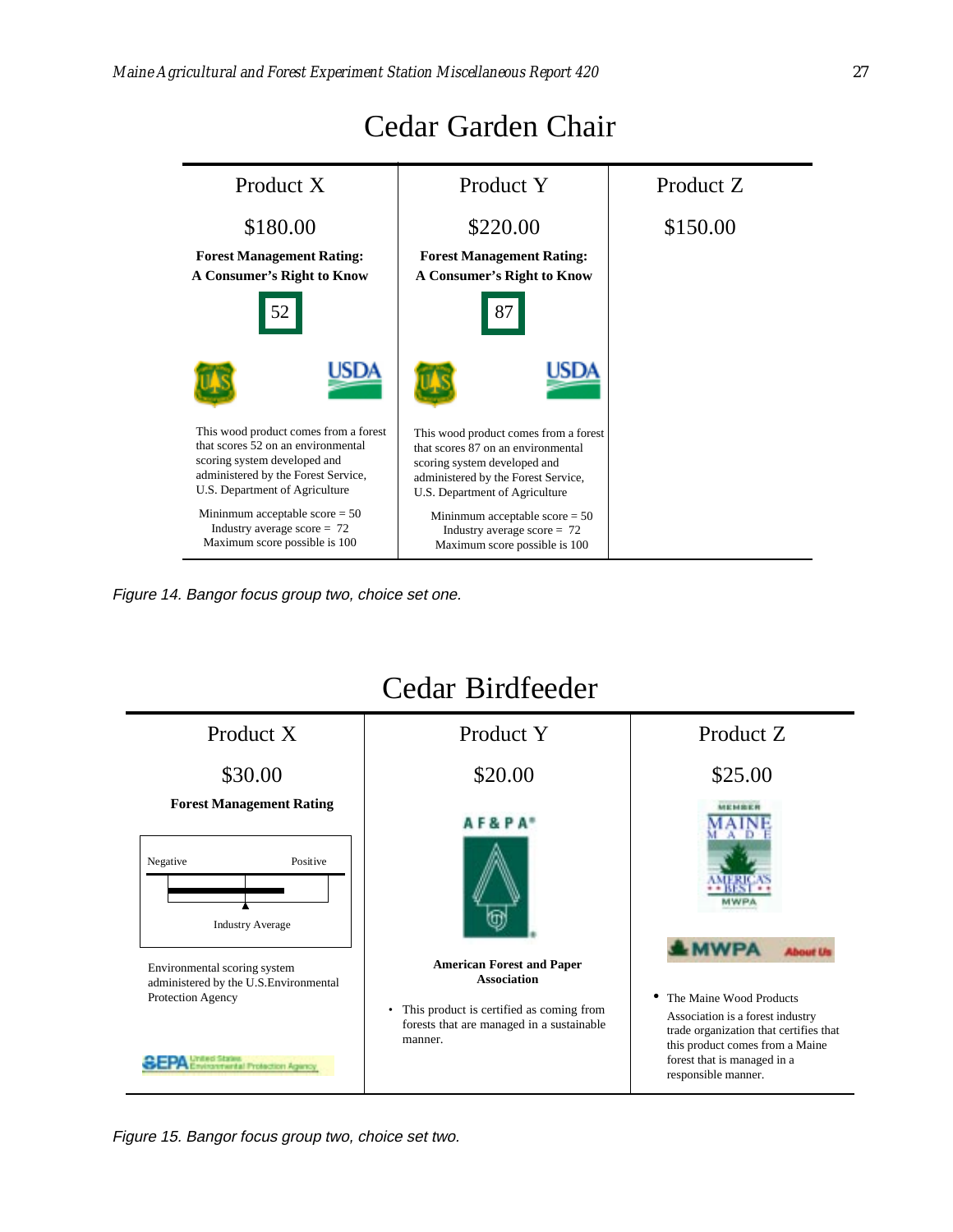pants felt that the environmental claims were pretty similar and that the non-standard nature of the labels across products made cross-product comparisons relatively more difficult.

*"I saw Maine and that was it." "Product Z makes you feel twice as good. It is Maine made and it was harvested in a responsible manner." "Product X was too confusing." "The word sustainable gives more definition than the word responsible." "I responded emotionally to Made in Made."*

After viewing the third choice presentation (Figure 16), one participant chose Product X, six chose Product Y, and one participant chose Product Z. The participants who chose Product Y stated that they did so due to the relatively high environmental scores; the participant who chose Product Z did so due to the relatively high score on workers rights protection.

Participants generally reacted negatively to these labels, stating that they were much too detailed and took too much effort to make crossproduct comparisons. Several participants stated that they doubted that anyone would bother to compare all these characteristics. However, one participant noted that he/she look at nutrition labels all the time and that there may be a time when people would similarly learn how to use the environmental labels. Participants stated that they would like to see a summary score in addition to all the detailed information. Most participants seemed to agree they would be more likely to react appropriately to the environmental information if they knew more about the program; the knowledge would help establish the label information as credible.

*"I would be forever in the stores reading these labels."*

*"I look at food labels and I do use that information. So the day might come where this would be used the same way."*

*"I think that we can get to know and learn these just as we did with fat calories."*

*"If I can learn one in a few years, I guess I can learn another."*

*"If that had a number at the top that was an overall score you could look at a glance which one is better overall."*

*"I went for the lowest price because there is no credibility with the information."*

*"If the rating system had credibility, I would buy it."*

*"Once it establishes credibility then it will have an impact."*

# 500 Sheets Multipurpose Paper

**A Consumer's Right to Know A Consumer's Right to Know A Consumer's Right to Know**

|                            | This<br><b>Brand</b> | Industry<br>Average |
|----------------------------|----------------------|---------------------|
| workers' rights protection | 52                   | 64                  |
| watershed protected        | 74                   | 79                  |
| wildlife protected         | 76                   | 82                  |
| ecosystem diversity        | 64                   | 69                  |
| sustainability score       | 55                   | 89                  |

Environmental scoring system developed and administered by the U.S. Environmental Protection Agency



## Product X Product Y Product Z

## $$3.00$   $$4.00$   $$4.50$

|                            | This<br>Brand | Industry<br>Average |
|----------------------------|---------------|---------------------|
| workers' rights protection | 32            | 64                  |
| watershed protected        | 84            | 79                  |
| wildlife protected         | 76            | 82                  |
| ecosystem diversity        | 84            | 69                  |
| sustainability score       | 95            | 89                  |

Environmental scoring system developed and administered by the U.S. Environmental Protection Agency

**Protection Aneno** 

**Forest Management Rating: Forest Management Rating: Forest Management Rating:**

|                            | This<br><b>Brand</b> | Industry<br>Average |
|----------------------------|----------------------|---------------------|
| workers' rights protection | 92                   | 64                  |
| watershed protected        | 54                   | 79                  |
| wildlife protected         | 66                   | 82                  |
| ecosystem diversity        | 94                   | 69                  |
| sustainability score       | 45                   | 89                  |

Environmental scoring system developed and administered by the U.S. Environmental Protection Agency



Figure 16. Bangor focus group two, choice set three.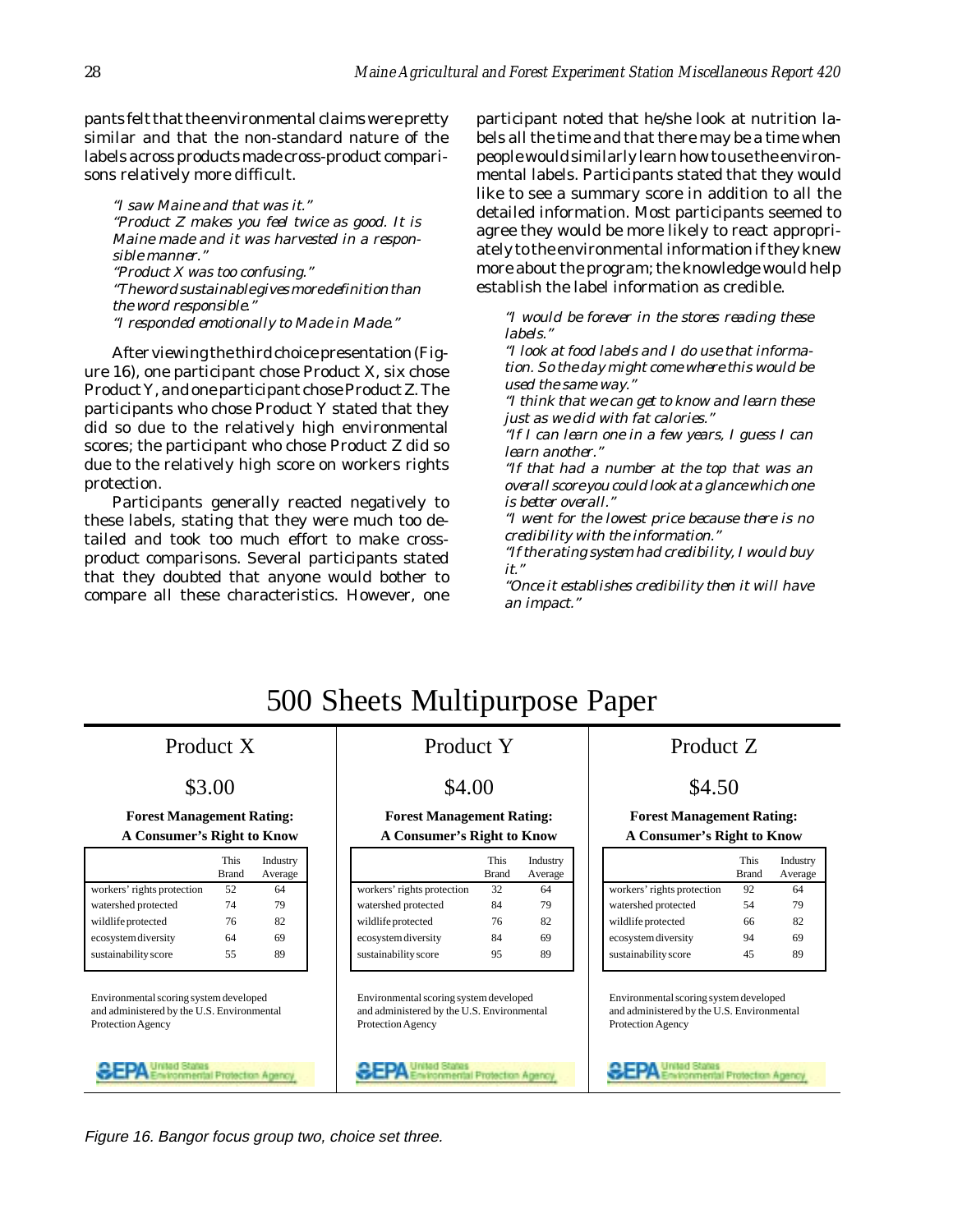<span id="page-29-0"></span>After viewing the fourth choice presentation (Figure 17), five participants chose Product X, two chose Product Y, and no one chose Product Z. Participants who chose Product X stated that the environmental information influenced their decision; participants who chose Product Z stated that their decision was primarily driven by its low price.

Participants were not familiar with the Scientific Certification System and were more likely to view it as less credible than an organization which they were more familiar. However, many participants stated that the addition of the contact information increased the label's credibility: 'I could go to the web and check it out".

*"Scientific Certification System means absolutely nothing." "I don't want to make a purchase and then go have and think about it?*

### **San Francisco Group I**

After viewing the first choice presentation (Figure 18), seven participants chose Product X, no one chose Product Y, and one participant chose Product Z. Participants who chose X noted that it was only a dollar more than the uncertified product. The label denoting that Product Y was not certified led some participants to be uncertain about its environmental characteristics. One participant noted that just because it was not certified does not necessarily mean that the product is less environmentally friendly, in fact they stated that it could be better. One participant who chose Product X stated that if Product Y did not exhibit any label at all he/she would have chosen Y, but that the non-certification disclaimer made them choose X. Most participants thought that Product Z was too expensive. The one participant who chose Product Z thought the high price would indicate a higher quality product (after this remark the moderator reminded participants that all other quality characteristics were the same across products).

Most participants were unfamiliar with the Forest Stewardship Council and felt that this lack of familiarity hurt its credibility. The National Arbor Day Foundation was seen as more credible because they had heard of this organization before. Almost all participants liked the display of the organizations' website and phone number because it allows them an opportunity to check up on the criteria and to help to assess the organizations credibility.

*"At least having a phone number and a web site gives me a place that I can check." "Having a web site and phone number makes it more accessible." "The extra money for Product Z is only being used to 'cushion' their group."*



Figure 17. Bangor focus group two, choice set four.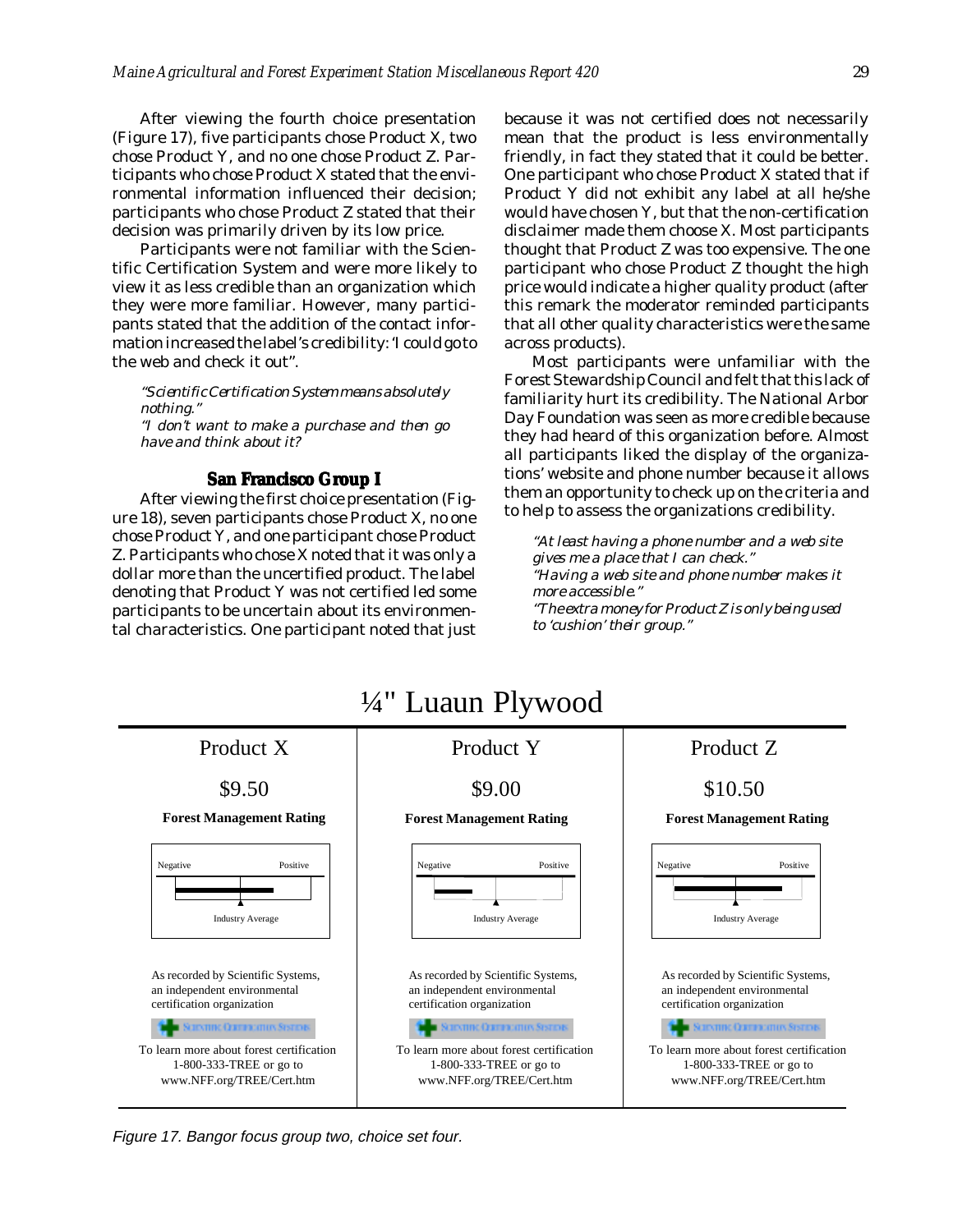| Product X                                                                                                                                                                                                                                           | Product Y                                                                                                                         | Product Z                                                                                                                          |
|-----------------------------------------------------------------------------------------------------------------------------------------------------------------------------------------------------------------------------------------------------|-----------------------------------------------------------------------------------------------------------------------------------|------------------------------------------------------------------------------------------------------------------------------------|
| \$16.00                                                                                                                                                                                                                                             | \$15.00                                                                                                                           | \$22.00                                                                                                                            |
| ESC<br><b>Forest Stewardship Council</b>                                                                                                                                                                                                            |                                                                                                                                   | PARKING CITY, ME 198413                                                                                                            |
| This product is certified as<br>coming from forests that are<br>managed in a sustainable and<br>environmentally friendly manner.<br>To learn more about forest certification<br>call FSC at 1-800-333-TREE<br>or go to<br>www.FSC.org/TREE/Cert.htm | This product not certified as<br>coming from forests that are<br>managed in a sustainable and<br>environmentally friendly manner. | • This product is certified as<br>coming from forests that are<br>managed in a sustainable and<br>environmentally friendly manner. |

# Wood Spice Rack

Figure 18. San Francisco focus group one, choice set one.

*"If it does the same thing people will most likely go for the cheaper thing." "Just because the product is not certified does not mean that it comes from an environmentally unfriendly place. You simply don't know."*

After viewing the second choice presentation (Figure 19), four participants chose Product X, one chose Product Y, and two participants chose Product Z. One participant refused to choose any of the products. Participants who chose Product X stated that they did so because they did not want to purchase wood products made from rainforests. Although environmental problems associated with rainforest logging was a factor some participants also indicated that they were concerned about slavelabor conditions in lesser-developed countries. Participants who chose Product Z indicated that price was the primary consideration and that although the product was made from tropical woods, they pointed out that the forests were managed in a sustainable manner.

There were mixed reactions to the rating scale; some participants liked it because it provided some quantifiable information, others thought the scale and the text was too confusing and hard to understand.

*"Other than price they pretty much seemed the same."*

*"Don't know how it is 'managed' to improve the environment."*

*"Don't know what is meant by a sustainable manner."*

*"I absolutely confusing me. I go into the store and buy a 2x4. I know the quality is there. By what does all the other information mean." "This is absolutely misleading." "Don't know what the bar graph is trying to say." "It is all meaningless. How do we know the industry average is?" "The industry averages provide no information."*

After viewing the third choice presentation (Figure 20), four participants chose Product X, one chose Product Y, and three participants chose Product Z. Participants who chose Product X stated that the environmental characteristics were better than Product Z, particularly with respect to forest sustainability. Participants who chose Product Y did so because of price and that the environmental characteristics were all above the minimal acceptable level. Participants who chose Product Z stated that the environmental characteristics were similar to Product X, but that workers rights protection was very important to them.

Participants were in general agreement that these labels provided too much information. They suggested that the labels also display some sort of summary or average score to make it easy to make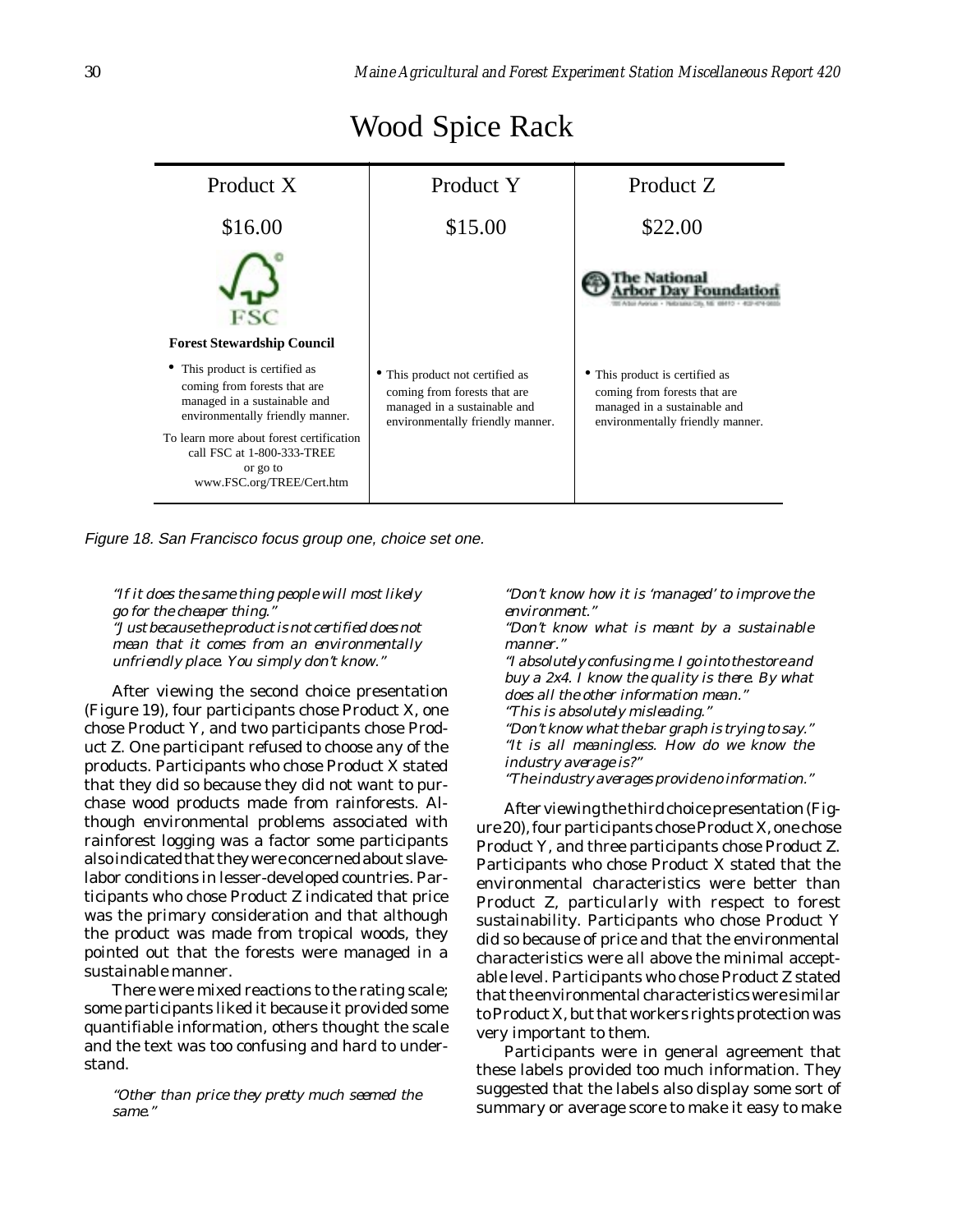

Figure 19. San Francisco focus group one, choice set two.

# Cedar Garden Chair

## Product X Product Y Product Z

**A Consumer's Right to Know A Consumer's Right to Know A Consumer's Right to Know**

|                            | This<br><b>Brand</b> | Industry<br>Average |
|----------------------------|----------------------|---------------------|
| workers' rights protection | 52                   | 64                  |
| watershed protected        | 84                   | 79                  |
| wildlife protected         | 86                   | 82                  |
| ecosystem diversity        | 84                   | 69                  |
| sustainability score       | 75                   | 89                  |

Environmental scoring system developed and administered by the U.S. Environmental Protection Agency

> Minimum acceptable score = 50 Industry average score = 72 Maximum score possible is 100

|                            | This<br><b>Brand</b> | Industry<br>Average |
|----------------------------|----------------------|---------------------|
| workers' rights protection | 32                   | 64                  |
| watershed protected        | 74                   | 79                  |
| wildlife protected         | 76                   | 82                  |
| ecosystem diversity        | 64                   | 69                  |
| sustainability score       | 65                   | 89                  |

Environmental scoring system developed and administered by the U.S. Environmental Protection Agency

> Minimum acceptable score = 50 Industry average score = 72 Maximum score possible is 100

### \$180.00 \$150.00 \$150.00 \$190.00

# **Forest Management Rating: Forest Management Rating: Forest Management Rating:**

|                            | This<br><b>Brand</b> | Industry<br>Average |
|----------------------------|----------------------|---------------------|
| workers' rights protection | 92                   | 64                  |
| watershed protected        | 84                   | 79                  |
| wildlife protected         | 96                   | 82                  |
| ecosystem diversity        | 64                   | 69                  |
| sustainability score       | 45                   | 8q                  |

Environmental scoring system developed and administered by the U.S. Environmental Protection Agency

**SEPA** 

Minimum acceptable score = 50 Industry average score = 72 Maximum score possible is 100

Il Protection Agenc

Stud-grade 2x4

Figure 20. San Francisco focus group one, choice set three.

tion Agency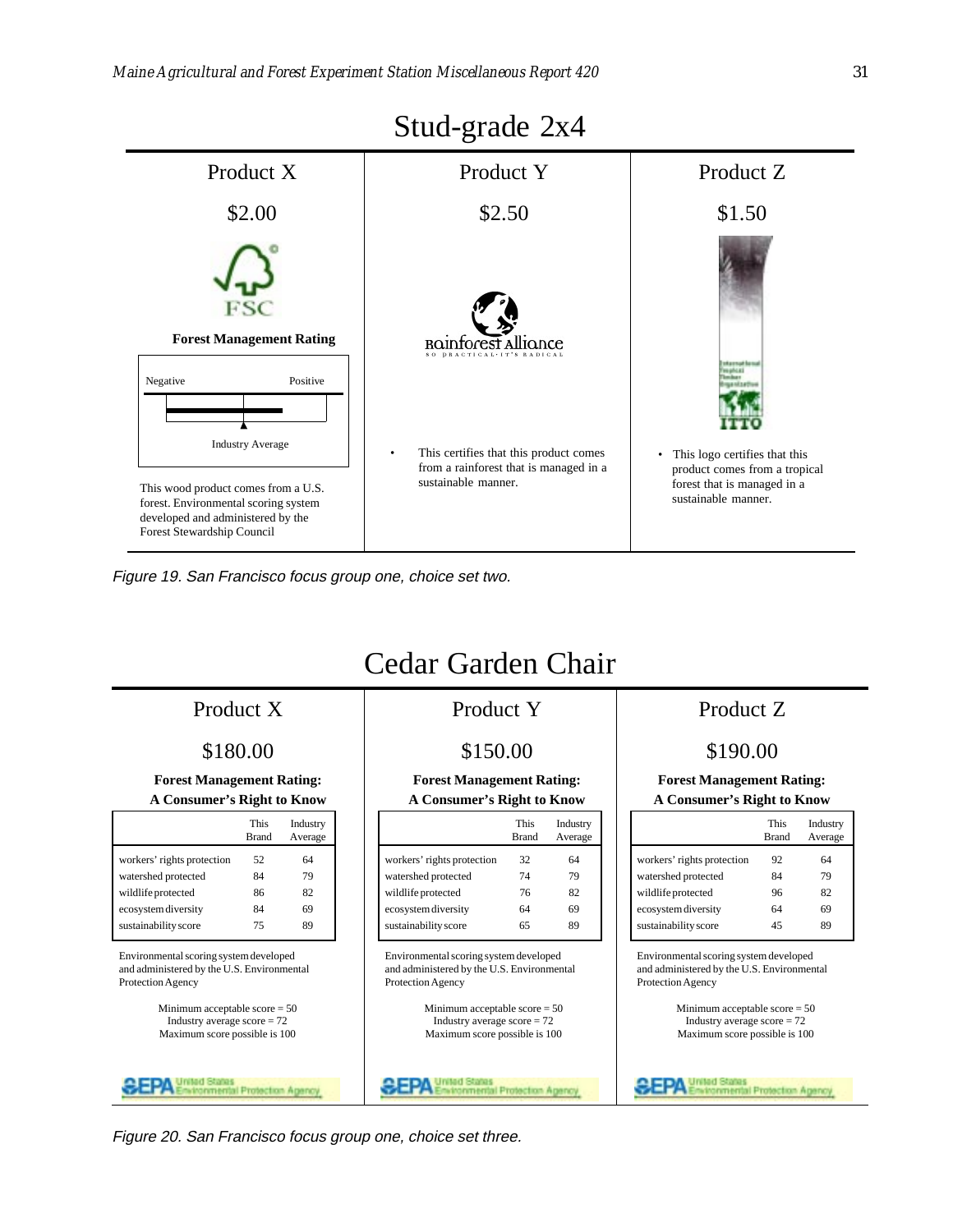quick comparisons across products. Participants stated that the level of detail did provide a great sense that the environmental information on the labels was credible. EPA was also seen as a credible certifying organization. A few participants claimed confusion with the terms "eco-system diversity" and "sustainability score". These participants would like to know more about how these items are determined. Several participants indicated that they preferred the standardized labels because it was easier to make comparisons across products.

*"Don't know what the term eco-diversity means." "Product X and Y are not as friendly to their workers as they are to the environment." "Having EPA at the bottom gave the number more weight."*

*"Having the same information on each product label makes the decision easier and the comparison quicker."*

*"Surprised that all the scores were not summarized to give you one score at the top. It would have been quicker to make a comparison."*

After viewing the fourth choice presentation (Figure 21), one participant chose Product X, three chose Product Y, and four participants chose Product Z. The one participant who chose Product X indicated that price was a major factor in their decision, but that the environmental rating was above the minimum acceptable level. Those who chose Product Y pointed out the high environmental rating was worth the higher price. The participants who chose Product Z indicated that price was a factor in their decision, but that the environmental rating was above the industry average. Participants who chose the higher-priced products indicated that price would be a bigger factor in their decisions if they were purchasing a large quantity of product.

In general participants like these labels although one participant wanted to know how the environmental scores were determined. When asked whether USDA was seen as a credible agency one participant indicated that the USDA logo did not affect the decision. However, other participants indicated a familiarity with USDA and felt that the logo did increase the credibility of the label.

*"The quantity that you are buying influences one's decisions."*



Figure 21. San Francisco focus group one, choice set four.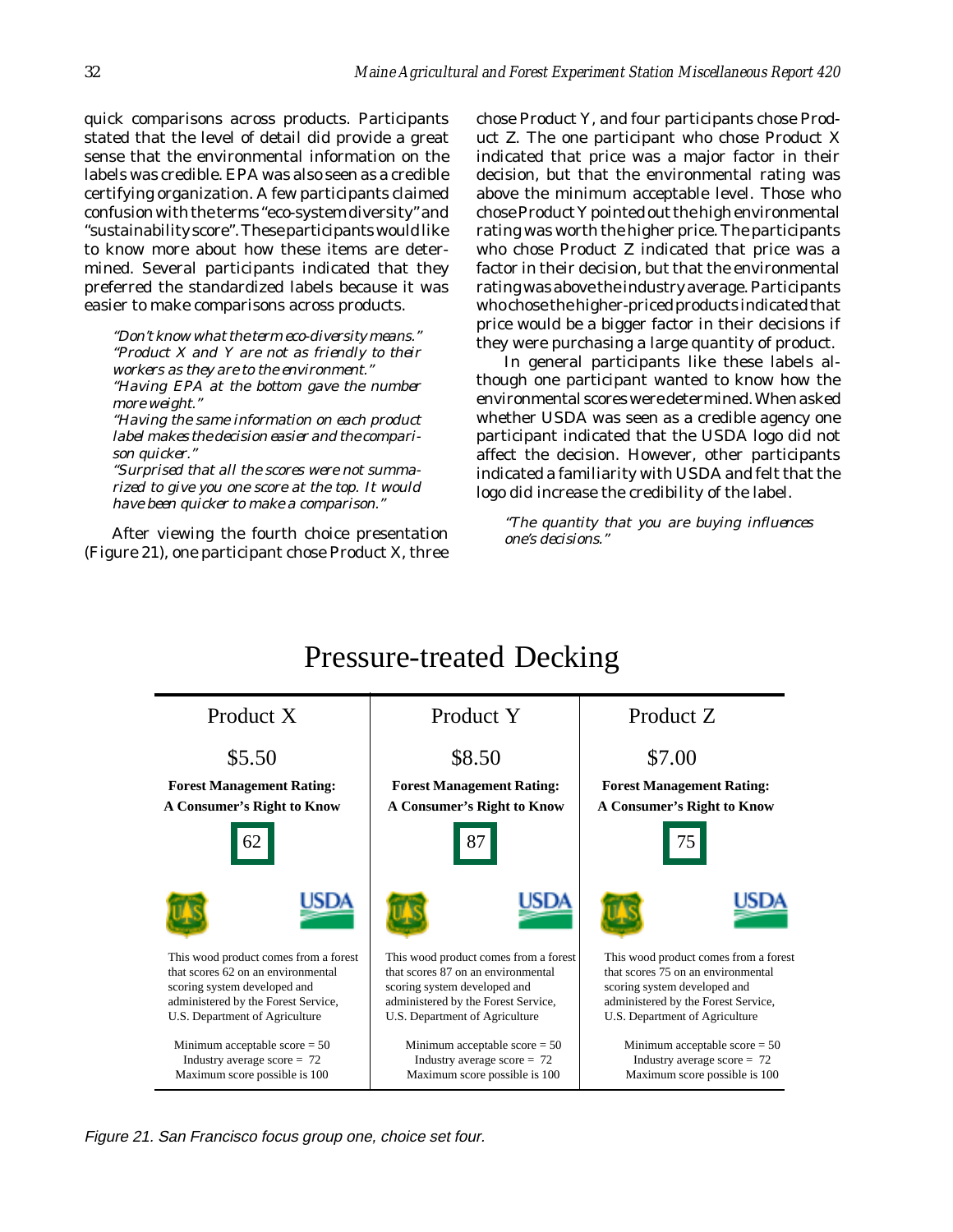<span id="page-33-0"></span>*"If you are buying one the choice may be different than if you were buying more."*

*"The environmental scoring system is vague, but at least it is over the industry average."*

*"If a company fell below the industry average I would not think that they were such a quality company."*

*"If they cut corners on environmental scoring where else are they cutting corners."*

*"The USDA has no impact."*

*"The USDA has some impact. I certainly buy USDA butter and meat."*

*"The USDA is at least something that I knew existed."*

*"I'm philosophically opposed to spending tax dollars this way."*

### **San Francisco Group II**

After viewing the first choice presentation (Figure 22), all participants chose Product Y; no one chose Products Y or Z. Participants choosing Product Y indicated that the certification and price did affect their decision. However, several participants noted that the lack of certification on Product Z did not necessarily indicate that Z was less environmentally friendly. They understood that Product Z could have been just as good, but that the company just did not seek certification. One participant stated that his/her perception of the non-certified product would be contingent on the ratio of certified to uncertified products that were available.

The Forest Stewardship Council logo did not mean anything to participants; no one had ever heard of this organization.

*"What is the point of being certified if you are not going to advertise." "If most of the products have a label, I might ignore the product that did not have a label. I would just consider those with a label because they are the 'good' companies."*

 After viewing the second choice presentation (Figure 23), no one chose Products X or Z; all eight participants chose Product Y. The reasons they gave for choosing Product Y were (1) Product X was rejected due to its low environmental score (barely above the minimum acceptable score) and (2) the certifications on Products Y and Z were viewed as the same yet Product Y was significantly cheaper. The certifications were seen as similar even though the certifying organizations differed because the text was exactly the same and both labels provided contact information.

Participants viewed the USDA certification as credible primarily due to familiarity with the governmental agency. The National Arbor Day Foundation was seen as more credible than the AF&PA because of familiarity with the former organization, and some participants felt that they AF&PA was an industry trade group. However, several participants stated that they paid more attention to the text



# ¼" Luaun Plywood

Figure 22. San Francisco focus group two, choice set one.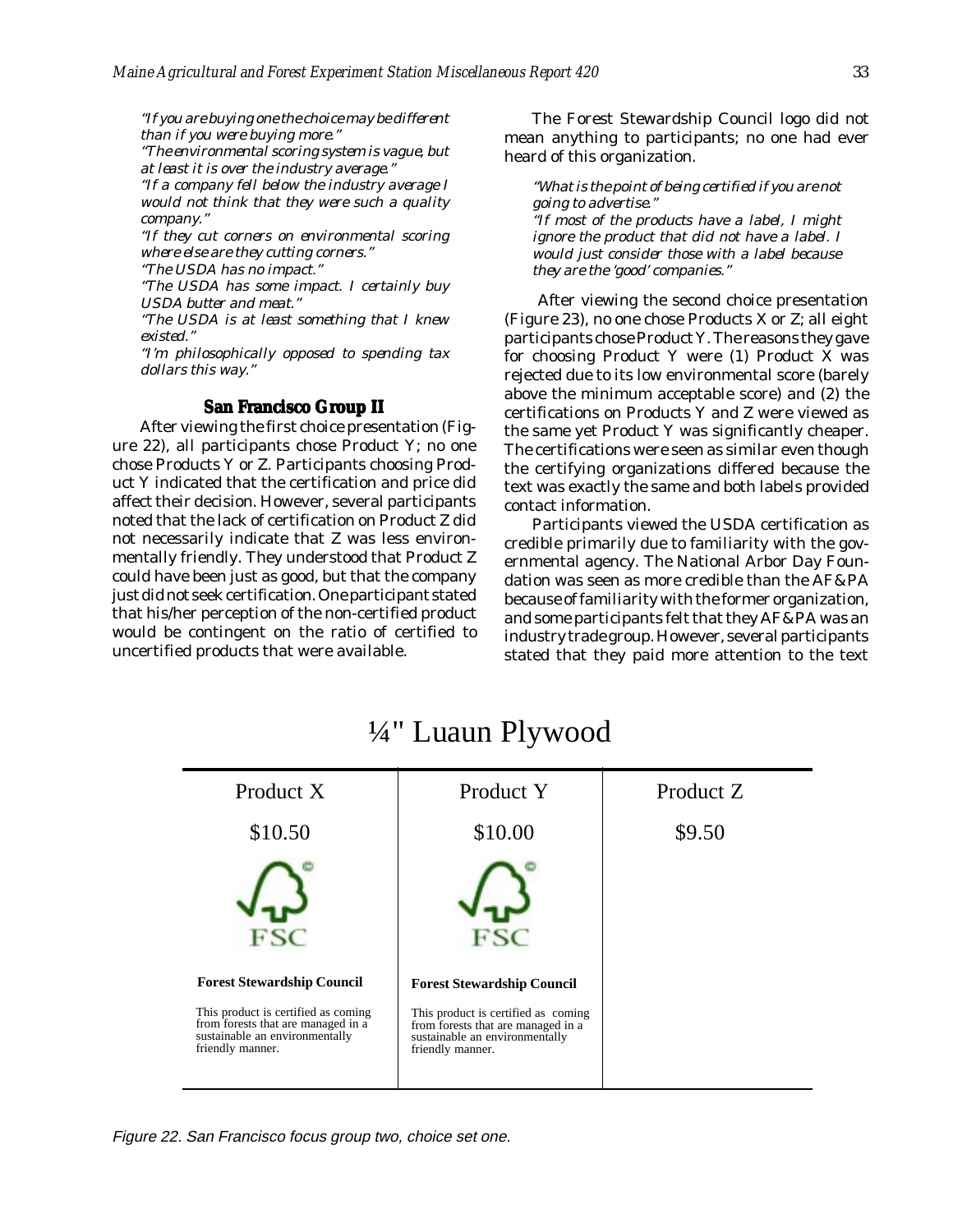rather than the logos. Several participants stated that they would like to know more details about what was entailed as part of the certification process.

*"Since the descriptions are the same and they both have web sites the decision came to pick the cheaper one."*

*"I thinking that the American Forest and Paper Association must be a trade organization. May be more interested in selling their product and have less stringent guide lines."*

*"The ultimate deciding factor was the price." "Product Y and Z were essential the same except \$65 dollars cheaper."*

*"The average person, like me, would not know the difference between the American Forest and Paper Association and The National Arbor Day Foundation."*

*"I would say that the National Arbor Day Foundation has more credibility, but I still chose Product Y. It was \$65 dollars cheaper."*

After viewing the third choice presentation (Figure 23), three participants chose Product X, no one chose Product Y, and five participants chose Product Z. Participants who chose Product X rejected Product Y's lower environmental rating while also rejecting Product Z's higher price. Participants who chose Product thought that the better environmental rating of Z was worth the extra dollar. When asked, these participants noted that if they were buying ten sheets of plywood most would chose to buy Product X and one would choose Product Y.

Several participants liked these labels because they made it easy to compare products. However, several participants noted that a summary score may be preferable because it would be difficult to differentiate between products that may be similar in their environmental ratings. This measurement problem would be especially difficult when product labels are not right next to each other. One participant stated, "you may need a ruler to measure small differences." Several participants questioned the credibility of the Scientific Certification System organization. "They sound like they get paid to do these certifications" and "they sound like a corporate organization, not an environmental organization" were two comments made by participants.

*"I looked at the length of the black line and said what is a dollar more." "When you are buying one, what is a dollar."*



Figure 23. San Francisco focus group two, choice set two.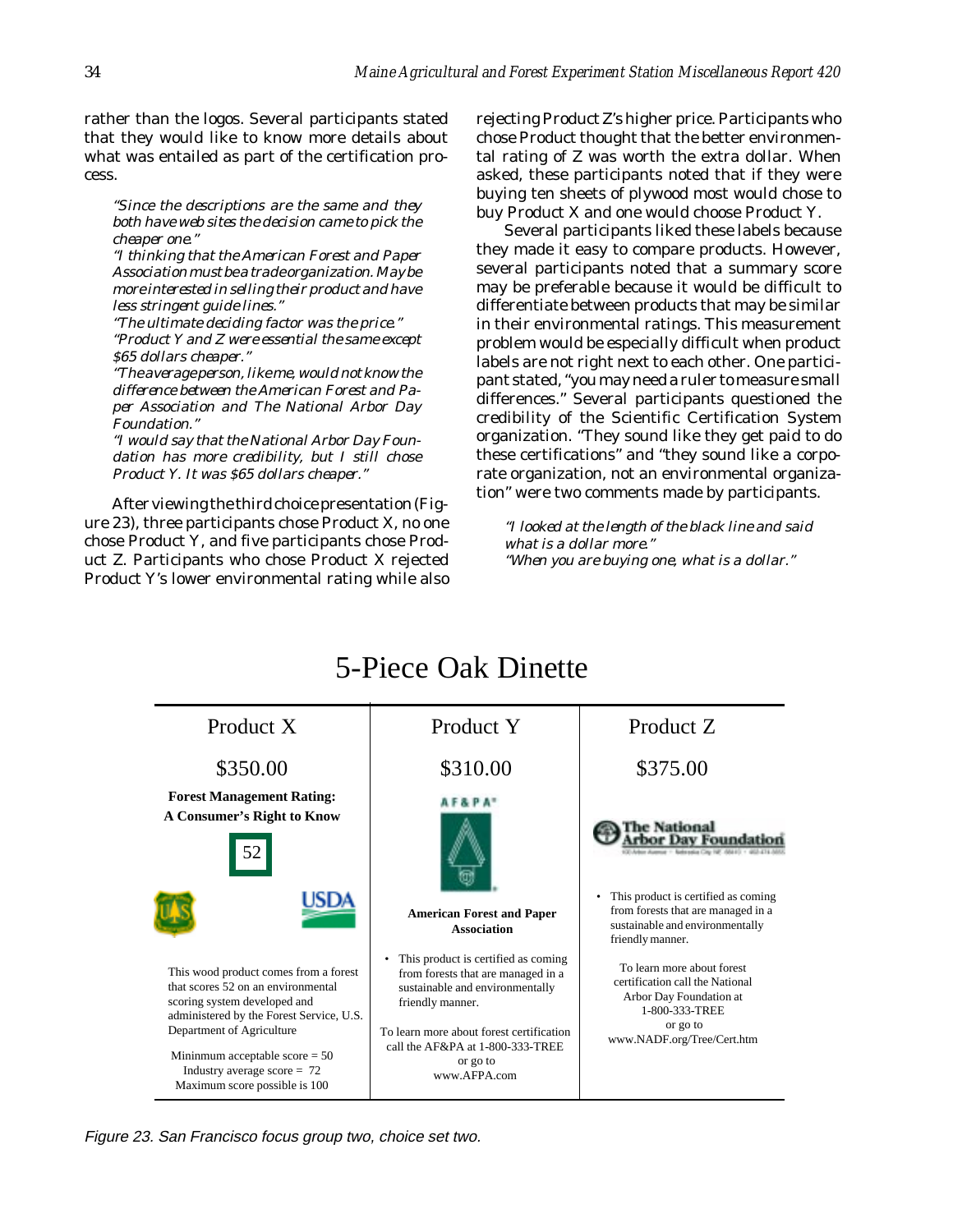

Figure 24. San Francisco focus group two, choice set three.

*"I'd rather save the dollar and buy the one that is a little less positive."*

*"The graph is a very easy comparison."*

*"The graph is like the battery charger strip. We are use to it. It is an easy comparison."*

*"Might be easier for a lot of people just to have a numerical value."*

*"With the line graph you may need a ruler to tell the difference between products that are very similar."*

*"On first sight it looks good, but than you start to think about how hard will it be to tell the difference if you did not have the bars right next to each other."*

*"If I had to buy a large quantity, I'm going to go with the cheapest one."*

After viewing the fourth choice presentation (Figure 25), five participants chose Product X, no one chose Product Y, and three participants chose Product Z. Participants who chose Products X and Z rejected Product Y primarily because the manufacture of this product appeared not to protect wildlife. In addition, participants who chose Product X rejected both Y and Z because of concerns over clearcutting and the use of genetically modified

### trees. One additional concern regarding both Products X and Z was the use of pesticides.

*"It is the nature of the product. It for birds. I like birds. I want to feed the birds."*

*"Product Y has no wildlife protection. Why would you buy something for birds that has no wildlife protection."*

*"I would pay the extra money to get what I thought was a friendly environment for birds." "Don't want to buy a product for birds that uses pesticides. I'm just going to through the bird food on the floor."*

*"If I know that I could not purchase any of the product I would not. I wasn't impressed with any, but at least Product X had no clear cutting and protected the wildlife."*

After viewing the four choice presentations, the moderator asked participants to form themselves into groups and, using the labels to which they had been exposed, take a few minutes to design an ideal label. Given that the focus groups differed in terms of the labels that they had viewed the report separates them by focus group.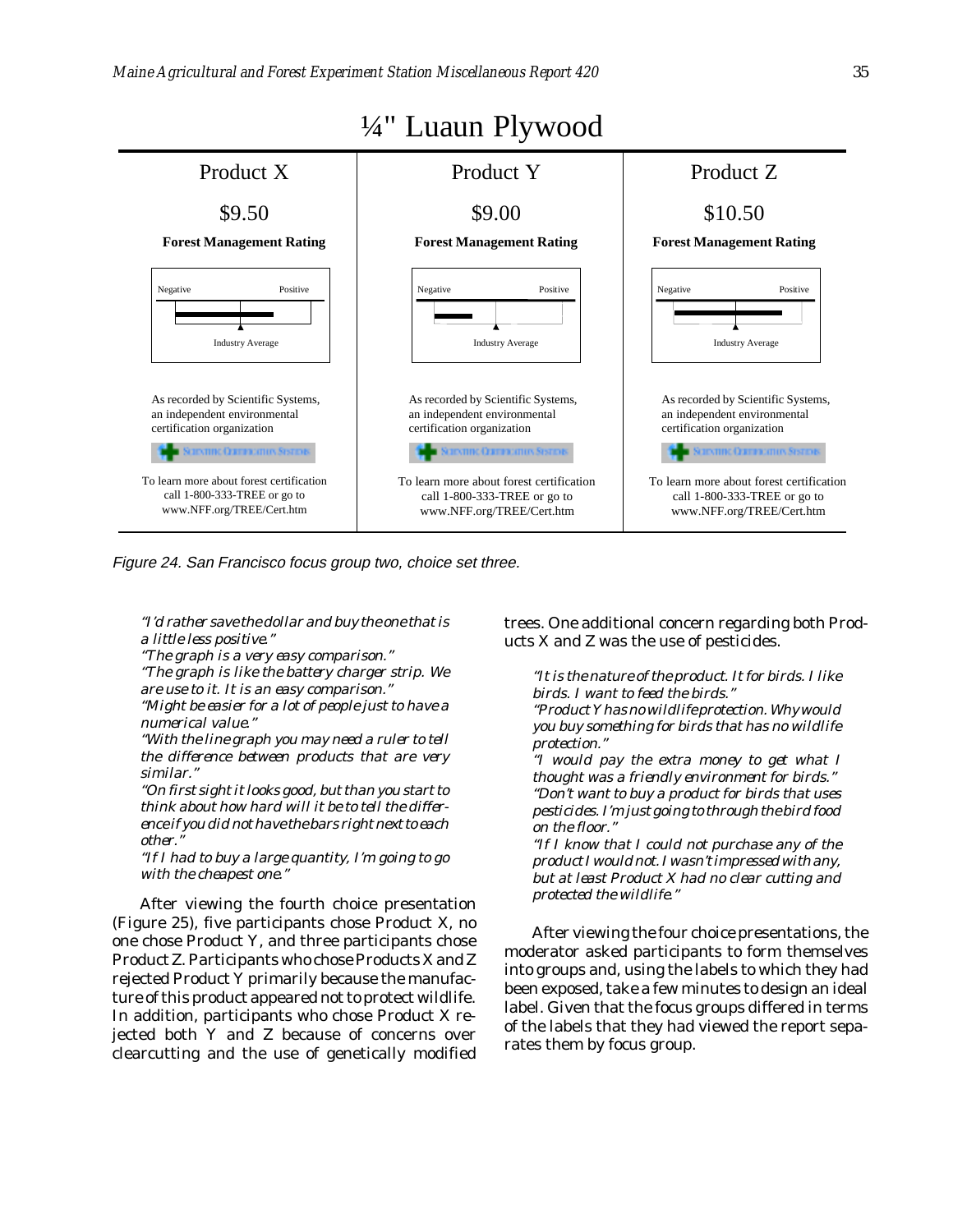<span id="page-36-0"></span>

Figure 25. San Francisco focus group two, choice set four.

## **Cleveland Group I**

- Single number rating
- Simple—not cluttered with too much information
- All manufacturers must conform to the same regulations
- Common logo
- State origin of lumber
- Education program to inform public about the new regulations
- Regulated by the United States government

## **Cleveland Group II**

- Telephone 800 number
- Common and familiar logo
- Governmental verification
- Simple design

### **Bangor Group I**

- Where and how the wood is harvested
- Ways to contact the company
- Sponsoring group should be governmental or independent
- Numerical rating system
- Information on the certifying organization

## **Bangor Group II**

- Public information campaign
- Telephone number or web site
- Standardized presentation format
- Information about the standards that are used for the rating system
- Made in Maine statement
- Numerical rating

## **San Francisco Group I**

- EPA or USDA notation
- More than less data
- Recognizable certification agency
- Information on how numerical rating was achieved
- Single average score
- Listing of scores (acceptable score, industry average score, and maximum score)
- Where wood originated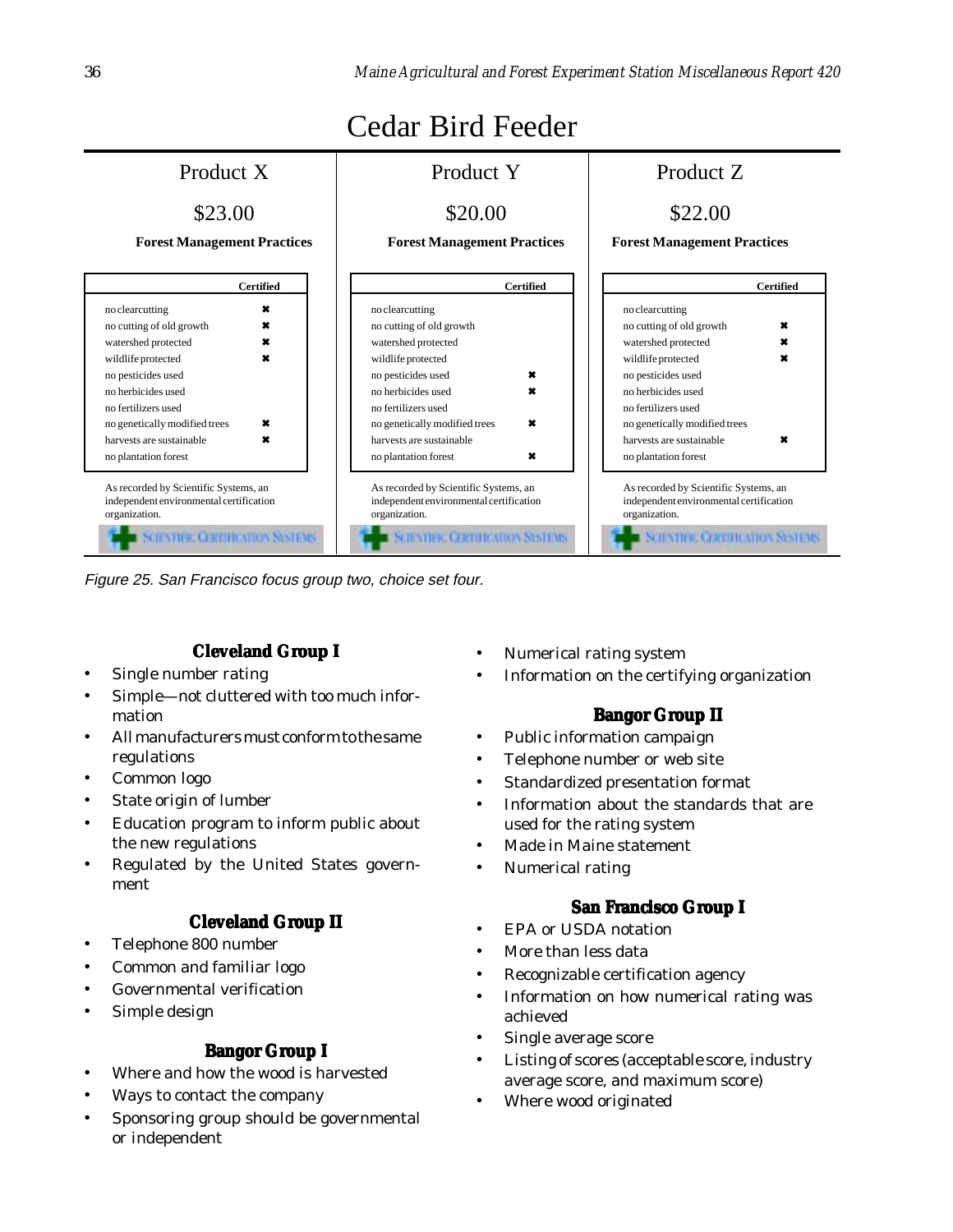### **San Francisco Group II**

- <span id="page-37-0"></span>• Listing product is certified, environmental safe, no pesticides or herbicides, wildlife protected, and numerical rating scale
- Single numeric number
- **Simple**
- Endorsed by an environmentally friendly organization
- **Graphic**
- Made in the United States
- Legitimate organization
- Telephone number and web site
- Uniform numeric rating
- Standard rating system for all wood products
- Familiar logo
- Public education program

### RECOMMENDATIONS

- 1. We recommend that environmental logos should not be used by themselves; at a minimum supporting text is needed.
- 2. We recommend that environmental labels present the environmental information that is most important to consumers (e.g., forest replanting rate, wildlife protection).
- 3. We recommend that environmental labels concentrate on environmental criteria and that they not mix environmental and social criteria.
- 4. We recommend that environmental labels should include contact information (e.g., telephone number or web site address) to increase credibility.
- 5. We recommend that environmental labels should achieve a balance between simplicity and detail; too much information and the label will be too confusing and hard to use, not enough information and the label will be less credible.
- 6. We recommend that environmental labels should present the information in a standardized format to make cross-product comparisons easier.
- 7. If possible, we recommend that environmental certifiers use a standardized scoring method to evaluate wood products.
- 8. If a standardized scoring method is not used then we recommend that information about the standards that are used for the rating system be included on the label.
- 9. We recommend that environmental labels use a summary scoring method to present the information.
- 10. We recommend that environmental certification of wood products should be performed, or regulated, by one familiar governmental or independent organization.
- 11. If the organization is to be a government agency, then we recommend that the U.S. Environmental Protection Agency should perform or regulate wood product certification.
- 12. If one familiar governmental or independent organization is not used, then we recommend that a significant public education program is needed to inform consumers about the certifying organizations and their certification process.
- 13. If one familiar governmental or independent organization is not used, then we recommend that information about the certifying organization should be included on the label.
- 14. We recommend that reference information (e.g., minimal acceptable score, industry average score) be included on an environmental label.

### **REFERENCES**

- Andreoni, J. 1995. Warm-glow versus cold-prickle: The effects of positive and negative framing on cooperation in experiments. *Quart. J. Econ.* 110(1): 1–21.
- Baharuddin, H.J., and M. Simula. 1994. Certification Schemes for all Timber and Timber Products. International Tropical Timber Organization. Yokahama, Japan.
- Brockmann, K.L., J. Hemmelskamp, and O. Hohmeyer. 1996. Certified Tropical Timber and Consumer Behavior: The Impact of a Certification Scheme for Tropical Timber from Sustainable Forest Management on German Demand. Physica-Verlag, Heidelberg.
- CEER (Centre for European Economic Research). 1995. Impact of Certification of Tropical Timber and Tropical Timber Products for Sustainable Forest Management on Demand.
- ENN (Environmental News Network). 1998. Sustainable forect certification struggles. *Environmental News Network Daily News* July 31.
- FSC (Forest Stewardship Council). 1998. Reaching the critical mass. *FSC U.S. Initiative Update* 2(2).
- The Hartman Group. 1997. The Hartman Report— Phase II, Food and the environment: A consumer's perspective. The Hartman Group, Bellevue, WA.
- Ippolito, P.M., and A.D. Mathios. 1990. Information, advertising and health choices: A study of the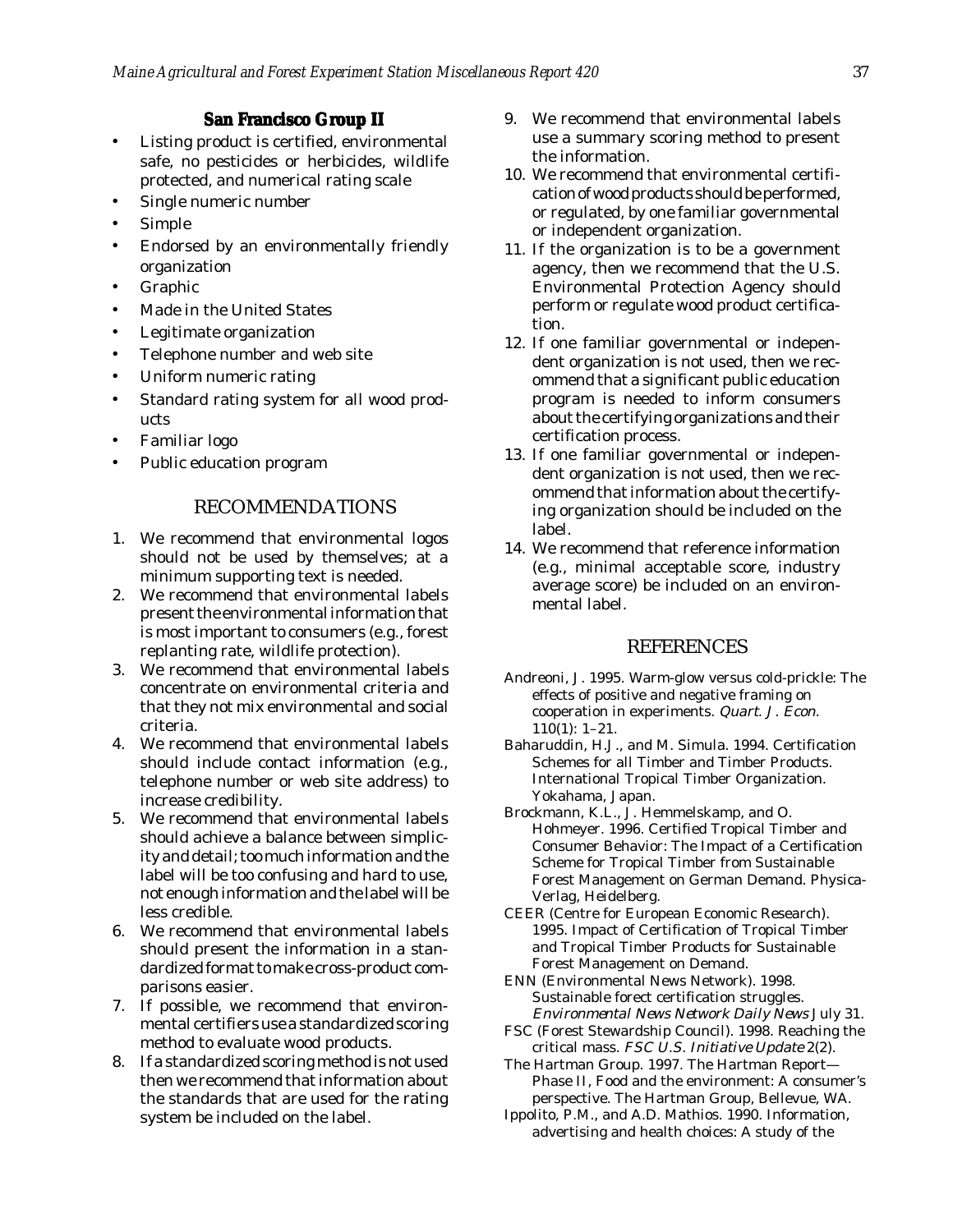cereal market. *RAND J. Econ.* 21:459–480.

- ———. 1996. Information and Advertising Policy: A Study of Fat and Cholesterol Consumption in the United States, 1977-1990. Bureau of Economics Staff Report, Federal Trade Commission. Sept.
- Kangun, N., L. Carlson, and S.J. Grove. 1991. Environmental advertising claims: A preliminary investigation. *J. Public Pol. & Market.* 10(2): 45– 58.
- Kanowski, P.J. 1996. How Much Will Certification and Labeling Contribute to Sustainable Forest Management? Department of Forestry, Australian National University.

Levy, A.S., and B.M. Derby. 1996. The Impact of NLEA on Consumers: Recent Findings from the Food Label and Nutrition Tracking System. Report to the Commissioner of the Food and Drug Adminstration. January 23. Washington, DC.

- Levy, A.S., B. Derby, and B. Roe. 1997. Consumer Impacts of Health Claims: An Experimental Study. Division of Market Studies, U.S. Food and Drug Administration.
- -. 1996. Health claims quantitative study. Briefing to the International Food Information Council, October 8. Washington, DC.
- Levy, A.S., S.B. Fein, and R.E. Schucker. 1996. Evaluation of nutrition label formats: FDA study 2. *J. Public Pol. & Market*.

Levy, A.S., and R. Stokes. 1987. Effects of a health promotion campaign on sales of ready-to-eat cereals. *Public Health Rep.* 102(4): 398–403.

Lober, D.J., and M.D. Eisen. 1995. The greening of retailing. *J. Forestry* 93(4): 39–41.

- Loro, L. 1993. Green marketing comes to computers. *Advertising Age* (September 29).
- Lyke, J. 1996. Forest product certification revisited: An update. *J. Forestry* 94(10): 16–20.
- Mater, J. 1995. Certified forest products: Building tomorrow's market today. *J. Forestry* 93(4): 36–37.

National Wildlife Federation. 1998. Northeast marketing study. *Northeast Certification News*. National Wildlife Federation/Northeast SmartWood Initiative. Fall.

Ozanne, L.K., and P.M. Smith. 1997. Segmenting the market for environmentally certified wood products. *Forest Sci.* 44(3): 379–389.

- Ozanne, L.K., and R.P. Vlosky. 1997. Willingness to pay for environmentally certified wood products: A consumer perspective. *Forest Prod. J.* 47(6): 39– 48.
- -. 1998. Environmental certification of wood products. *Women in Natural Resources* 19(3): 4–48.

Read, M. 1991. An Assessment of Claims of Sustainability Applied to Tropical Wood Products and Timber Retailed in the United Kingdom July 1990–January 1991. World Wide Fund for Nature, London, UK.

 Schuhwerk, M.E., and R. Lefkoff-Hagius. 1995. Green or non-green? Does type of appeal matter when advertising a green product? *J. Advert.* 24(2): 45– 54.

Strahilevitz, M., and J.G. Myers 1998. Donations to charity as purchase incentives: How well they work may depend on what you are trying to sell. *J. Consumer Research* 244:434–446.

Teisl M.F., and N.E. Bockstael. n.d. Measuring the Welfare Effects of Health Information. *Amer. J. Agric. Econ.* (under review).

Teisl, M.F., N.E. Bockstael, and A.S. Levy. 1996. Preferences for food labels: A discrete choice approach. Proceedings, Annual NE-165 Meeting.

- Teisl, M.F., L. Halverson, and E.A. Holt. 1997. Information disclosure for electricity: Consumer preference from focus groups. West Coast Regulatory Assistance Project, Gardiner, Maine.
- Teisl, M.F., L. Halverson, E.A. Holt, and A.S. Levy. 1997. Information disclosure for electricity sales: Consumer preference from focus groups. Regulatory Assistance Project, Gardiner, Maine.
- Teisl, M.F., and A.S. Levy. 1996. Valuing nutrition information: Results from a willingness-to-pay experiment. Presented at the Annual Meeting of the American Agricultural Economics Association. ———. 1997. Health Claim Information and Consumer Awareness of Diet-Disease Relationships. Division of Market Studies, U.S. Food and Drug Administration.
- Teisl, M.F., A.S. Levy, and B.M. Derby. n.d. Education and information source effects: Who benefits from health-related claims in food marketing? *J. Public Pol. & Market.* (under review)
- Teisl, M.F., B. Roe, and R. L. Hicks. n.d. Can ecolabels tune a market?: Evidence from dolphin-safe labeling. *J. Environ. Econ. & Manag.* (under review).
- USEPA (U.S. Environmental Protection Agency). 1991. Assessing the Environmental Consumer Market.
- USEPA (U.S. Environmental Protection Agency). 1993. Status Report on the Use of Environmental Labels Worldwide.
- USEPA (U.S. Environmental Protection Agency). 1994., Determinants of Effectiveness for Environmental Certification and Labeling Programs.
- Vlosky R.P., and L.K. Ozanne. 1997. Forest products certification: The business consumer perspective. *Wood & Fiber Sci.* 29(2): 195–208.
- Winneg, K., M.J. Herrmann, A.S. Levy, and B. Roe. 1998. Label testing: Results of mall intercept survey. Report to the National Council on Competition and the Electric Industry.
- Winterhalter, D., and D. Cassens. 1993. Telling the sustainable forest from the trees. *Furniture Design & Manufact.* (August): 101–106.
- Wright, P. 1986. Schemer schema: Consumers' intuitive theories about marketers' influence tactics. *Advances in Consumer Research* 13:1-3.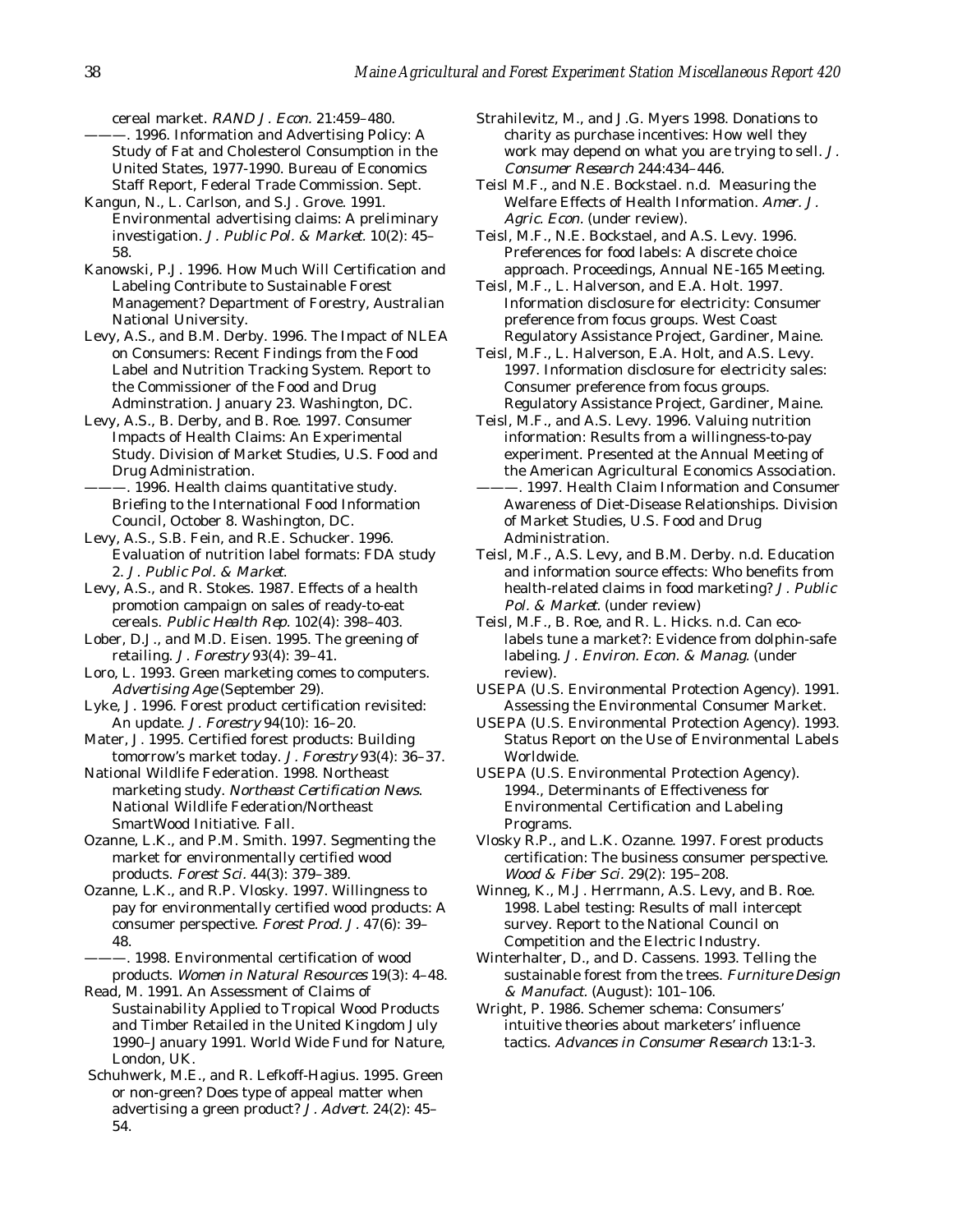### APPENDIX A – SCREENER INFORMATION

Job # f071 September 28, 1999 FOR.SCR.doc

<span id="page-39-0"></span>Media, Pennsylvania 19063

## **WOOD PRODUCT LABELING FOCUS GROUP SCREENER**

Hello, I'm calling from (FOCUS GROUP FACILITY). We're conducting a very brief survey about wood products. We're interested only in your opinions. I'M NOT TRYING TO SELL YOU ANYTHING.

Because we must interview an equal number of adult males and females, may I please speak with a (male/female) 18 years or older?

1. (RECORD SEX OF RESPONDENT)

|   | Male   | <b>CHECK QUOTAS</b> |
|---|--------|---------------------|
| 2 | Female | <b>CHECK QUOTAS</b> |

2. Have you purchased any construction lumber, such as plywood, 2X4's etc. in the last year?

| YES | <b>CHECK QUOTAS</b> |
|-----|---------------------|
| NО  | <b>CHECK QUOTAS</b> |

3. In which category does your age fall?

| R                           | Refused | (THANK AND TERMINATE) |
|-----------------------------|---------|-----------------------|
|                             | $65+$   |                       |
| 3                           | 50-64   |                       |
| $\mathcal{D}_{\mathcal{L}}$ | 35-49   |                       |
|                             | 18-34   |                       |

- 4. Do you consider yourself to be white, black or African-American, Asian-American, or some other race?
	- 1 White
	- 2 Black or African-American
	- 3 Asian-American
	- 4 Some other race
	- D (DO NOT READ) Don't know
	- R (DO NOT READ) Refused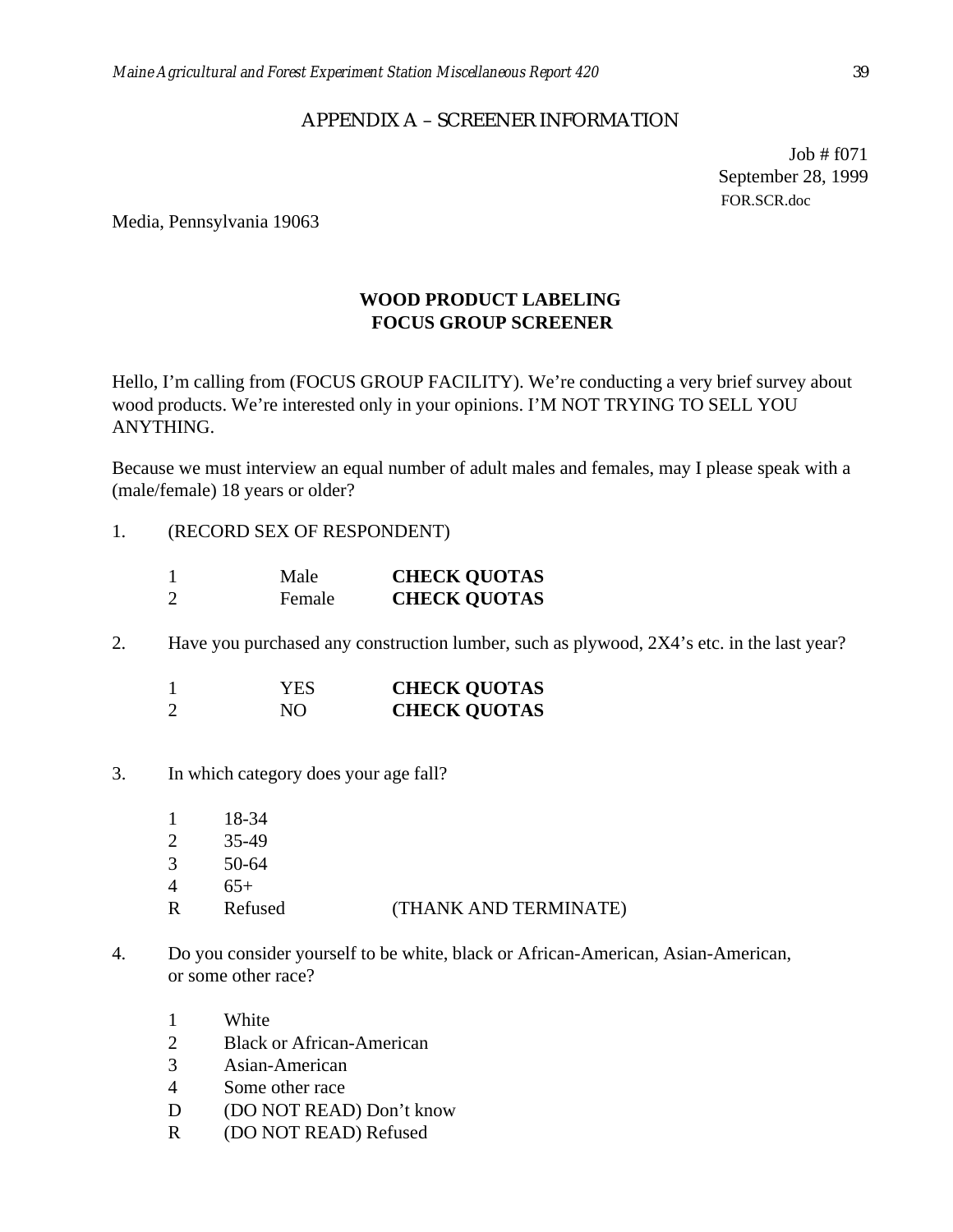We're asking some area residents to participate in a discussion group about wood products. The discussion will be held at:

**or**:

| <b>GROUP 1 (San Francisco)</b>                   |
|--------------------------------------------------|
| 6:00 p.m. on Wednesday, October 20 <sup>th</sup> |
| <b>GROUP 2 (San Francisco)</b>                   |
| 8:00 p.m. on Wednesday, October 20 <sup>th</sup> |

The discussion group consists of 10 or 12 people and will last about two hours. Each participant will be paid \$50. We will be serving refreshments during the meeting.

Are you interested in being part of the group?

| Yes             | No               | Don't know       | Refused          |
|-----------------|------------------|------------------|------------------|
| <b>CONTINUE</b> | <b>THANK AND</b> | <b>THANK AND</b> | <b>THANK AND</b> |
|                 | <b>TERMINATE</b> | <b>TERMINATE</b> | <b>TERMINATE</b> |

That's Great!

We will be sending you a letter confirming when and where the discussion group will be held. May I have your name and address, please?

| Name:    | <u> 1980 - Andrea Andrew Maria (h. 1980).</u>      |
|----------|----------------------------------------------------|
| Address: | <u> 1989 - Andrea Brand, amerikansk politik (</u>  |
|          |                                                    |
|          |                                                    |
| Phone #: | <u> 1980 - Jan James Barnett, fransk politik (</u> |

Thank you. We look forward to seeing you on (REPEAT DATE AND TIME) at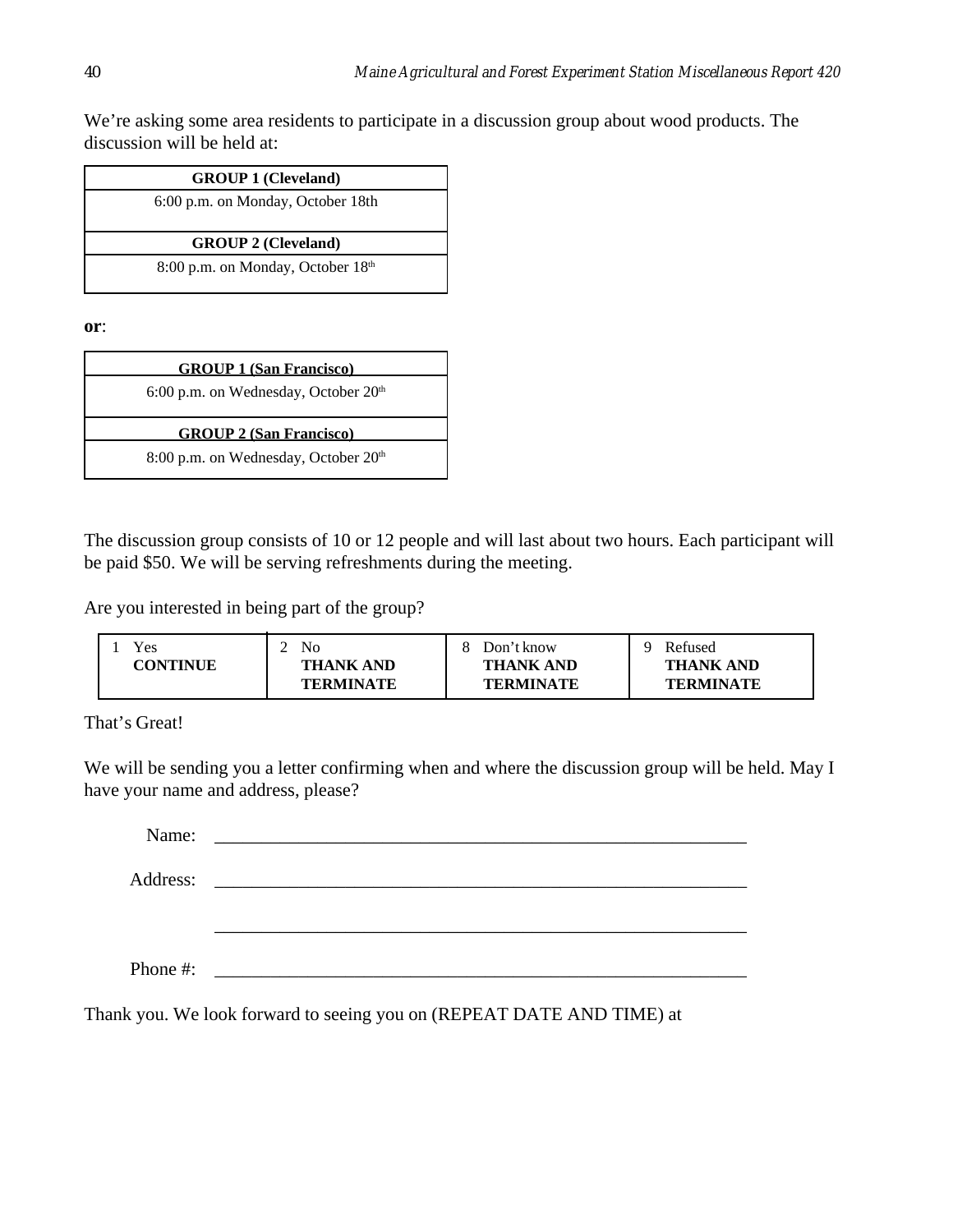## **WOOD PRODUCT LABELING FOCUS GROUP SCREENER QUOTA TALLY SHEETS FOR SUPERVISOR USE ONLY**

## <span id="page-41-0"></span>**Recruit 14 people with the following profile:**

### **GENDER (Mix of male/female)**

| Women $(5-9)$ : |  |  |  | 1 2 3 4 5 6 7 8 9 |  |
|-----------------|--|--|--|-------------------|--|
| Men $(5-9)$ :   |  |  |  | 1 2 3 4 5 6 7 8 9 |  |

### **DISTRIBUTION OF AGES**

|  | $1 \t2 \t3 \t4$<br>$1 \t2 \t3 \t4$<br>$1 \t2 \t3 \t4$<br>$1 \t2 \t3 \t4$ |
|--|--------------------------------------------------------------------------|

### **CONSTRUCTION LUMBER PURCHASERS**

| YES $(4-5)$ |  | $1 \quad 2 \quad 3 \quad 4$ |  |  |  |
|-------------|--|-----------------------------|--|--|--|
|-------------|--|-----------------------------|--|--|--|

## **RACE (MIX)**

| White                     |  | 1 2 3 4 5 6 7 8 9 |  |  |  |
|---------------------------|--|-------------------|--|--|--|
| <b>Black</b> (At least 2) |  | 1 2 3 4 5 6       |  |  |  |
| Other (At least 2)        |  | 1 2 3 4 5 6       |  |  |  |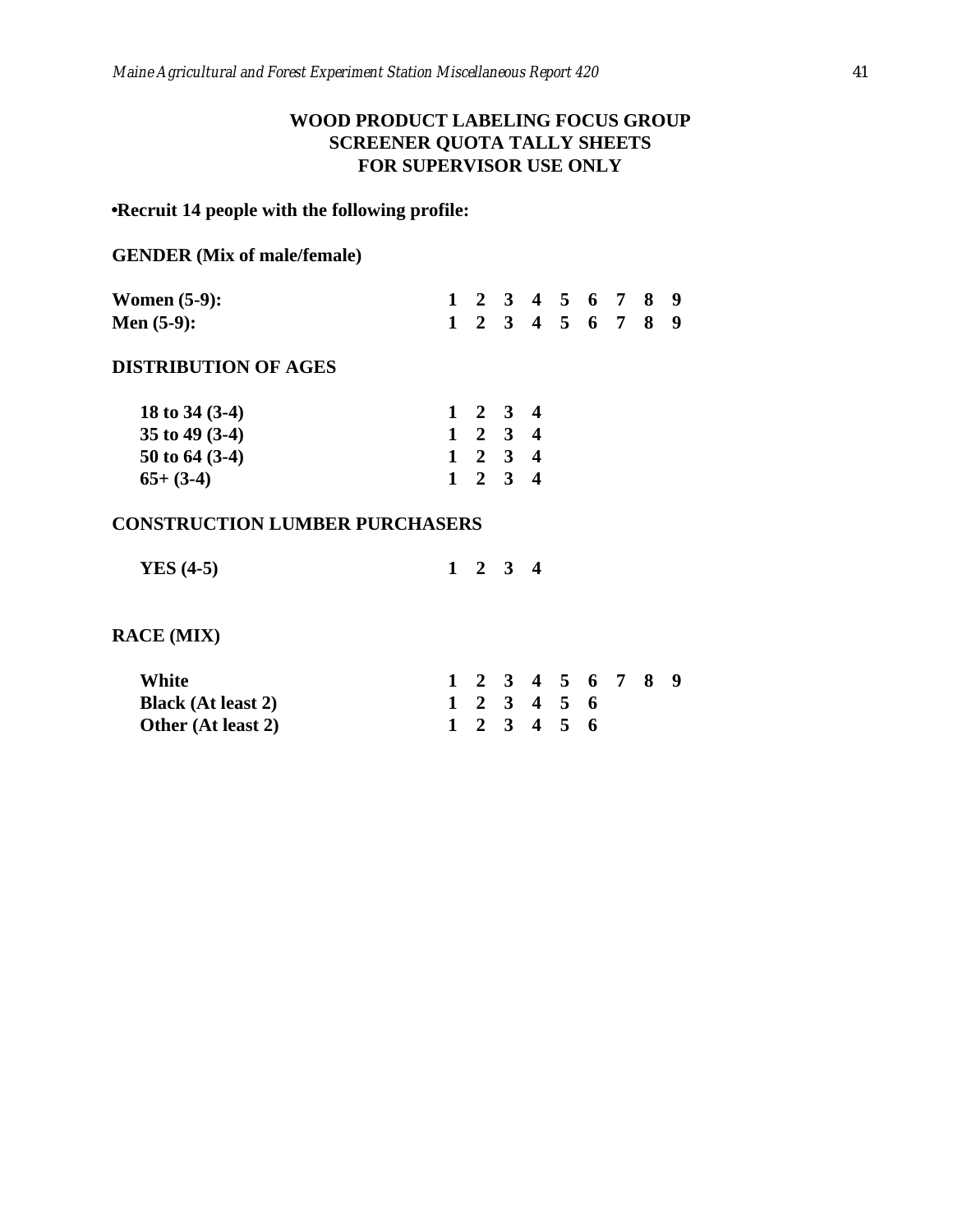## APPENDIX B—MODERATOR'S GUIDE

## **Introduction and Group Orientation (5 minutes)**

Thank you for participating in this focus group today. I'll be leading you in a discussion about shopping for wood products. I want you to know that there are no right or wrong answers. We expect to receive a wide range of opinions and are eager to hear everyone's ideas and thoughts.

Tonight we are interested in your wood products shopping experiences, the different concerns you may have while you shop and the types of information you might find useful when shopping for wood products.

## **General Discussion on "What are Wood Products?" (5 minutes)**

I want to start the discussion by asking you to come up with a list of what you consider are wood products. Please list for me some wood products that you purchase.

Here is a list of the type of products we would like you to think of as wood products *[show list 1].*

## **Wood Product Purchasing (15 minutes)**

## **Still focusing on the list of wood products, I want to take each category and ask you to tell me what characteristics you look for when buying wood from each one of these product groups?**

Do you ever think of the environmental problems associated with making wood products? What types of problems?

How concerned are you about these problems?

Does your concern for the environmental impacts of producing wood products differ by what the product is? *[show list 1 again]*

What can you as a consumer do to choose more environmentally friendly wood products? When shopping for wood products can you tell which product is produced in a more environmentally friendly way?

## **Certification Concept Statement (10 minutes)**

## **I would like to read to you a concept statement about the possibility of labeling wood products to indicate they come from forest that are managed in an environmentally friendly manner. After I read the statement, I want you to tell me your reaction.**

Something that is currently occurring in the wood products market is that some people would like to have wood products labeled so that you could determine which wood products came from forests that were managed in an environmentally-friendly manner. How this would work is that trained forest auditors would be sent to a company's forests and they would evaluate the company's forest management based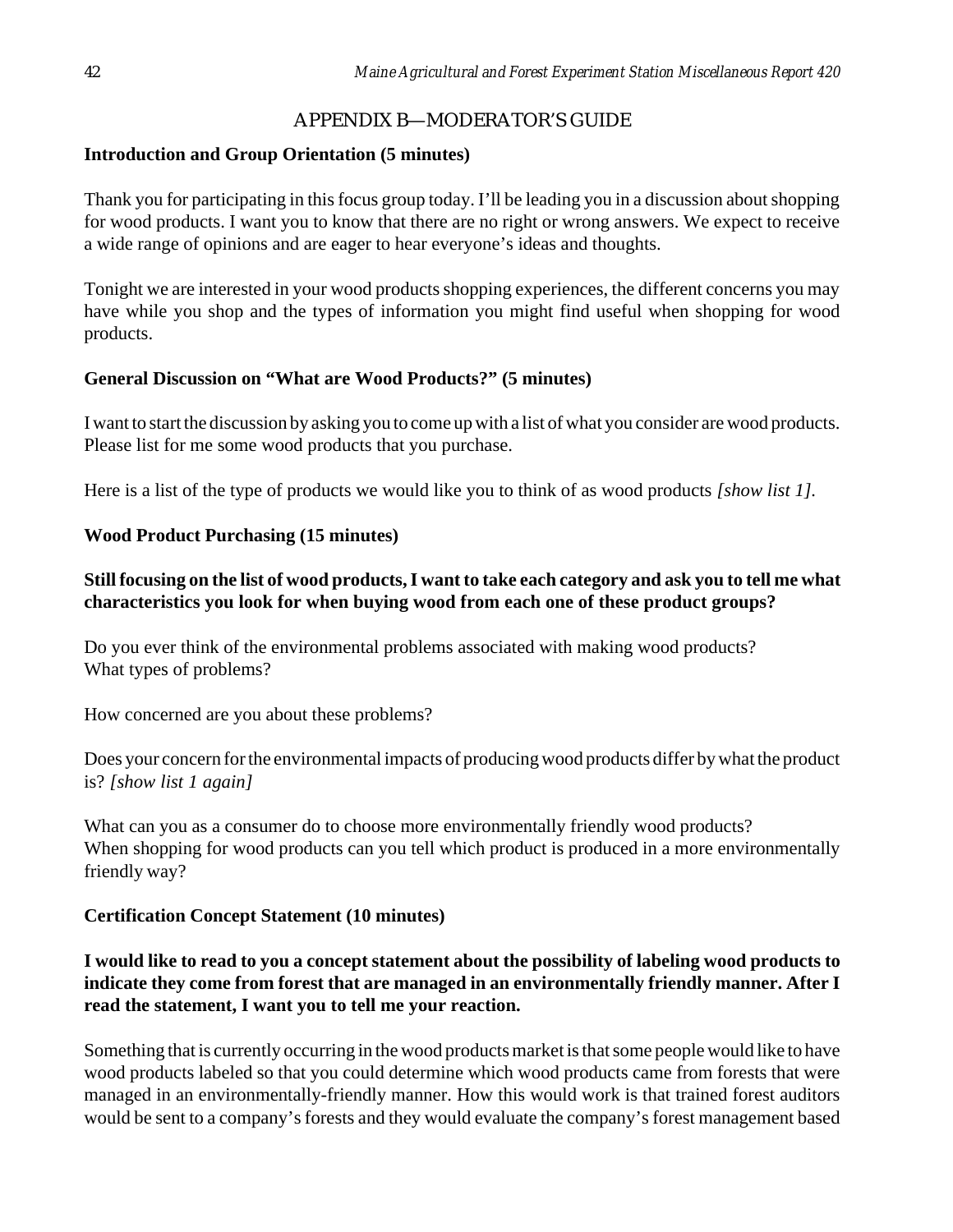upon a set of criteria. Once the audit is done, the information from the audit could be used on product labels or in product advertising.

What is your reaction to this statement?

Have you seen any wood products that are advertised or labeled that their manufacturing process is safer for the environment?

*What did you think of these claims?*

## *(Moderator hands out copies of a SmartWood certified cutting board taken from the National Wildlife Federation catalog)*

What is your reaction to this catalog description?

Is any of the information hard to understand?

Is this information helpful?

## *(Moderator asks participants to get together in groups and answer the following question)*

What criteria do you think should be used by the forest auditors?

## **Criteria List**

## *(Moderator will hand out a list of 32 criteria that could potentially be used to certify wood products by the forest auditors. Participants will first do the questions individually then the moderator will proceed with a group discussion.)*

Here is a list of potential criteria that could be used by the forest auditors *[show list 2]*.

Which of these criteria are most important to you? **Please circle.**

Which are least important? **Please cross out.**

Should the social/cultural criteria be separate from the environmental criteria?

Would you add any criteria?

## **Reaction to Predetermined Labels (40 minutes)**

What if you were buying [mention a type of wood product] and three of the brands you were considering had labels that looked something like this.

*(show first set of labeled products*).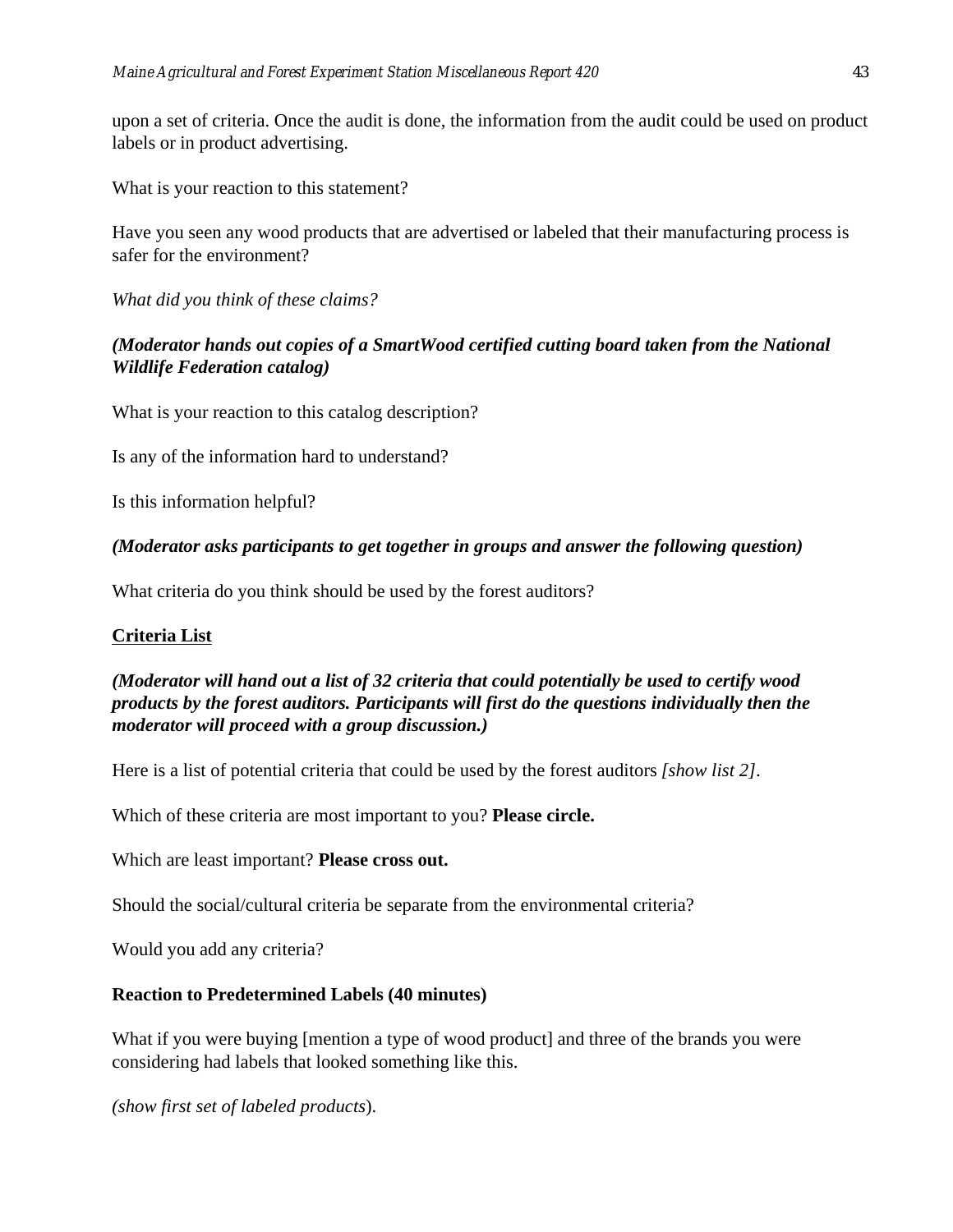### **By a show of hands, who would buy Product X? Product Y? Product Z?**

Would this type of information help you make choices in the store?

Would you like more detail on these labels?

Should any of the information be explained better?

What other information would you like to see on a label?

Do you think that one product is 'safer for the environment' than the other brand?

Do you think that these audits should be mandatory or voluntary?

**Now that we have had a chance to discuss the labels, would your selection change? If so, in what way?**

### *(show second set of labels)*

### **By a show of hands, who would buy Product X? Product Y? Product Z?**

Would this type of information help you make choices in the store?

Would you like more detail on these labels?

Would it be easier to make comparisons if the information was standardized?

Should any of the information be explained better?

What other information would you like to see on a label?

Do you think that one product is 'safer for the environment' than the other brand?

### **Now that we have had a chance to discuss the labels, would your selection change? If so, in what way?**

(When appropriate) should the criteria be different for rainforests vs. other forests?

### *(show 3rd labels)*

### **By a show of hands, who would buy Product X? Product Y? Product Z?**

Would this type of information help you make choices in the store?

Do you like the greater amount of detail on these labels?

Is it easier to make comparisons when the information is standardized?

Should any of the information be removed? Improved or refined? Explained better?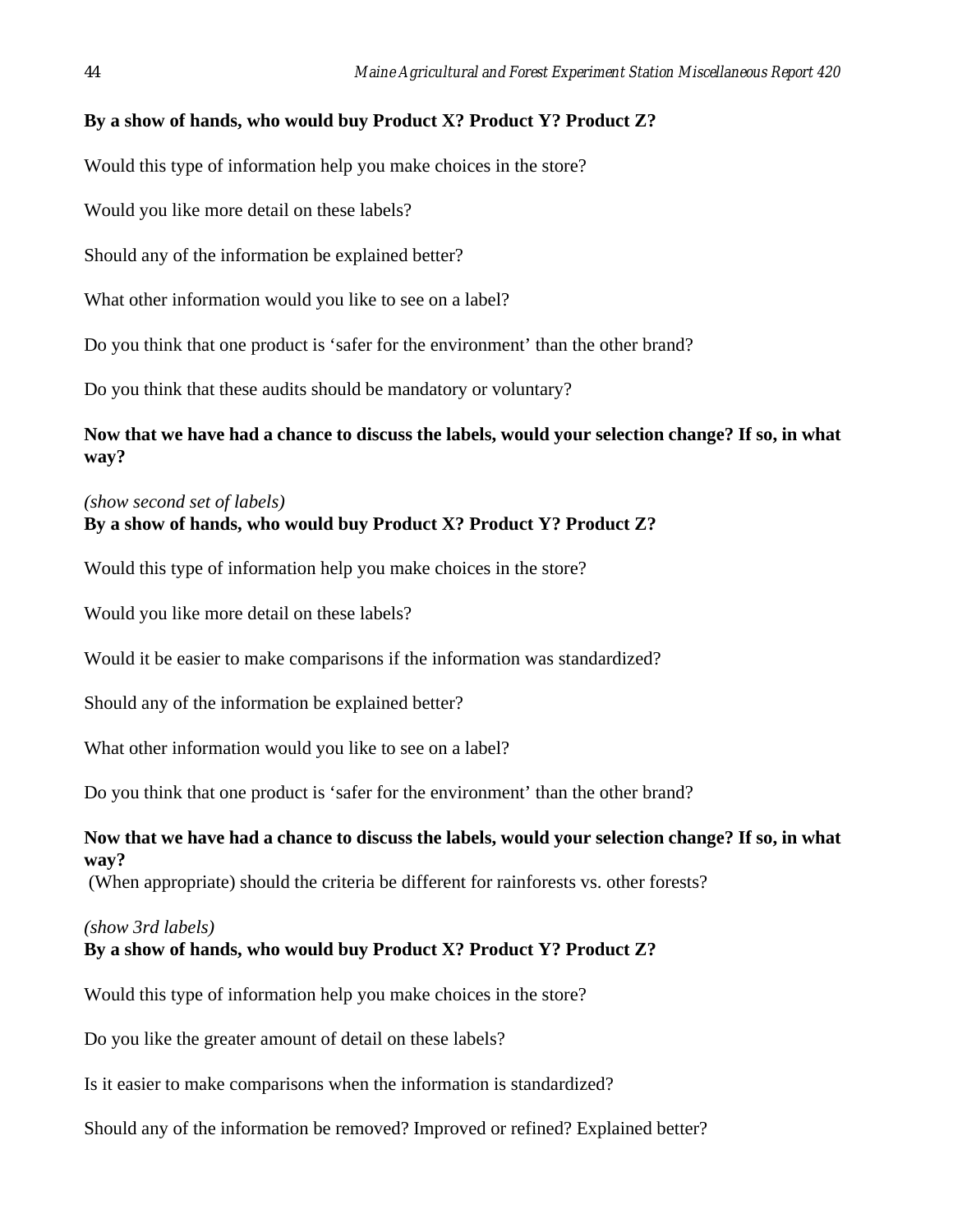<span id="page-45-0"></span>Do you think that one product is 'safer for the environment' than the other brand? What other information would you like to see on a label?

## **Now that we have had a chance to discuss the labels, would your selection change? If so, in what way?**

### *(show 4th set)*

## **By a show of hands, who would buy Product X? Product Y? Product Z? Would this type of information help you make choices in the store?**

Do you like the greater amount of detail on these labels?

Is it easier to make comparisons when the information is standardized?

Should any of the information be removed? Improved or refined? Explained better?

Do you think that one product is 'safer for the environment' than the other brand?

What other information would you like to see on a label?

## **Now that we have had a chance to discuss the labels, would your selection change? If so, in what way?**

What factors effect the confidence you have in these labels?

Who should be in charge of these labeling programs?

Did having the same type of label on each product help things?

### **Ideal Label Brainstorming Activity (15 minutes)**

*If you were going to develop a label to that would help you determine the differences in the environmental characteristics of wood products, what information would it contain?*

How should the information be presented? *[Have participants review all the labels they have already looked at. Ask them to think about what parts of the labels worked and what parts didn't.]*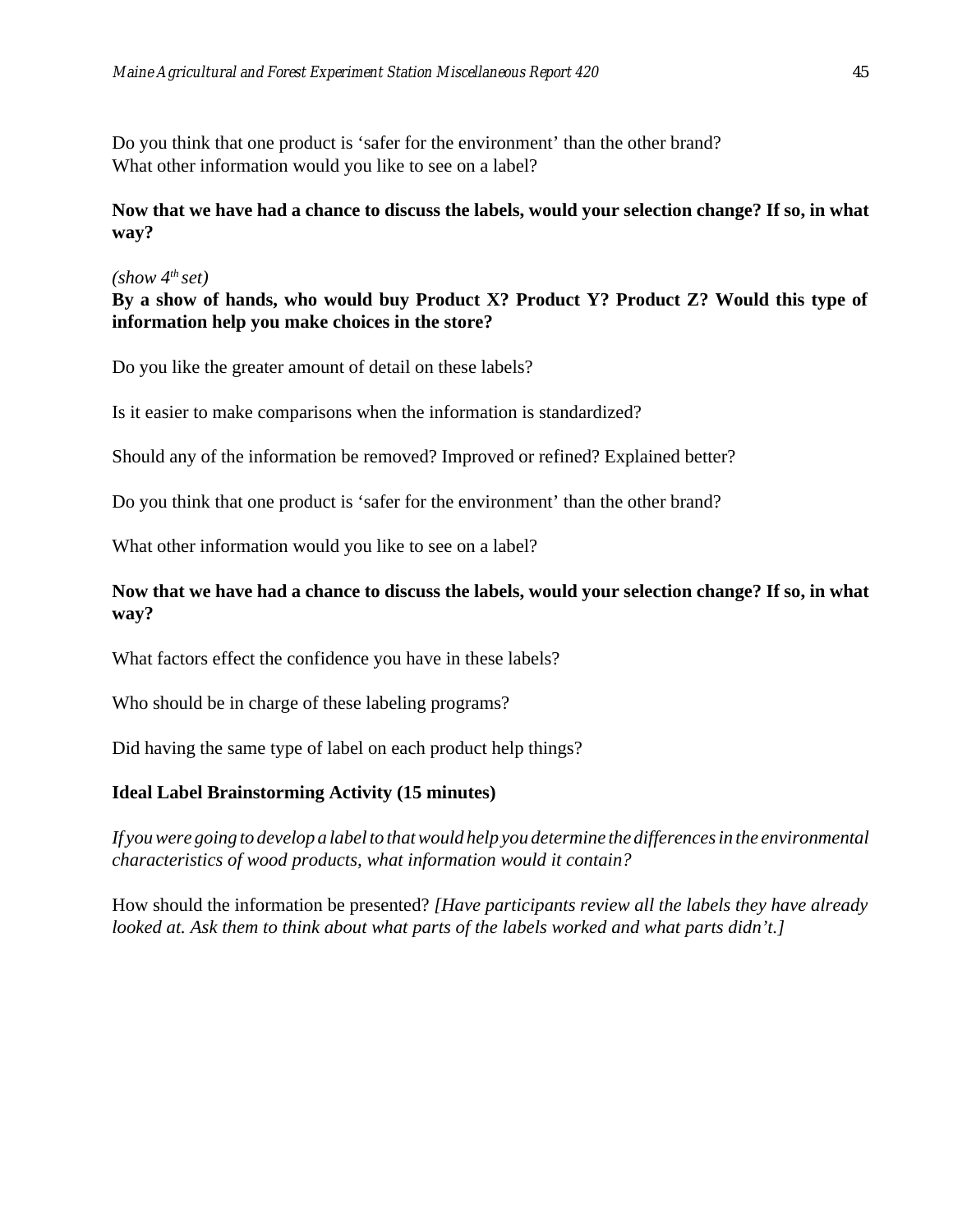## APPENDIX C—HANDOUTS

# **Wood Product List**

## **Construction materials**

doors, flooring, plywood, particle/chip board, dimensional timber (2X4's etc.), moldings

## **Kitchen utensils**

cutting boards, meat mallets, rolling pins, spatulas/wooden spoons, mug trees, spice racks, knife blocks

## **Wooden furniture**

garden furniture, tables, cabinets, kitchen chairs, bookshelves

# **Paper products**

stationery, envelopes, cardboard

## **Miscellaneous wood products**

clothes pegs, coat racks, wood storage boxes, picture frames, charcoal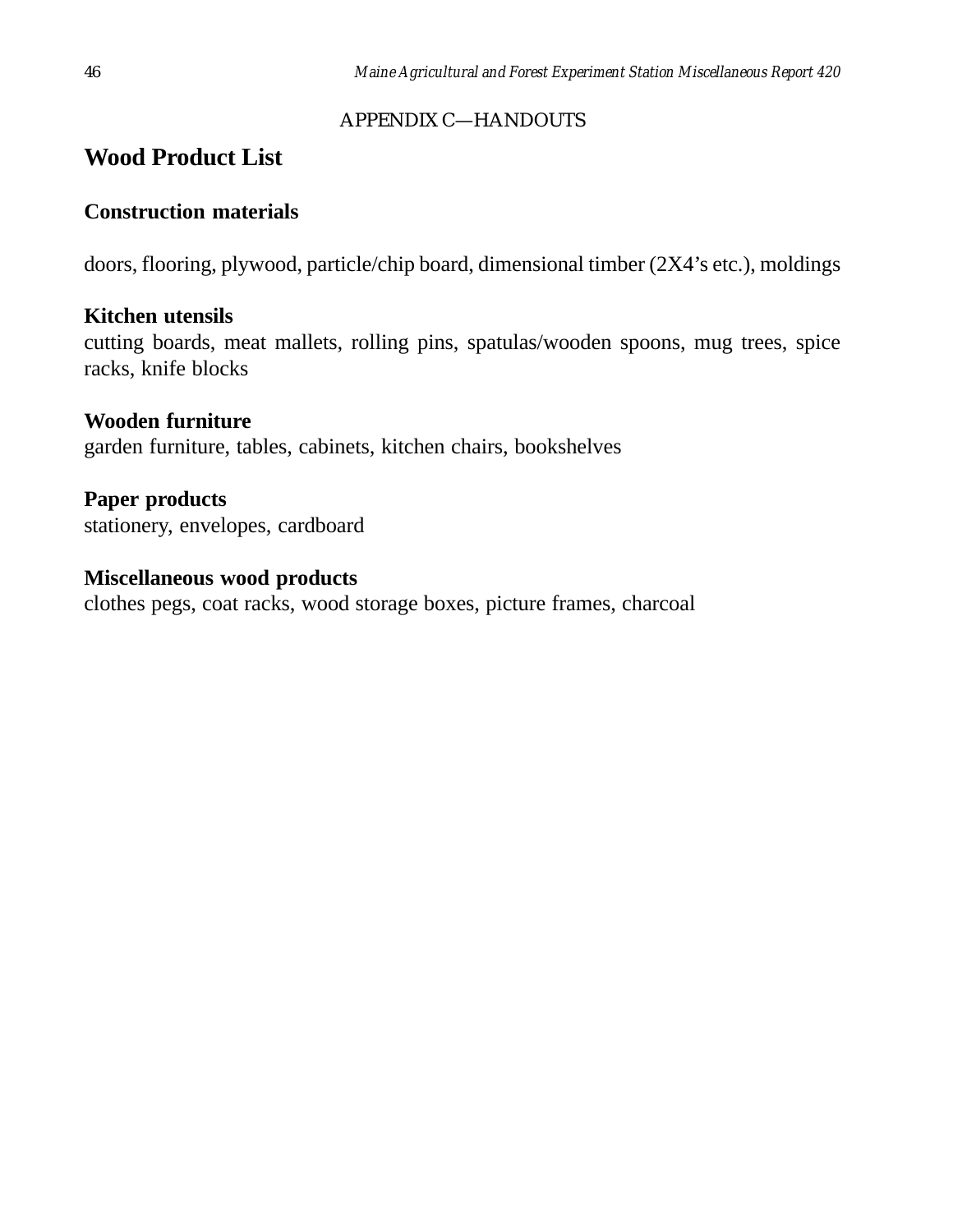# **POSSIBLE FOREST MANAGEMENT CRITERIA**

Please circle the criteria that are important to you. Please cross out the criteria that are not important to you.

- 1. Clear-cutting is not allowed
- 2. Local rights to property/resource is protected
- 3. Cultural/religious sites are protected
- 4. Worker health and safety are assured
- 5. Workers are allowed to unionize
- 6. Social impacts to local community are minimized
- 7. Forest management ensures long-term sustainability of harvests
- 8. Loggers are members of the local community
- 9. Wood products are processed locally
- 10. Wages must be at least equal to local standards
- 11. Forest operations involve minimum waste
- 12. Forest operations do not harm threatened/endangered species and their habitats
- 13. Hunting, fishing and trapping are not allowed
- 14. Diversity of tree species is maintained
- 15. Ecologically-sensitive portions of the forest are not harvested
- 16. No use of pesticides, fertilizers or herbicides
- 17. Genetically-modified tree species are not allowed
- 18. Plantation forests are not allowed
- 19. Non-native tree species are not be allowed
- 20. Wildlife corridors 100 ft wide are maintained during and after logging
- 21. 250 ft buffer strip is not logged around all wetlands and water bodies
- 22. Road construction and maintenance is minimized